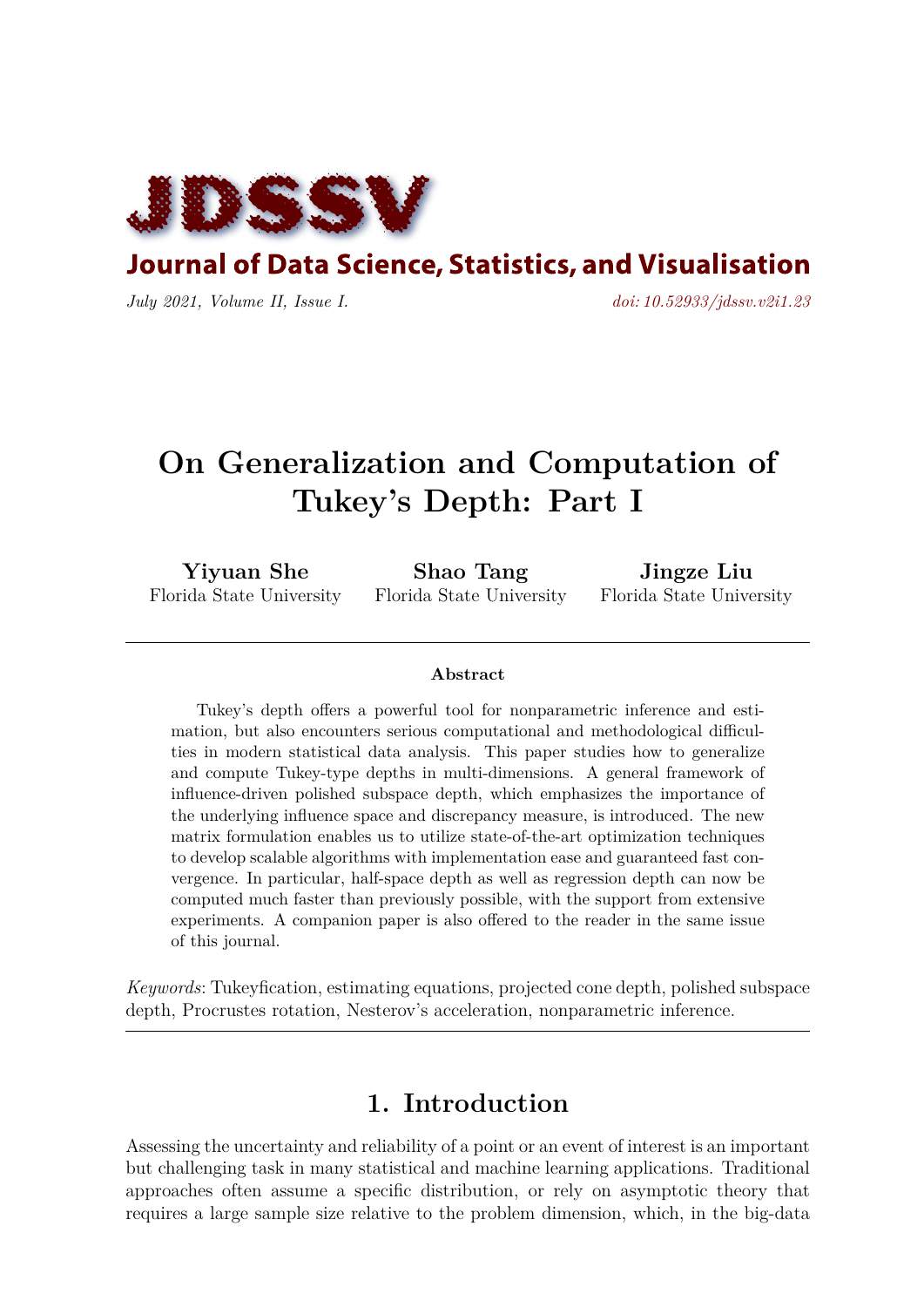era, may not meet the challenges of high dimensionality or be too rigid to accommodate various data imperfections. We would like to make the inference *data-based* and *methoddriven* so that it can apply to any dataset and any estimator. Notably, the method here may refer to an optimization criterion, a set of estimating equations, or a convergent algorithm. It turns out that the concept of data depth offers a universal nonasymptotic tool for robust estimation and inference without having to specify a parametric density.

In 1975, John W. Tukey initiated the idea of location depth (or half-space depth) and demonstrated its use in ranking multivariate data [\(Tukey](#page-23-0) [1975\)](#page-23-0). Since then, a rich body of literature on depth-based statistical methods has emerged. Though conceptually simple, the powerful idea extends to regression and more general setups [\(Rousseeuw](#page-22-0) [and Hubert](#page-22-0) [1999;](#page-22-0) [Zhang](#page-23-1) [2002;](#page-23-1) [Mizera](#page-22-1) [2002;](#page-22-1) [Mizera and Müller](#page-22-2) [2004;](#page-22-2) [Müller](#page-22-3) [2005;](#page-22-3) [Zuo](#page-23-2) [2021\)](#page-23-2). In particular, [Zhang](#page-23-1) [\(2002\)](#page-23-1) studied a general class of score-function-based location depth and dispersion depth, and [Mizera](#page-22-1) [\(2002\)](#page-22-1) pointed out that half-space depth can be criterion-driven, and proposed an operational tangent depth framework when the criterion is differentiable. There also exist many other definitions of data depth, simplicial depth [\(Liu](#page-21-0) [1990\)](#page-21-0), angular Tukey's depth [\(Liu and Singh](#page-21-1) [1992\)](#page-21-1), zonoid depth [\(Koshevoy and Mosler](#page-21-2) [1997\)](#page-21-2), spatial depth [\(Vardi and Zhang](#page-23-3) [2000\)](#page-23-3) and projection depth [\(Zuo](#page-23-4) [2003\)](#page-23-4), to name a few. Data depth provides useful tools in quality control [\(Liu and Singh](#page-21-3) [1993\)](#page-21-3), hypothesis testing [\(Yeh and Singh](#page-23-5) [1997;](#page-23-5) [Liu et al.](#page-21-4) [1999;](#page-21-4) [Li and](#page-21-5) [Liu](#page-21-5) [2004\)](#page-21-5), outlier detection [\(Becker and Gather](#page-19-0) [1999\)](#page-19-0), data visualization [\(Rousseeuw](#page-22-4) [et al.](#page-22-4) [1999;](#page-22-4) [Buttarazzi et al.](#page-20-0) [2018\)](#page-20-0) and classification [\(Li et al.](#page-21-6) [2012;](#page-21-6) [Lange et al.](#page-21-7) [2014;](#page-21-7) [Paindaveine and Van Bever](#page-22-5) [2015;](#page-22-5) [Dutta et al.](#page-20-1) [2016\)](#page-20-1). Despite the nice theoretical properties [\(Nolan](#page-22-6) [1992;](#page-22-6) [He and Wang](#page-20-2) [1997;](#page-20-2) [Nolan](#page-22-7) [1999;](#page-22-7) [Bai and He](#page-19-1) [1999;](#page-19-1) [Zuo and Serfling](#page-23-6) [2000;](#page-23-6) [Chen et al.](#page-20-3) [2018;](#page-20-3) [Gao](#page-20-4) [2020\)](#page-20-4), Tukey-type depths suffer some serious issues that hinder their usage in real-life multivariate data.

Perhaps the biggest challenge lies in computation. [Johnson and Preparata](#page-20-5) [\(1978\)](#page-20-5) showed that computing a given point's location depth is equivalent to solving the closed hemisphere problem, thereby NP-hard. Numerous methods have been developed to compute the exact depth in low dimensions [\(Ruts and Rousseeuw](#page-22-8) [1996;](#page-22-8) [Rousseeuw](#page-22-9) [and Struyf](#page-22-9) [1998;](#page-22-9) [Aloupis et al.](#page-19-2) [2002;](#page-19-2) [Miller et al.](#page-22-10) [2003\)](#page-22-10) and they are mainly based on enumeration or search. [Liu and Zuo](#page-21-8) [\(2014\)](#page-21-8) and [Dyckerhoff and Mozharovskyi](#page-20-6) [\(2016\)](#page-20-6) proposed more general algorithms with time complexity  $\mathcal{O}(n^{m-1}\log n)$ , where *n* is the sample size and *m* is the dimensionality. Similarly, multivariate-quantilebased algorithms, [Hallin et al.](#page-20-7) [\(2010\)](#page-20-7), [Kong and Mizera](#page-20-8) [\(2012\)](#page-20-8), [Paindaveine and Šiman](#page-22-11) [\(2012\)](#page-22-11), have algorithmic complexity exponentially large in *m*. The computation of an estimate of maximum depth is even more challenging, and interested readers may refer to [Rousseeuw and Ruts](#page-22-12) [\(1998\)](#page-22-12), [Langerman and Steiger](#page-21-9) [\(2003b\)](#page-21-9), [Langerman and Steiger](#page-21-10) [\(2003a\)](#page-21-10) and [Chan](#page-20-9) [\(2004\)](#page-20-9) among others. In higher dimensions, the class of approximate methods are more affordable and attractive [\(Rousseeuw and Struyf](#page-22-9) [1998;](#page-22-9) [Dyckerhoff](#page-20-10) [2004;](#page-20-10) [Afshani and Chan](#page-19-3) [2009;](#page-19-3) [Chen et al.](#page-20-11) [2013\)](#page-20-11). They often perform random sampling and projection to reduce the problem to a lower-dimensional one, but the required number of random subsets or projections is still combinatorially large. In experience, even for problems in moderate dimensions, existing packages may either have poor accuracy or incur prohibitive computational costs. We refer to [Zuo](#page-23-7) [\(2019\)](#page-23-7) and [Shao](#page-23-8) [and Zuo](#page-23-8) [\(2020\)](#page-23-8) for some recent developments.

Moreover, in recent years, researchers have realized some severe scope limitations of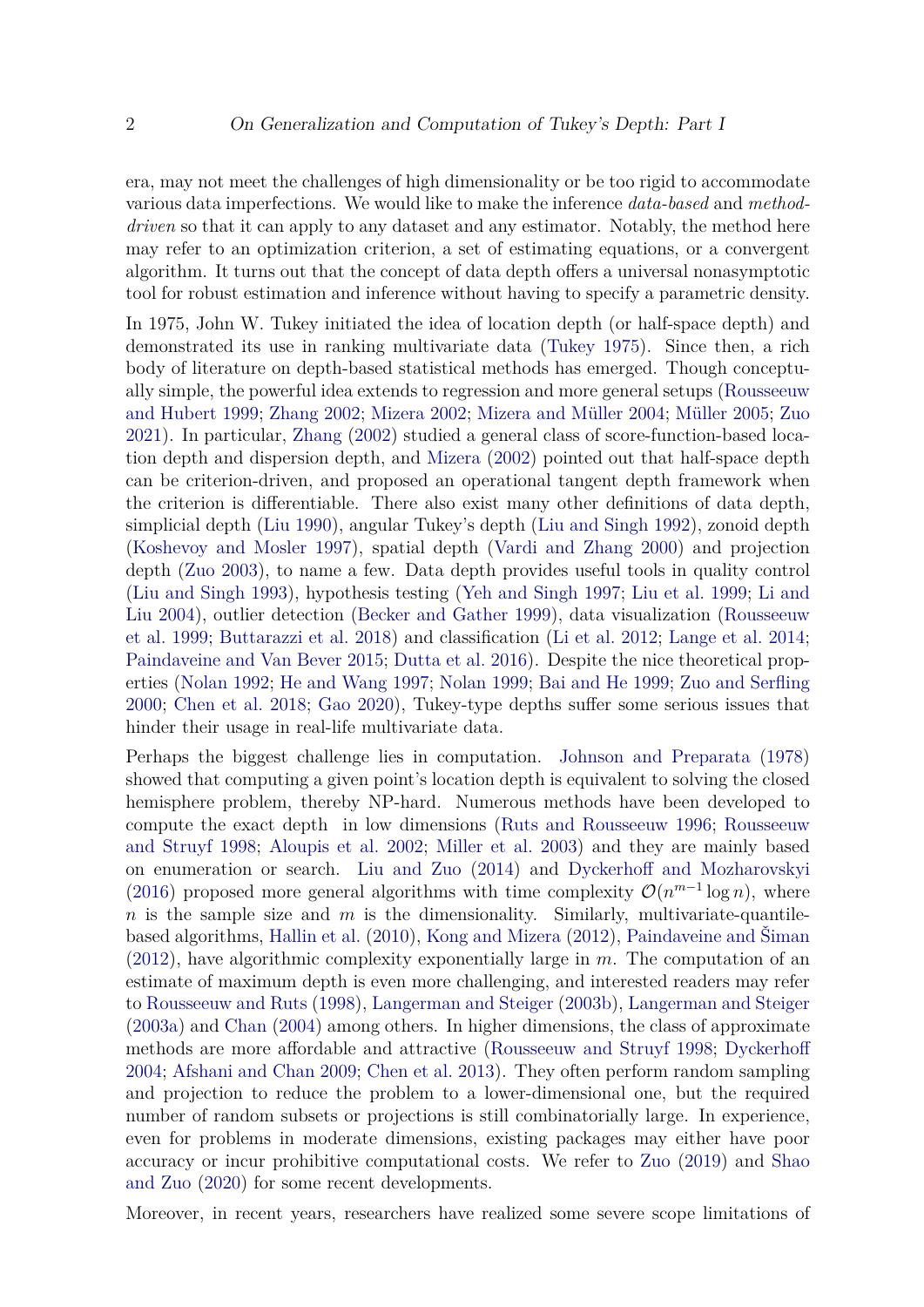Tukey-type depths. For example, for multimodal distributions or those with nonconvex density contours, some definitions of local depth might be more helpful; see [Agostinelli](#page-19-4) [and Romanazzi](#page-19-4) [\(2011\)](#page-19-4) and [Paindaveine and Van Bever](#page-22-13) [\(2013\)](#page-22-13). Furthermore, modern optimization problems are often defined in a *restricted* parameter space which may be curved, possess a low intrinsic dimension, or even contain boundaries. Another important class of problems emerging from high-dimensional statistics have *nondifferentiable* objectives due to the use of regularizers. Examples include variable selection, low-rank matrix estimation, and so on. In such contexts, how to introduce data depth is nontrivial, and has not been systematically studied before in the literature.

This work investigates and extends Tukey's depth from a subspace learning viewpoint to overcome the aforementioned issues. We aim at **operational** data depths with efficient computation in multi-dimensions to advance the practice, and hence, abstract concepts for pure theoretical purposes are not the focus. Our main contributions are threefold. (i) A general framework of problem-driven polished subspace depth, which emphasizes the roles of the underlying influence space and discrepancy measure, is presented. (ii) A new matrix formulation enables us to utilize state-of-the-art optimization techniques including majorization-minimization, iterative Procrustes rotations, and Nesterov's momentum-based acceleration to develop efficient algorithms for depth computation with guaranteed fast convergence. (iii) Two approaches based on manifolds and slack variables extend the notion of depth significantly to accommodate restricted parameter spaces and non-smooth objectives in possibly high dimensions.

In the first part of the work, Section [2](#page-3-0) introduces the "**Tukeyfication**" process in detail and shows how Tukey's idea can be extended to define influence-driven polished subspace depth. We also study its invariance and give some illustrative examples. Section [3](#page-11-0) studies optimization-based depth computation that scales up with problem dimensions and enjoys a sound convergence guarantee. Section [4](#page-15-0) performs extensive computer experiments. Some technical details and algorithmic details are left to the appendices. The second part of the work is presented in our companion paper [\(She](#page-23-9) [et al.](#page-23-9) [2022\)](#page-23-9), which investigates further extensions via manifolds and slack variables to more sophisticated problems.

**Notation.** We use bold symbols to denote vectors and matrices. A matrix  $\mathbf{X} \in \mathbb{R}^{n \times p}$ is frequently partitioned into rows  $\mathbf{X} = [\mathbf{x}_1 \dots \mathbf{x}_n]^T$  with  $\mathbf{x}_i \in \mathbb{R}^p$ . The vectorization of *X* is denoted by  $\text{vec}(\textbf{X}) \in \mathbb{R}^{np}$ . Let  $\mathbb{R}_+ = [0, +\infty]$ . Given  $\textbf{X} \in \mathbb{R}^{n \times p}$ ,  $\|\textbf{X}\|_F$ and  $||X||_2$  denote its Frobenius norm and spectral norm, respectively,  $||X||_{\text{max}} \triangleq$  $\max_{1 \leq i \leq n, 1 \leq j \leq p} |x_{ij}|$ , and  $\text{rank}(\boldsymbol{X})$  denotes its rank. The Moore-Penrose inverse of X is denoted by  $X^+$ . The inner product of two matrices X and Y (of the same size) is defined as  $\langle \mathbf{X}, \mathbf{Y} \rangle = \text{Tr}(\mathbf{X}^T \mathbf{Y})$  and their element-wise product (Hadamard product) is  $X \circ Y$ . The Kronecker product is denoted by  $X \otimes Y$  (where X and Y need not have the same dimensions). Given a set  $A \subset \mathbb{R}^{p \times m}$  and a matrix  $T \in \mathbb{R}^{n \times p}$ ,  $T \circ A = \{TA : A \in \mathcal{A}\}\$ . We use  $\mathbb{O}^{m \times r}$  to represent the set of all  $m \times r$  matrices *V* satisfying the orthogonality constraint  $V^T V = I$ . For a vector  $\boldsymbol{a} = [a_1, \dots, a_n]^T \in \mathbb{R}^n$ ,  $diag{\a}$  is defined as an  $n \times n$  diagonal matrix with diagonal entries given by  $a_1, \ldots, a_n$ , and for a square matrix  $\mathbf{A} = [a_{ij}]_{n \times n}$ , diag( $\mathbf{A}$ ) := diag{ $a_{11}, \ldots, a_{nn}$ }. The indicator function  $1_A(t)$  means  $1_A(t) = 1$  if  $t \in A$  and 0 otherwise. Given  $f : \mathbb{R}^{n \times p} \to \mathbb{R}, f \in \mathcal{C}^1$ means that its Euclidean gradient  $\nabla f(\boldsymbol{X})$ , an  $n \times p$  matrix with the  $(i, j)$  element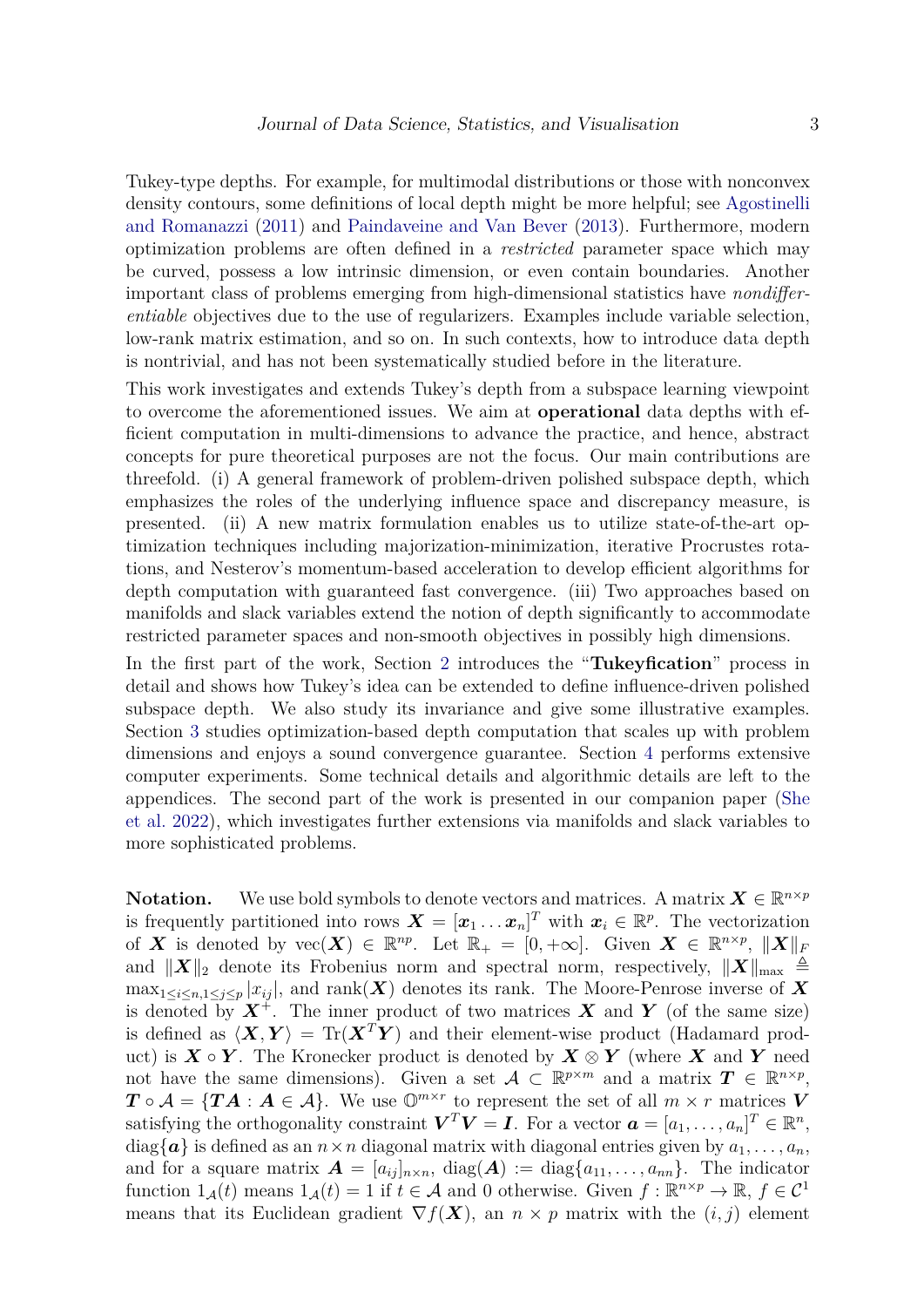$\partial f/\partial x_{ij}$ , exists and is continuous for any  $\mathbf{X} \in \mathbb{R}^{n \times p}$ . Given two vectors  $\boldsymbol{\alpha}, \boldsymbol{\beta} \in \mathbb{R}^p$ ,  $\alpha \succeq \beta$  means  $\alpha_j \geq \beta_j, 1 \leq j \leq p$  and  $\alpha \succ \beta$  means  $\alpha_j > \beta_j, 1 \leq j \leq p$ .

# **2. Half-space Depth and Tukeyfication**

<span id="page-3-0"></span>This section reviews half-space depth and extends it to polished subspace depth, which comprises three key elements: influence function, influence space constraint, and discrepancy measure.

#### **2.1. Three elements for the polished half-space depth**

We begin with a close examination of half-space depth. Given *n* observations  $z_i \in \mathbb{R}^m$ , and  $\mu^{\circ}$ , a location of interest, Tukey's location or empirical half-space depth is the minimum number of sample points enclosed by a half-space containing  $\mu^{\circ}$ :  $d(\mu^{\circ})$  =  $\min_{H \in \mathcal{H}(\mu^{\circ})} \# \{i : z_i \in H\}$ , where  $\mathcal{H}(\mu^{\circ})$  is the set of all (closed) half-spaces that cover  $\mu^{\circ}$ . (The conventional definition refers to  $d(\mu^{\circ})/n$ , but since we study data depth associated with *n* observations, all trivial multiplicative factors and additive constants are dropped for simplicity unless otherwise specified.) Motivated by Section [1,](#page-0-0) a pressing question is to extend this nonparametric tool to any given estimation method.

Below, we work in a **supervised** setup with *n* (approximately) i.i.d. observations of *m* response variables and *p* predictor variables  $(\mathbf{y}_i, \mathbf{x}_i) \in \mathcal{S} \subset \mathbb{R}^m \times \mathbb{R}^p \ (1 \leq i \leq n)$ , and  $\mathcal{S}$ is referred to as the ambient *sample space*. In the special case of *m*-dimensional location estimation, where there are only observations  $y_i$  available but no nontrivial predictor variables (i.e.,  $x_i = 1, 1 \leq i \leq n$ ), the sample space is characterized by  $y_i \in S \subset \mathbb{R}^m$ by convention.

Let  $\boldsymbol{X} = [\boldsymbol{x}_1 \dots \boldsymbol{x}_n]^T \in \mathbb{R}^{n \times p}$ ,  $\boldsymbol{Y} = [\boldsymbol{y}_1 \dots \boldsymbol{y}_n]^T \in \mathbb{R}^{n \times m}$ , and  $\boldsymbol{B}$  be the unknown parameter matrix to estimate. Suppose that the estimation method is specified by a set of estimating equations:

<span id="page-3-2"></span><span id="page-3-1"></span>
$$
\sum_{i=1}^{n} \boldsymbol{T}(\boldsymbol{B}; \boldsymbol{x}_i, \boldsymbol{y}_i) = \boldsymbol{0}.\tag{1}
$$

Eqn. [\(1\)](#page-3-1) can be derived from an optimization problem min<sub>B</sub>  $f(\mathbf{B}; \mathbf{X}, \mathbf{Y})$ , which is often our starting point in this paper. For example, assuming

$$
f(\boldsymbol{B}; \boldsymbol{X}, \boldsymbol{Y}) = \sum_{i} l(\boldsymbol{B}; \boldsymbol{x}_i, \boldsymbol{y}_i),
$$
\n(2)

with the same loss  $l \in \mathcal{C}^1$  (which need not be a negative likelihood function) applied and  $\mathbf{summed}$  on *n* approximately i.i.d. sample points, we get  $\boldsymbol{T}(\boldsymbol{B};\boldsymbol{x}_i,\boldsymbol{y}_i) = \nabla_{\boldsymbol{B}} l(\boldsymbol{B};\boldsymbol{x}_i,\boldsymbol{y}_i).$ However, in the presence of a regularizer added in the criterion, the associated estimation equations may not always have the pleasant sample-additive form [\(She et al.](#page-23-9) [2022\)](#page-23-9).

As pointed out by Peter Rousseeuw and anonymous reviewers, in the above setup,  $T(\cdot)$  is proportional to the influence function [\(Hampel et al.](#page-20-12) [2005\)](#page-20-12), and so we call  $T(B; x_i, y_i)$  (or  $T_i(B)$ , for short) the influence at observation *i*. We further assume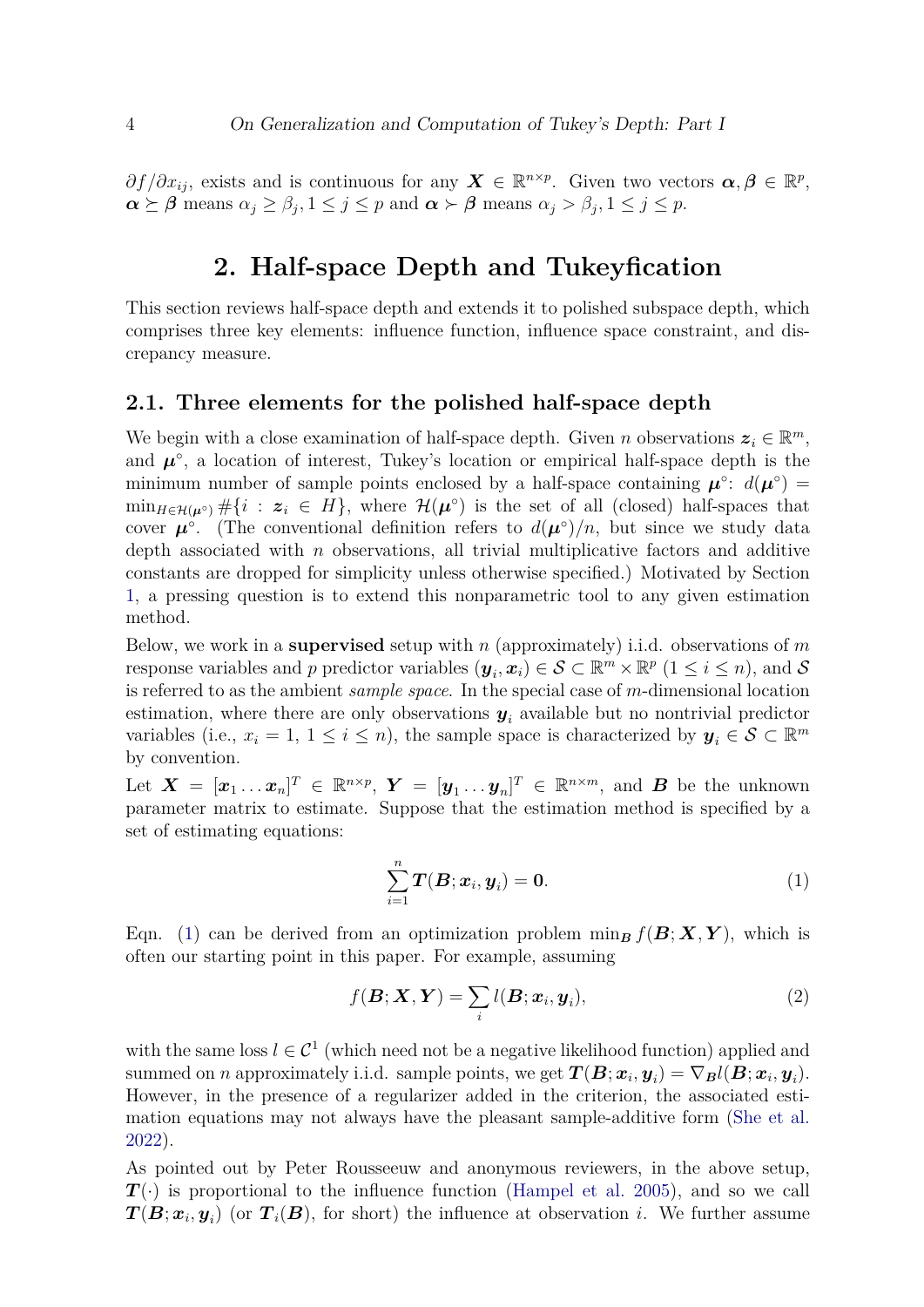that  $T_i(B)$  is in an *influence space*  $\mathcal{G} \subset \mathbb{R}^{p \times m}$ . Of course, in many applications one can directly define the influences or estimating equations without involving an explicit objective, sometimes from an iterative algorithm or a surrogate function.

Let  $\mathbf{B}^{\circ}$  be any given point in the *parameter space*  $\Omega \subset \mathbb{R}^{p \times m}$  and  $\mathbf{T}_i^{\circ} = \mathbf{T}(\mathbf{B}^{\circ}; \mathbf{x}_i, \mathbf{y}_i)$ . Mimicking Tukey's location depth, we first project the influences onto a line with direction  $V$ , and then measure how the estimating equations are violated via a discrepancy function  $\varphi$ . This results in the following *polished half-space depth* (**PHD**)

<span id="page-4-0"></span>**PHD:** 
$$
d_{\varphi}(\boldsymbol{B}^{\circ}) = \min_{\boldsymbol{V}} \sum_{i} \varphi(\langle \boldsymbol{V}, \boldsymbol{T}_{i}^{\circ} \rangle) \text{ s.t. } ||\boldsymbol{V}||_{F} = 1, \boldsymbol{V} \in \bar{\mathcal{G}},
$$
 (3)

where **V** is restricted in a projection space  $\overline{G}$ . We call [\(3\)](#page-4-0) "polished", owing to (i) the flexibility of  $\varphi$ , which need not be a monotone function in particular, and (ii) the additional requirement  $V \in \mathcal{G}$ , to complete the notion of depth necessary for defining, for example, covariance depth and Riemannian manifold depth. Although  $\bar{\mathcal{G}}$  can be much more general, we set  $\mathcal{G} = \mathcal{G}$  throughout the work, and the corresponding *influence space constraint*  $V \in \mathcal{G}$  is perhaps natural seen from the inner product  $\langle V, T_i^{\circ} \rangle$ *i* ⟩. We occasionally write  $d_{\varphi}(\boldsymbol{B}^{\circ}; {\{T_i}^{\circ}\}, \mathcal{G})$  to emphasize its dependence on  ${\{T_i^{\circ}\}}$  and  $\mathcal{G}$ . For more discussions of the inner product, projection, and constraint, see Section 2.1 of [She et al.](#page-23-9) [\(2022\)](#page-23-9) for a general "directional directive" or "geodesic" framework. For supervised problems, a trace form amenable to matrix optimization will be introduced in Section [3.](#page-11-0) Also, the criterion in [\(3\)](#page-4-0) can be extended to a U-statistic form.

Special case: when  $\varphi(t) = 1_{\geq 0}(t)$ , we abbreviate  $d_{\varphi}$  as  $d_{01}$ . (Although  $1_{\geq 0}$  is conventionally used,  $0.5 \cdot 1_{=0} + 1_{>0}$  is perhaps a better choice for defining  $d_{01}$  [\(She et al.](#page-23-9) [2022\)](#page-23-9), and is more convenient in the successive optimization in Section [3.](#page-11-0)) Consider a Gaussian location estimation problem that defines the loss of the unknown location  $\mu \in \Omega = \mathbb{R}^m$  as  $l(\mu; z_i) = ||\mu - z_i||_2^2/2$ , for *n* observations  $z_i \in \mathcal{S} = \mathbb{R}^m$ , then,  $T(\boldsymbol{\mu}^{\circ}; z_i) = \nabla l(\boldsymbol{\mu}; z_i)|_{\boldsymbol{\mu}=\boldsymbol{\mu}^{\circ}} = \boldsymbol{\mu}^{\circ} - z_i \in \mathcal{G} = \mathbb{R}^m$ , and so  $d_{01}$  based on [\(3\)](#page-4-0) becomes Tukey's location depth. Similarly, for the ordinary single-response regression, where  $m = 1$  and the loss is quadratic:  $l(\beta; \mathbf{x}_i, y_i) = (\mathbf{x}_i^T \beta - y_i)^2/2$ , simple calculation shows  $\bm{T}(\bm{\beta}^{\circ}; \bm{x}_i, y_i) = (\bm{x}_i^T \bm{\beta}^{\circ} - y_i)\bm{x}_i$ , corresponding to the celebrated regression depth [\(Rousseeuw and Hubert](#page-22-0) [1999\)](#page-22-0). The sample additive form of the objective in [\(3\)](#page-4-0) makes it possible to define a population version with respect to a certain distribution *F*, in place of the empirical distribution, but we focus on the sample version without assuming a distribution for the data or an infinite sample size.

The three essential elements in defining [\(3\)](#page-4-0), namely,  $T_i^{\circ}$  $\varphi$ <sup>o</sup>,  $\varphi$ , and  $\mathcal{G}$ , deserve a more careful discussion. The influence at observation *i*, not always taking the plain difference  $\mu^{\circ}$  –  $z_i$  as in location depth, can be derived from any criterion. So the influences may be rooted in a parametric model (such as a Gaussian one), but Tukey's mechanism, which we will refer to as "**Tukeyfication**", offers nonparametricness and robustness. In this sense, [\(3\)](#page-4-0) shares similarities with Owen's empirical likelihood [\(Owen](#page-22-14) [2001\)](#page-22-14) which also operates on a given set of estimating equations for nonparametric inference, but can be more robust—for instance,  $d_{01}$  targets "Tukey's median" (far more robust than the  $\ell_1$ -median), instead of the "mean" under [\(1\)](#page-3-1) or maximum likelihood estimation. However, when the problem under consideration has nondifferentiability or additional constraints, which is common in high-dimensional statistics and machine learning, the influences must be adjusted, which will be examined in our companion paper [\(She et al.](#page-23-9)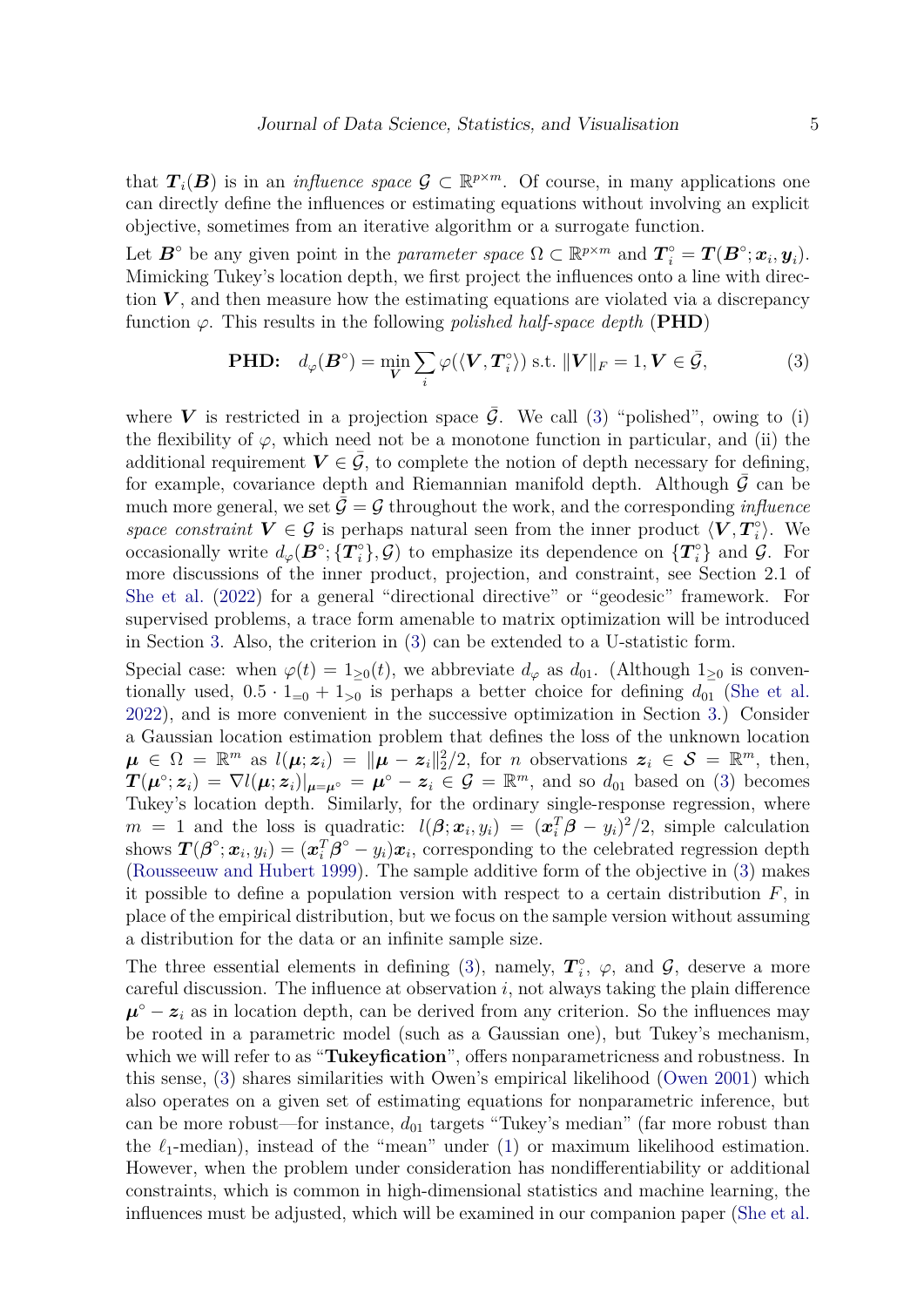#### [2022\)](#page-23-9).

The influence space G is often a linear subspace. Under [\(2\)](#page-3-2), when G is trivially  $\mathbb{R}^{p \times m}$ and *l* is differentiable, the influence space constraint in [\(3\)](#page-4-0) is inactive and  $d_{01}$  is in the framework of *tangent depth* [\(Mizera](#page-22-1) [2002\)](#page-22-1). In general, however, the role of G cannot be ignored especially in some matrix problems, covariance estimation, multivariate meta analysis and manifold-restricted learning, among others, which gives an important distinction from many depth definitions. We feel that it is necessary to differentiate the sample space, parameter space, and influence space in studying the concept of data depth. The three spaces need not be identical, although for Tukey's location depth,  $S = \Omega = \mathcal{G} = \mathbb{R}^m$ . But when  $\mathcal{G}$  is not simply the full Euclidean space, one may want to impose some more structural properties on *V* .

With regards to the necessity and benefit of introducing  $\varphi$ , we notice that the 0-1 loss, though scale free, penalizes projected influences with a constant cost and thus suffers some issues. Specifically, it is non-smooth, the magnitude information of the influences is not taken into account, and the dichotomous measurement may be crude and unstable for influences near zero. To see what other forms  $\varphi$  can take, let us assume  $\mathcal{G} = \mathbb{R}^{p \times m}$  and rewrite the original half-space depth  $d_{01}$  to gain more insights:

<span id="page-5-0"></span>
$$
d_{01}(\boldsymbol{B}^{\circ}) = \min_{\|\boldsymbol{V}\|_{F}=1} \sum 1_{\geq 0} (\langle \boldsymbol{V}, \boldsymbol{T}_{i}^{\circ} \rangle) = \min_{\|\boldsymbol{V}\|_{F}=1} \sum 1_{\leq 0} (\langle \boldsymbol{V}, \boldsymbol{T}_{i}^{\circ} \rangle).
$$
 (4)

The latter form studies a binary classification problem on the margins  $\langle V, T_i^{\circ} \rangle$  $\binom{10}{i}$ ; other classification losses, such as the hinge loss, logistic deviance, and the Savage loss [\(Masnadi-shirazi and Vasconcelos](#page-21-11) [2009\)](#page-21-11) can be possibly used. The classification viewpoint enables us to borrow some tools in machine learning for nonasymptotic theoretical analysis. Also, seen from the first expression, one can replace the degenerate  $1_{\geq 0}(t)$  for a point mass at zero by any distribution function, and choosing a continuous one can bring in some smoothing effect.

Another useful  $\varphi$ -family is from the " $\psi$ -functions" in M-estimation. (In fact, assuming  $T(\mu^{\circ}; z_i) = \mu^{\circ} - z_i$  in the location setup,  $d_{\psi}$  defined in [\(3\)](#page-4-0) is the unscaled generalized Tukey depth due to [Zhang](#page-23-1) [\(2002\)](#page-23-1); see [\(12\)](#page-7-0) for our new proposal for handling the scale issue.) Our motivation is from the "contrast" representation of [\(4\)](#page-5-0)

$$
d_{01}(\boldsymbol{B}^{\circ}) = (n/2) + (1/2) \min_{\|\boldsymbol{V}\|_{F} = 1, \boldsymbol{V} \in \mathcal{G}} \sum_{i} \text{sgn}(\langle \boldsymbol{V}, \boldsymbol{T}_{i}^{\circ} \rangle), \tag{5}
$$

where  $\text{sgn}(t) \triangleq 1_{\geq 0}(t) - 1_{\leq 0}(t)$  is just the *ψ*-function associated with the  $\ell_1$ -norm loss except that  $sgn(0) = 1$ . [Zhang](#page-23-1) [\(2002\)](#page-23-1) studied some theoretical properties when using a monotone  $\psi$  (such as Huber's  $\psi$ ). Interestingly, it seems that *redescending*  $\psi$ -functions that are non-monotone [\(Hampel et al.](#page-20-12) [2005\)](#page-20-12), and their *rectified* versions  $\max\{0, \psi(t)\}$ are potentially useful in dealing with data that are not unimodal; see Figure [1](#page-8-0) in Section [2.2.](#page-5-1)

#### <span id="page-5-1"></span>**2.2. Polished subspace depth and invariance**

The ideas of projection and polishing apply more generally. For example, we can extend Tukey's straight line projection to a subspace projection to improve outlier resistance. Toward this, introduce *vectorized* influences

<span id="page-5-2"></span>
$$
\boldsymbol{t}_{i}^{\circ} = \text{vec}\left(\boldsymbol{T}_{i}^{\circ}\right),\tag{6}
$$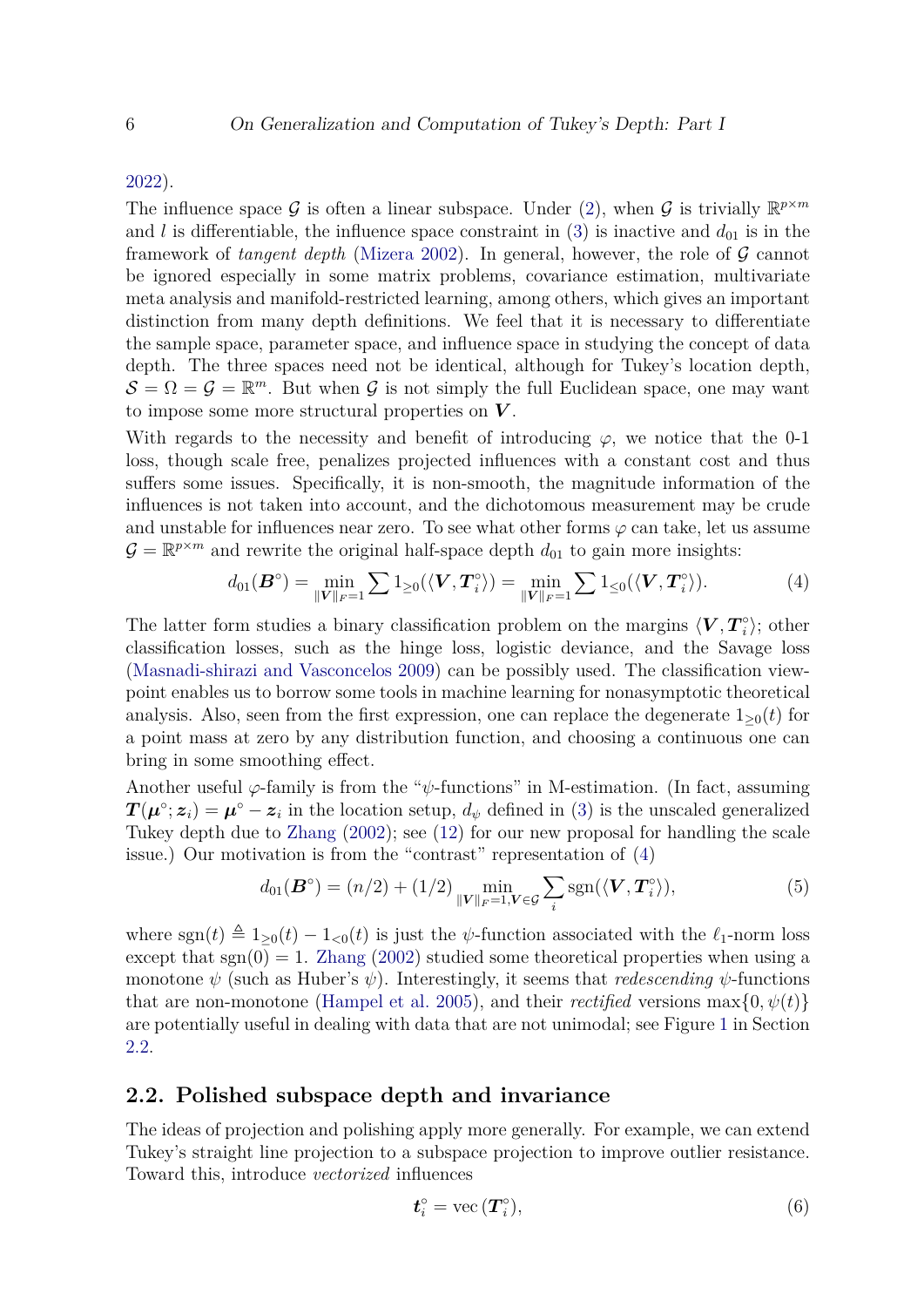and assume they are in some influence space denoted by  $\mathcal{G}$ , a subset of  $\mathbb{R}^{pm}$ , with a slight abuse of notation. Using *K*, a proper cone [\(Boyd and Vandenberghe](#page-19-5) [2004,](#page-19-5) page 43) that induces a partial ordering on  $\mathbb{R}^r$  ( $r \leq pm$ ) to sort the projected influences, we can define a *projected cone depth* by

$$
\min_{\mathbf{V}=[\mathbf{v}_1,\dots,\mathbf{v}_r]\in\mathbb{R}^{pm\times r}}\sum_i 1_K(\mathbf{V}^T \mathbf{t}_i^{\circ}) \text{ s.t. } \mathbf{V}^T \mathbf{V}=\mathbf{I}_{r\times r}, \mathbf{v}_s\in\mathcal{G}, 1\leq s\leq r. \tag{7}
$$

In the particular case of  $K = \mathbb{R}_{+}^{r}$ , a smooth  $\varphi : \mathbb{R}^{r} \to \mathbb{R}$  in place of  $1_{K}$  gives the *polished subspace depth* (**PSD**) which includes the polished half-space depth [\(3\)](#page-4-0) as  $r = 1$ :

$$
\text{PSD:} \quad d_{\varphi,r}(\mathbf{B}^{\circ}) = \min_{\mathbf{V}=[\mathbf{v}_1,\dots,\mathbf{v}_r] \in \mathbb{R}^{pm \times r}} \sum_{i} \prod_{s=1}^{r} \varphi(\mathbf{v}_s^T \mathbf{t}_i^{\circ})
$$
\n
$$
\text{s.t.} \quad \mathbf{V}^T \mathbf{V} = \mathbf{I}_{r \times r}, \mathbf{v}_s \in \mathcal{G}, 1 \le s \le r. \tag{8}
$$

When necessary, we also write the depth as  $d_{\varphi,r}(\mathbf{B}^{\circ}; {\{\boldsymbol{t}_i^{\circ}\}} , \mathcal{G})$ . It is easy to prove that  $d_{01,r}$  is non-increasing in *r*.

To measure the errors more precisely, it is necessary to violate  $\varphi(t/\sigma) = \varphi(t) \,\forall \sigma > 0$ (for it would mean that when  $r = 1$ ,  $\varphi(t)$  must be constant as  $t > 0$  or  $t < 0$ , i.e., a sign-type function though not necessarily symmetric). Then how do we achieve scale invariance? [Zhang](#page-23-1) [\(2002\)](#page-23-1) proposed a scaled form to maintain invariance for location depth, where G is the full Euclidean space and  $\sigma(\cdot)$  is a scale-equivariant function

<span id="page-6-1"></span><span id="page-6-0"></span>
$$
\min_{\boldsymbol{v}} \sum_{i} \varphi \left( \frac{\boldsymbol{v}^{T}(\boldsymbol{\mu}^{\circ} - \boldsymbol{z}_{i})}{\sigma(\{\boldsymbol{v}^{T}(\boldsymbol{\mu}^{\circ} - \boldsymbol{z}_{i})\}_{i=1}^{n})} \right) \text{ s.t. } \|\boldsymbol{v}\|_{2} = 1. \tag{9}
$$

But [\(9\)](#page-6-0) is barely operational from an optimization perspective, because *v* is involved inside  $\sigma$ , while  $\sigma$  may be nonsmooth or even lack an explicit formula. Moreover, how to extend [\(9\)](#page-6-0) to  $r > 1$  is unclear. We give a simple but effective modification of [\(8\)](#page-6-1) as follows.

First, our goal is to study the invariance of a general *φ*-depth under some *transformations of the (vectorized) influences*. For example, it is preferable to maintain the depth value when switching to scaled influences  $t_i^{\circ} \to k t_i^{\circ}$  for all  $k \in \mathbb{R}$ , or even affinetransformed influences  $t_i^{\circ} \to At_i^{\circ}$  for all nonsingular  $A \in \mathbb{R}^{pm \times pm}$ . For some related invariance studies in the scenarios of location depth and regression depth, refer to [Zuo](#page-23-6) [and Serfling](#page-23-6) [\(2000\)](#page-23-6) and [Zuo](#page-23-2) [\(2021\)](#page-23-2).

Let

<span id="page-6-2"></span>
$$
\bar{\boldsymbol{T}}^{\circ} = [\boldsymbol{t}_1^{\circ}, \dots, \boldsymbol{t}_n^{\circ}]^T \in \mathbb{R}^{n \times pm}
$$
\n(10)

be the matrix formed by vectorized influences. We observe that  $d_{\varphi,r}$  defined in [\(8\)](#page-6-1) does enjoy some sort of orthogonal invariance: for all  $\varphi$ , *r*, and  $\mathcal{G}$ ,

$$
d_{\varphi,r}(\boldsymbol{B}^{\circ}; {\boldsymbol{A}}t_i^{\circ}), \boldsymbol{A} \circ \mathcal{G}) = d_{\varphi,r}(\boldsymbol{B}^{\circ}; {\boldsymbol{t}}_i^{\circ}), \quad \forall \boldsymbol{A} \in \mathbb{O}^{pm \times pm}. \tag{11}
$$

 $\text{In fact, } d_{\varphi,r}(\mathbf{B}^{\circ}; {\{\mathbf{t}_{i}^{\circ}\}} , \mathcal{G}) \text{ can be defined as } \min\langle \mathbf{1}, \varphi(\bar{\boldsymbol{T}}^{\circ}\mathbf{V})\rangle \text{ s.t. } \mathbf{v}_{s} \in \mathcal{G}, \mathbf{V}^{T}\mathbf{V} = \mathbf{I} \text{ with }$  $\varphi(\bar{\boldsymbol{T}}^{\circ}\boldsymbol{V}) = [\varphi(\boldsymbol{V}^{T}\boldsymbol{t}_{1}^{\circ}), \ldots, \varphi(\boldsymbol{V}^{T}\boldsymbol{t}_{n}^{\circ})]^{T}$ ; substituting  $\bar{\boldsymbol{T}}^{\circ}\boldsymbol{A}^{T'}$  for  $\bar{\boldsymbol{T}}^{\circ}$  and  $\boldsymbol{A}\boldsymbol{V}$  for  $\boldsymbol{V}$  keeps the problem unchanged.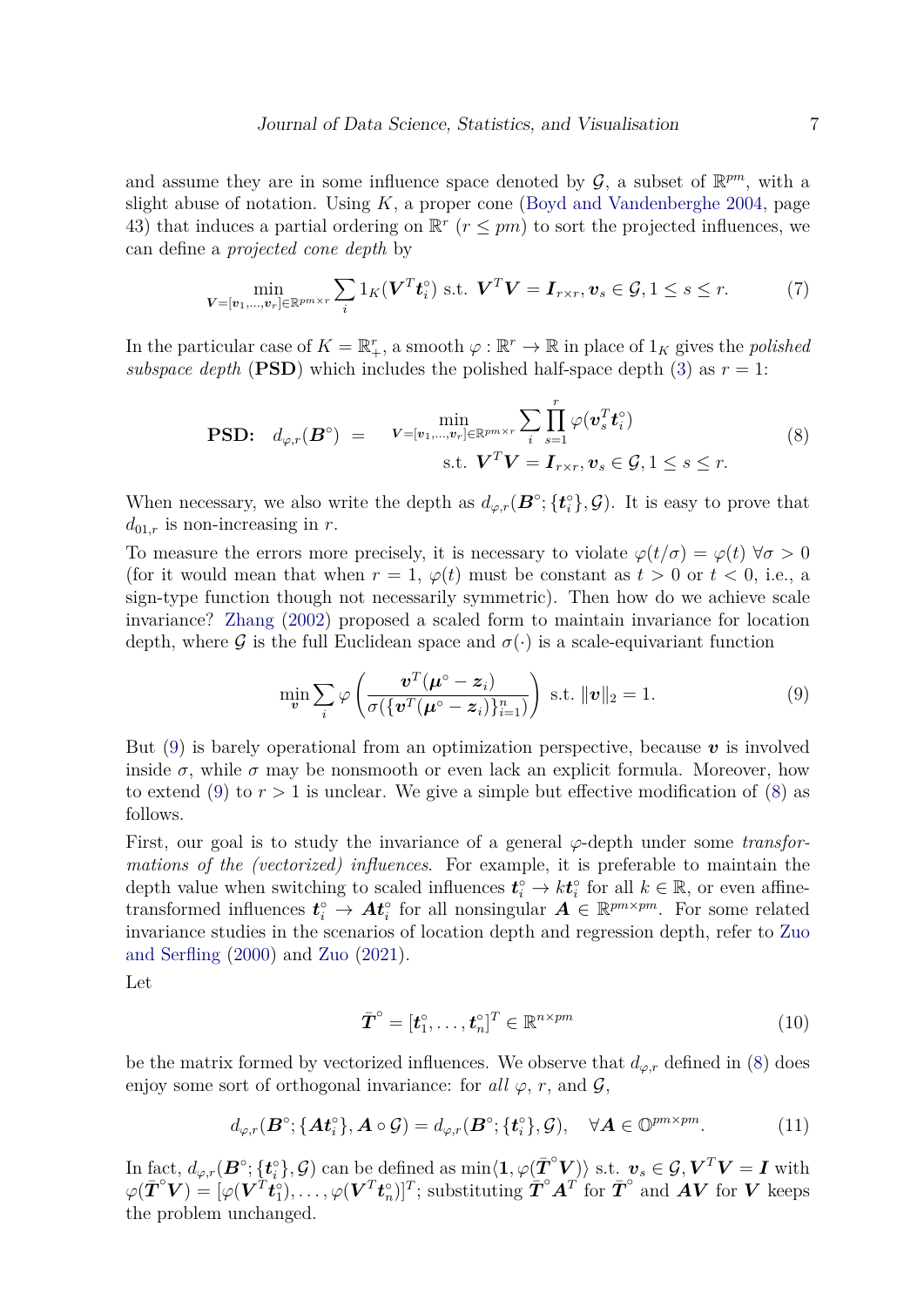Motivated by [\(11\)](#page-6-2), we define an *invariant* form of polished subspace depth

$$
d_{\varphi,r}^{\mathbf{C}}(\mathbf{B}^{\circ}) = \min_{\mathbf{V} \in \mathbb{R}^{pm \times r}} \sum_{i} \varphi(\mathbf{V}^{T} \mathbf{t}_{i}^{\circ}) \text{ s.t. } \mathbf{V}^{T} \mathbf{C}(\bar{\mathbf{T}}^{\circ}) \mathbf{V} = \mathbf{I}_{r \times r}, \mathbf{v}_{s} \in \mathcal{G}, 1 \leq s \leq r, \qquad (12)
$$

where  $C(\bar{T}^{\circ})$  is positive semi-definite and affine equivariant in the sense that

<span id="page-7-1"></span><span id="page-7-0"></span>
$$
\boldsymbol{C}(\bar{\boldsymbol{T}}^{\circ}\boldsymbol{A}^{T}) = \boldsymbol{A}\boldsymbol{C}(\bar{\boldsymbol{T}}^{\circ})\boldsymbol{A}^{T}
$$
\n(13)

for any nonsingular  $A \in \mathbb{R}^{pm \times pm}$ , and  $\text{rank}(\mathbf{C}(\bar{\boldsymbol{T}}^{\circ})) \geq r$ . Then it can be easily shown that for any  $\varphi$ , *r*,  $\mathcal{G}$ ,

$$
d_{\varphi,r}^{\mathbf{C}}(\mathbf{B}^{\circ}; \{\mathbf{A} \mathbf{t}_i^{\circ}\}, \mathbf{A} \circ \mathcal{G}) = d_{\varphi,r}^{\mathbf{C}}(\mathbf{B}^{\circ}; \{\mathbf{t}_i^{\circ}\}, (\mathbf{A}^T \mathbf{A}) \circ \mathcal{G})
$$
(14)

for all nonsingular  $A \in \mathbb{R}^{pm \times pm}$ . Therefore, if G is a cone satisfying  $aG = G$ ,  $\forall a > 0$ ,  $d_{\varphi, r}^C$ has the desired scale invariance:  $d_{\varphi,r}^{\mathbf{C}}(\mathbf{B}^{\circ}; \{k \mathbf{t}_i^{\circ}\}, k\mathcal{G}) = d_{\varphi,r}^{\mathbf{C}}(\mathbf{B}^{\circ}; \{\mathbf{t}_i^{\circ}\}, \mathcal{G})$  for any  $k \in \mathbb{R}$ . Moreover, when  $G$  is the full Euclidean space, like in location depth or regression depth,  $(A^T A) \circ \mathcal{G} = \mathcal{G}$  holds for all nonsingular  $A \in \mathbb{R}^{pm \times pm}$ , and so  $d_{\varphi,r}^C$  is affine invariant, as  $(9)$ , but for all  $r$ .

Another appealing fact of [\(12\)](#page-7-0) is that compared with the basic form  $d_{\varphi,r}$  (cf. [\(8\)](#page-6-1)), it adds little cost in computation. When  $G$  is Euclidean, one can convert  $d_{\varphi,r}^C$  to  $d_{\varphi,r}$ with a reparametrization  $V' = D^{\circ}V^{\circ T}V$ , where  $D^{\circ}, U^{\circ}$  are obtained from the spectral decomposition  $\mathbf{C}(\bar{\boldsymbol{T}}^{\circ}) = \boldsymbol{V}^{\circ}(\boldsymbol{D}^{\circ})^2 \boldsymbol{V}^{\circ T}$ . Specifically, we can simply define  $d_{\varphi,r}$  on the column space basis  $\hat{\mathbf{U}}^{\circ}$  of  $\overline{\mathbf{T}}^{\circ}$  (consisting of all left singular vectors of the matrix of vectorized influences), which amounts to  $d_{\varphi,r}^C$  using  $C(\tilde{T}^{\circ}) = (\bar{T}^{\circ})^T T^{\circ}$  that obviously satisfies [\(13\)](#page-7-1). Based on the previous discussion, this *normalized* version has affine invariance regardless of  $\varphi$  in use. Moreover, owing to the orthogonal invariance, we can prove that the optimization problem depends on  $U^{\circ}$  through  $U^{\circ}U^{\circ T}$ , and so the choice of  $U^{\circ}$  will not affect our depth.

Finally, we illustrate the role of  $\varphi$  in revealing different characteristics of a dataset with Figure [1.](#page-8-0) The data points, denoted by crosses, are generated according to a Gaussian mixture model,  $y_i \sim 0.5\mathcal{N}(-3,1/16) + 0.5\mathcal{N}(3,1/4), 1 ≤ i ≤ 10$ . We tried some "two-sided"  $\varphi$ 's in the contrast form [\(5\)](#page-5-2), constructed from the following  $\psi$ -functions widely adopted in robust statistics [\(Hampel et al.](#page-20-12) [2005\)](#page-20-12): the sign  $\psi(t) = \text{sgn}(t)$  (note however that sgn(0) = 1), Huber's  $\psi(t) = t_1|_{t \leq c} + c \operatorname{sgn}(t)1_{|t| > c}$ , the truncated sign  $\psi(t) = \text{sgn}(t)1_{|t| \leq c}$  and Tukey's bisquare  $\psi(t) = t(1 - (t/c)^2)^21_{|t| \leq c}$ , where we set  $c = 1$ and then scaled all of them to have a range  $[-1, 1]$ . We also tested some "one-sided"  $\varphi$ 's in [\(3\)](#page-4-0) defined via  $\psi$ :  $\varphi(t) = \max\{0, \psi(t)\}\$ , which we call *rectified*  $\psi$ 's. The rectified truncated sign is also considered in [Agostinelli and Romanazzi](#page-19-4) [\(2011\)](#page-19-4), and is called the *slab* function. The results for one-sided  $\varphi$ 's are shown in Figure [1a\)](#page-8-1) and those for two-sided  $\varphi$ 's are in Figure [1b\)](#page-8-2).

According to the figure, Tukey's depth can be achieved using the sign or rectified sign and smoothened by a continuous  $\varphi$  (like the ones via Huber's  $\psi$ ). Moreover, the rectified redescending *ψ*'s offer some *local* depths on the bimodal dataset, which deserves further investigation. How to choose a proper  $\varphi$  to discover desired data features, and whether there is a universal recommendation with certain optimality are beyond the scope of the paper, but we will see that introducing  $\varphi$ -depth greatly assists computation.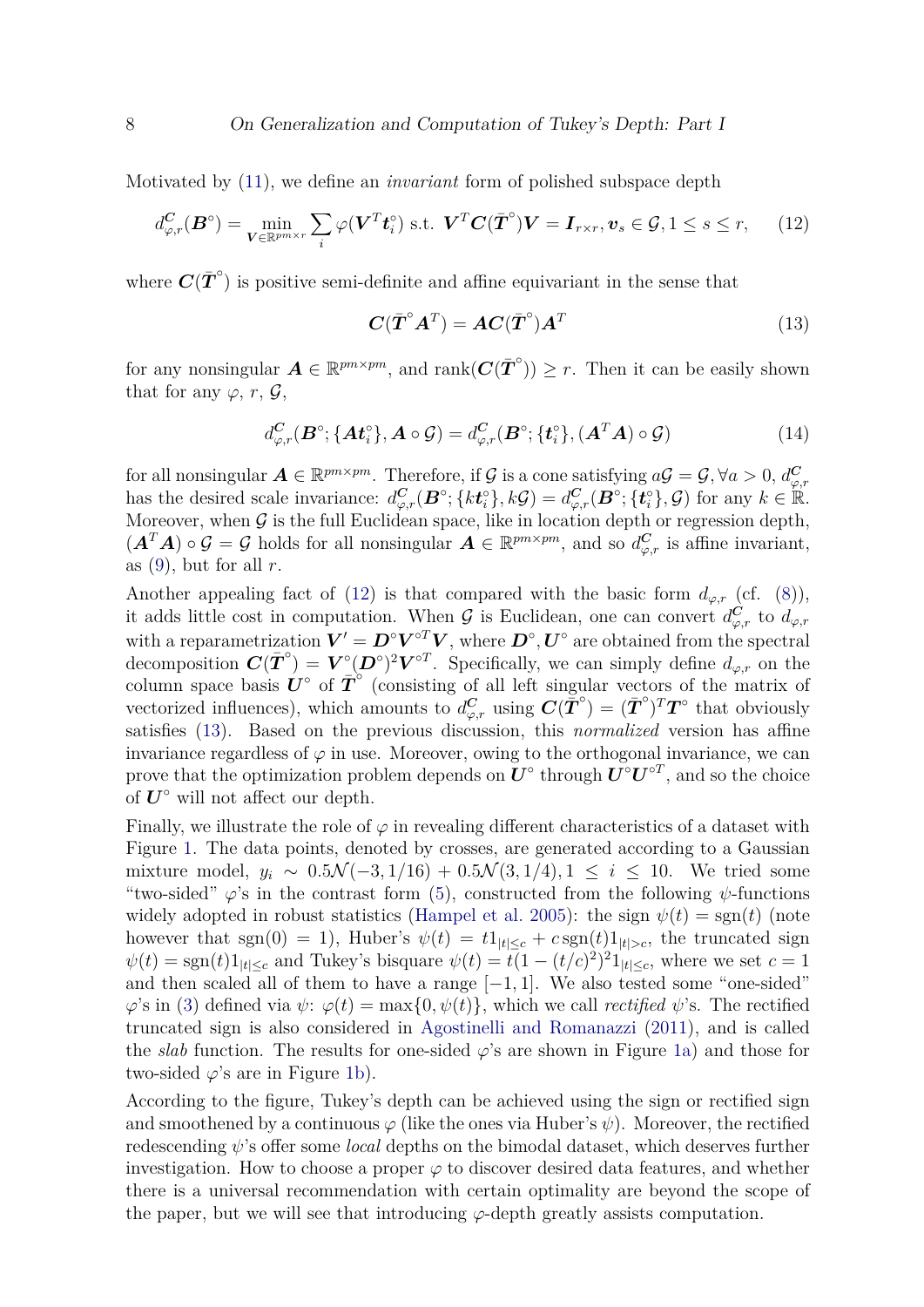<span id="page-8-1"></span><span id="page-8-0"></span>

(a) Examples of one-sided  $\varphi$  functions (top row) and the corresponding depth values (bottom row, with a factor of 1*/n*). Tukey's depth uses the 0-1 loss or the rectified sgn function (1st column). The depth curve with rectified Huber (2nd column) is a smoothed version of it. In the 3rd column, the rectified truncated sign function, which is non-monotone, is used as  $\varphi$  to generate a local depth curve. In the last column, with Tukey's bisquare function rectified, a similar local depth curve is obtained with the dashed lines labeling some deepest points.

<span id="page-8-2"></span>

(b) Examples of two-sided *φ* functions (top row) and the corresponding depth values (bottom row, with a factor of 1*/n*). 1st column: The sign function leads to the same Tukey's depth as the one-sided sign. 2nd column: Huber's *ψ* smoothes Tukey's depth, but behaves differently from rectified Huber in (a), say at the points lying outside the support of the data. In the last two columns, redescending functions (without rectification) are used, and some shallowest points that resemble the cluster boundaries are labeled with dashed lines.

Figure 1: An illustration of some *φ* functions (one sided and two sided) and their corresponding depth values on a one-dimensional dataset with the data points denoted by crosses.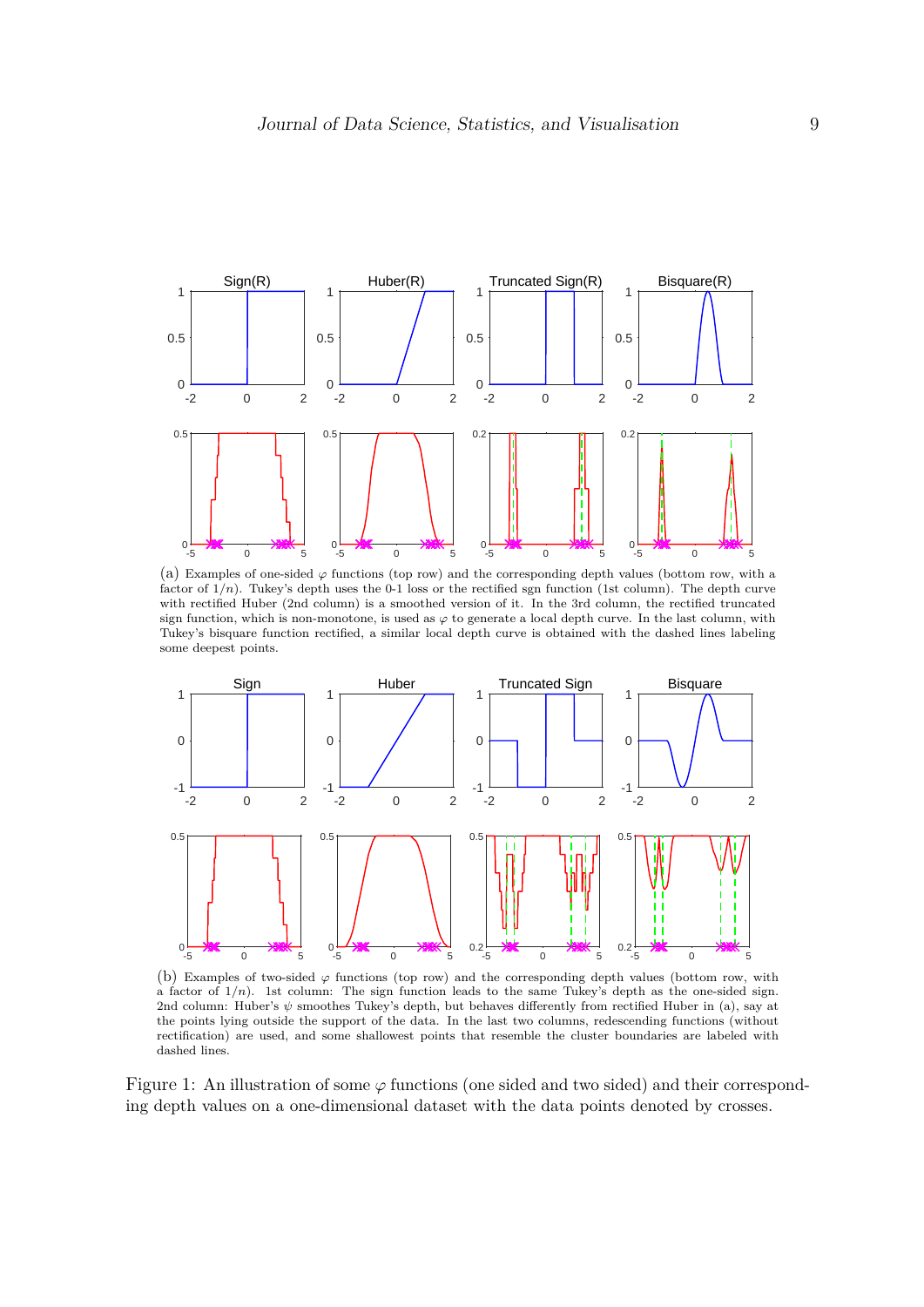#### **2.3. Examples**

In the following, we provide some instances in different statistical contexts.

**GLM depths** Consider a *vector* generalized linear model (GLM) with a cumulant function *b* and the canonical link  $g = (b')^{-1}$ . Then  $l(B; x_i, y_i) = -\langle B^T x_i, y_i \rangle +$  $\langle \mathbf{1}, b(\mathbf{B}^T \mathbf{x}_i) \rangle$ , where *b* is applied componentwise. The estimation equations are given by

<span id="page-9-1"></span><span id="page-9-0"></span>
$$
\boldsymbol{X}^T(b'(\boldsymbol{X}\boldsymbol{B}) - \boldsymbol{Y}) = \mathbf{0},\tag{15}
$$

and  $T_i(B) = x_i(b'(B^T x_i) - y_i)^T \in \mathcal{G} = \mathbb{R}^{p \times m}$ , and so [\(3\)](#page-4-0) becomes

$$
d_{\varphi}(\boldsymbol{B}^{\circ}) = \min_{\|\boldsymbol{V}\|_{F} = 1} \sum_{i} \varphi(\boldsymbol{x}_{i}^{T} \boldsymbol{V}[b'(\boldsymbol{B}^{\circ T} \boldsymbol{x}_{i}) - \boldsymbol{y}_{i}])
$$
(16)

where  $b'(\cdot)$  and  $\varphi(\cdot)$  are applied element-wise.

First, under the classical Gaussian assumption,  $b'(\cdot)$  is the identity function, and so [\(16\)](#page-9-0) covers the multivariate regression depth [\(Bern and Eppstein](#page-19-6) [2002\)](#page-19-6). How to incorporate dependence into data depth, as raised by [Eddy](#page-20-13) [\(1999\)](#page-20-13), is a meaningful question. But under  $y_i \sim \mathcal{N}(B^T x_i, \Sigma)$ , the weighted criterion for estimating *B* is  $Tr\{(\boldsymbol{Y} - \boldsymbol{X}\boldsymbol{B})\boldsymbol{\Sigma}^{-1}(\boldsymbol{Y} - \boldsymbol{X}\boldsymbol{B})\}/2$ , and thus [\(15\)](#page-9-1) becomes  $\boldsymbol{X}^T(\boldsymbol{X}\boldsymbol{B} - \boldsymbol{Y})\boldsymbol{\Sigma}^{-1} = \boldsymbol{0}$  or  $\sum x_i (\mathbf{B}^T x_i - y_i)^T \mathbf{\Sigma}^{-1} = \mathbf{0}$ . Therefore, adopting an affine invariant depth indicates no need to take the between-response covariance into consideration.

Next, let us consider non-Gaussian GLMs. When  $m = 1$  and  $\varphi(t) = \text{sgn}(t)$ , it is well known that the associated GLM depth amounts to applying regression depth on the transformed observations  $(g(y_i), \boldsymbol{x}_i)$  owing to the property:  $sgn(\boldsymbol{x}_i^T \boldsymbol{v}(b'(\boldsymbol{x}_i^T \boldsymbol{\beta}) - y_i)) =$  $\text{sgn}(\langle v, x_i \rangle) \text{sgn}(u(b'(\mathbf{x}_i^T \boldsymbol{\beta})) - u(y_i))$  for any strictly increasing *u* [\(Van Aelst et al.](#page-23-10) [2002\)](#page-23-10). However, we remark that the monotone invariance property does not hold in general for multivariate problems  $(m > 1)$ , and so GLM depths do have their value. We can also use the logistic regression depth to illustrate the weakness of  $\varphi(t) = \text{sgn}(t)$ . Let  $m = 1$ ,  $r_i = b'(\boldsymbol{x}_i^T \boldsymbol{\beta}) - y_i = \exp(\boldsymbol{x}_i^T \boldsymbol{\beta})/(1 + \exp(\boldsymbol{x}_i^T \boldsymbol{\beta})) - y_i$ . For such binary  $y_i$ , the sigmoidal  $r_i$ appear more reasonable than the difference-based residuals  $x_i^T \beta - y_i$  in regression. But  $\Delta$  because  $\text{sgn}(r_i) = 1-2y_i$  (regardless of the difference between  $\exp(\bm{x}_i^T\bm{\beta})/(1+\exp(\bm{x}_i^T\bm{\beta}))$ and  $y_i$ ), the resulting depth does not vary with  $\boldsymbol{\beta} \in \mathbb{R}^p$  as long as it is finite, an evidence of the crudeness of  $d_{01}$  in this scenario.

Finally, we point out that although one could vectorize [\(15\)](#page-9-1) via  $y = \text{vec}(\boldsymbol{Y}) \in \mathbb{R}^{nm}$ ,  $\boldsymbol{\beta} = \text{vec}(\boldsymbol{B}) \in \mathbb{R}^{pm}$  and  $\boldsymbol{Z} = \boldsymbol{I} \otimes \boldsymbol{X}$  to get

<span id="page-9-2"></span>
$$
\mathbf{Z}^T(b'(\mathbf{Z}\boldsymbol{\beta}) - \mathbf{y}) = \mathbf{0},\tag{17}
$$

the associated data depth would not have a valid population definition. In fact, *Z* has a block diagonal form, meaning that its rows cannot be treated as observations following the same distribution, and the vectorized equations do not have the desired sample additivity on  $(x_i, y_i)$ ,  $1 \le i \le n$ . Introducing data depth via the generalized estimating equations (GEEs) [\(Liang and Zeger](#page-21-12) [1986\)](#page-21-12) may suffer the same issue. Concretely, the GEEs for our problem are given by

$$
(\boldsymbol{I} \otimes \boldsymbol{X})^T \text{diag}\{(b'')^{1/2}(\text{vec}(\boldsymbol{X}\boldsymbol{B}))\} \times \boldsymbol{W}^{-1} \times
$$
  
diag $\{(b'')^{-1/2}(\text{vec}(\boldsymbol{X}\boldsymbol{B}))\}(b'(\text{vec}(\boldsymbol{X}\boldsymbol{B})) - \text{vec}(\boldsymbol{Y})) = \mathbf{0},$  (18)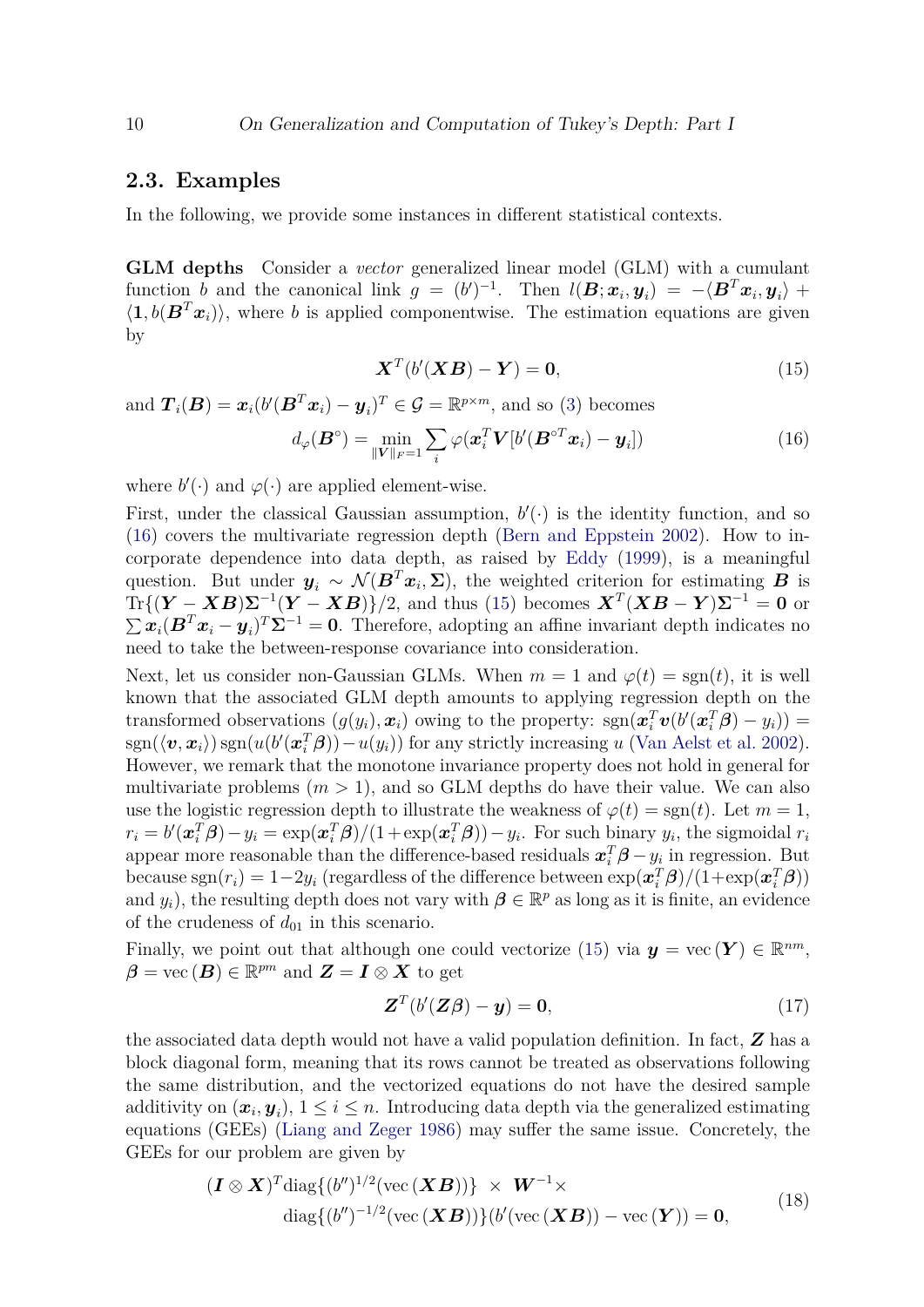where the working correlation matrix  $W = \Sigma \otimes I$  with  $\Sigma$  known (say, the sample correlation matrix of  $Y$  or some regularized estimate). In the special case that  $b'$  is identity or  $\Sigma$  is diagonal,  $\{(b'')^{1/2}(\text{vec}(\bm{X}\bm{B}^{\circ}))\}$  and diag $\{(b'')^{-1/2}(\text{vec}(\bm{X}\bm{B}^{\circ}))\}$  cancel, and [\(18\)](#page-9-2) can be rephrased as  $\mathbf{X}^T (b'(\mathbf{X}\mathbf{B}) - \mathbf{Y}) \mathbf{\Sigma}^{-1} = \mathbf{0}$ , which *is* sample additive. But the property holds no longer for multivariate non-Gaussian GEEs to induce a legitimate data depth.

**Covariance depth** Assume that  $\text{vec}(\boldsymbol{Y}) \sim \mathcal{N}(\boldsymbol{0}, \boldsymbol{\Sigma} \otimes \boldsymbol{I})$  for  $\boldsymbol{Y} \in \mathbb{R}^{n \times m}$ , where the between-column covariance matrix  $\Sigma$  is positive definite. Let  $W = \Sigma^{-1}$ . From the negative log-likelihood  $l(\bm{W};\bm{y}_i) = (\text{Tr}(\bm{W}\bm{y}_i\bm{y}_i^T) - \log \det \bm{W})/n$  (up to some scaling and additive constants), we know that its gradient takes a simple difference form  $(y_i y_i^T \Sigma$ )/n, symmetric but not necessarily positive semi-definite. The depth for a positive definite  $\Sigma^{\circ}$  according to [\(3\)](#page-4-0) is

$$
d_{\varphi}(\mathbf{\Sigma}^{\circ}) = \min_{\mathbf{V}} \sum_{i} \varphi(\mathbf{y}_{i}^{T} \mathbf{V} \mathbf{y}_{i} - \langle \mathbf{V}, \mathbf{\Sigma}^{\circ} \rangle), \text{ s.t. } \|\mathbf{V}\|_{F} = 1, \mathbf{V} = \mathbf{V}^{T},
$$

where  $V$  is additionally required to be symmetric, as an outcome of the symmetry of the gradient. Adding a further rank restriction: rank $(V) = 1$ ,  $V$  simplifies to  $\pm v v^T$ , which leads to

$$
d_\varphi(\boldsymbol{\Sigma}^\circ) = \min_{\boldsymbol{v}\in\mathbb{R}^m, \|\boldsymbol{v}\|_2=1} \sum_i \varphi((\boldsymbol{y}_i^T\boldsymbol{v})^2 - \boldsymbol{v}^T\boldsymbol{\Sigma}^\circ \boldsymbol{v}) \wedge \sum_i \varphi(-(\boldsymbol{y}_i^T\boldsymbol{v})^2 + \boldsymbol{v}^T\boldsymbol{\Sigma}^\circ \boldsymbol{v}),
$$

and  $\varphi(t) = 1_{\geq 0}(t)$  corresponds to the notion of matrix depth in [Chen et al.](#page-20-3) [\(2018\)](#page-20-3). (The unit-rank reduction to a vector  $\boldsymbol{v}$  is however incompatible with imposing elementwise sparsity in covariance estimation; see Section [3](#page-11-0) of our companion paper for a new idea of how to define sparsity induced depth and deepest *s*-sparse estimators.)

Similarly, we can introduce depth for meta-regression with multiple outcomes. This could be helpful to alleviate the stringent normality assumption in meta-analysis. Assume there are *n* studies with  $\Sigma_i$  as the known within-study covariances:  $y_i$  =  $\mathbf{X}_i\boldsymbol{\beta} + \boldsymbol{\epsilon}_i + \boldsymbol{\delta}_i$   $(1 \leq i \leq n)$ , where  $\boldsymbol{\epsilon}_i \sim \mathcal{N}(\mathbf{0}, \boldsymbol{\Sigma}_i)$  are independent of  $\boldsymbol{\delta}_i \sim \mathcal{N}(\mathbf{0}, \boldsymbol{\Sigma})$ . Let  $R_i = (y_i - X_i \beta)(y_i - X_i \beta)^T$ . When the between-study covariance  $\Sigma$  is of interest and  $\beta$  is held fixed, we have  $T_i(\Sigma) = (\Sigma + \Sigma_i)^{-1}(\Sigma + \Sigma_i - R_i)(\Sigma + \Sigma_i)^{-1}$ , which again results in a symmetric  $\mathcal{G}$ .

**Projected triangle depth** Consider projecting all data points  $z_i \in \mathbb{R}^m$   $(1 \le i \le n)$ to  $\mathbb{R}^2$  to calculate the simplicial depth [\(Liu](#page-21-0) [1990\)](#page-21-0). Let  $\Delta(z_i, z_j, z_k)$  denote the nondegenerate triangle formed by  $z_i, z_j, z_k$  and assume that the data have been preprocessed to remove any collinearity. Given any  $V \in \mathbb{R}^{m \times 2}$ :  $V^T V = I_{2 \times 2}$ , denote the projected point of *z* by  $P_V(z) = V^T z \in \mathbb{R}^2$  and the augmented point by  $\bar{\mathbf{P}}_V(z) = [z^T V \; 1]^T \in \mathbb{R}^3$ . Define the *projected* triangle depth for a target point  $\mu^{\circ}$ by  $d(\boldsymbol{\mu}^{\circ}) = \min_{\mathbf{V}} \# \{(i, j, k) : i < j < k, \mathbf{P}_{\mathbf{V}}(\boldsymbol{\mu}^{\circ}) \in \Delta(\mathbf{P}_{\mathbf{V}}(\boldsymbol{z}_i), \mathbf{P}_{\mathbf{V}}(\boldsymbol{z}_j), \mathbf{P}_{\mathbf{V}}(\boldsymbol{z}_k))\}$  s.t.  $\mathbf{V} \in \mathbb{R}^{m \times 2}$ ,  $\mathbf{V}^T \mathbf{V} = \mathbf{I}$ , and introduce the *φ*-form

<span id="page-10-0"></span>
$$
\min_{\mathbf{V} \in \mathbb{R}^{m \times 2}} \sum_{i < j < k} \prod_{l=1}^{3} \varphi(\xi_l^{\circ}(\mathbf{z}_i, \mathbf{z}_j, \mathbf{z}_k; \mathbf{V})) \text{ s.t. } \mathbf{V}^T \mathbf{V} = \mathbf{I},\tag{19}
$$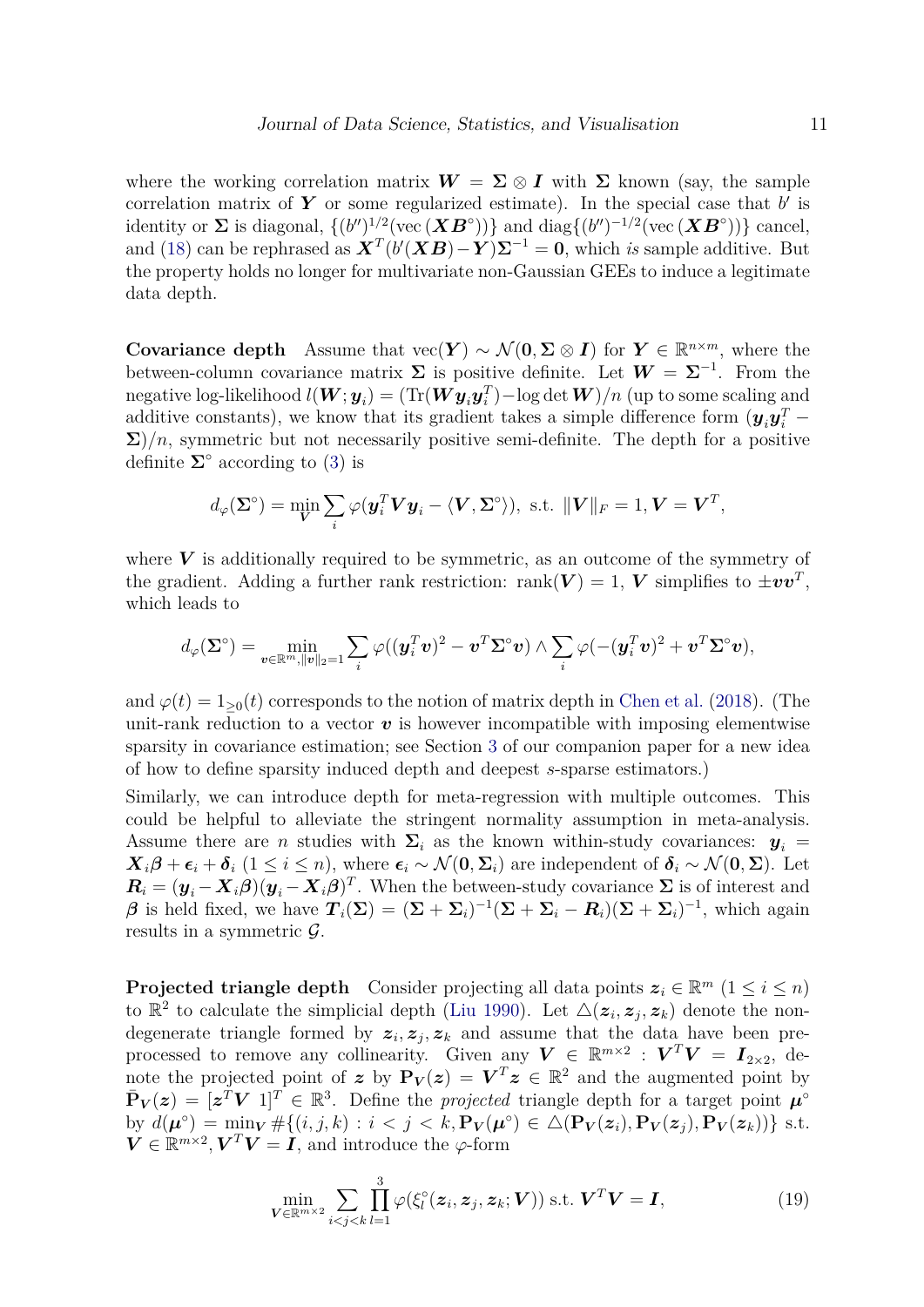where  $\boldsymbol{\xi}^{\circ} = [\xi_{l}]_{l=1}^{3} = [\bar{\mathbf{P}}_{V}(z_{i}) \ \bar{\mathbf{P}}_{V}(z_{j}) \ \bar{\mathbf{P}}_{V}(z_{k})]^{-1} \bar{\mathbf{P}}_{V}(\boldsymbol{\mu}^{\circ})$ . Here, we used the fact that  $\mathbf{P}_V(\mu^{\circ})$  belongs to the projected triangle  $\Delta(\mathbf{P}_V(\boldsymbol{y}_i), \mathbf{P}_V(\boldsymbol{y}_j), \mathbf{P}_V(\boldsymbol{y}_k))$  if and only if  $[\bar{\mathbf{P}}_V(z_i) \quad \bar{\mathbf{P}}_V(z_j) \quad \bar{\mathbf{P}}_V(z_k)]\boldsymbol{\xi}^\circ = \bar{\mathbf{P}}_V(\boldsymbol{\mu}^\circ)$  has a nonnegative solution  $\boldsymbol{\xi}^\circ$ . Because  $\boldsymbol{\xi}^\circ$ is smooth in  $V$ , the optimization techniques developed in Section [3](#page-11-0) apply. A similar formulation can be given for the simplicial depth without projection, and to speed up the computation, one may consider a randomized version as in [Afshani and Chan](#page-19-3) [\(2009\)](#page-19-3).

# **3. Optimization-based Depth Computation**

<span id="page-11-0"></span>The biggest obstacle to the application of Tukey-type depths is perhaps the heavy computational cost as mentioned in Section [1.](#page-0-0) Even in moderate dimensions, the available methods often suffer from either prohibitively high computational complexity or poor accuracy. Unlike many existing algorithms and procedures that are designed based on geometry, or try to find smart ways of numeration or search, this section develops *optimization* based depth computation with a rigorous convergence guarantee. Our ultimate target in this section is  $d_{01}$  but we will see that the  $\varphi$ -form data depth facilitates algorithm design. Before describing the thorough detail, it may help the reader to check Figure [2](#page-11-1) for an illustration of the power brought by optimization. Even though the initial half-space is in one of the worst directions, the optimal half-space is found in 10 iterations. An outline of the associated algorithm is given in Appendix [A.](#page-24-0)

<span id="page-11-1"></span>

Figure 2: An example of optimization-based depth computation. The initial half-space is in one of the worst directions, but after 10 steps, the optimal half-space is found.

For clarity, we will mainly use the polished half-space depth to describe the derivation details, although in principle the same algorithm design applies to the polished subspace depth as well. Because the loss in supervised learning is typically placed on the systematic component  $\Theta = \mathbf{X}\mathbf{B}$ , and we denote by  $\bar{l}(\Theta; \mathbf{Y}) = \sum_i l_0(\mathbf{B}^T \mathbf{x}_i; \mathbf{y}_i)/n$  the estimation criterion with  $\ell_0 \in C^1$ . Then, the depth problem min  $\sum_i \varphi(\langle \mathbf{V}, \mathbf{T}_i^{\circ} \rangle)$  $\ket{\mathsf{a}}$ s.t.  $\|\boldsymbol{V}\|_F =$  $1, V \in \mathcal{G}$  can be restated in a trace form that is perhaps more amenable to matrix optimization:

<span id="page-11-2"></span>
$$
\min_{\mathbf{V}\in\mathcal{G},\|\mathbf{V}\|_F=1}f(\mathbf{V})\triangleq\text{Tr}\{\varphi(\mathbf{X}\mathbf{V}\mathbf{R}^T)\},\tag{20}
$$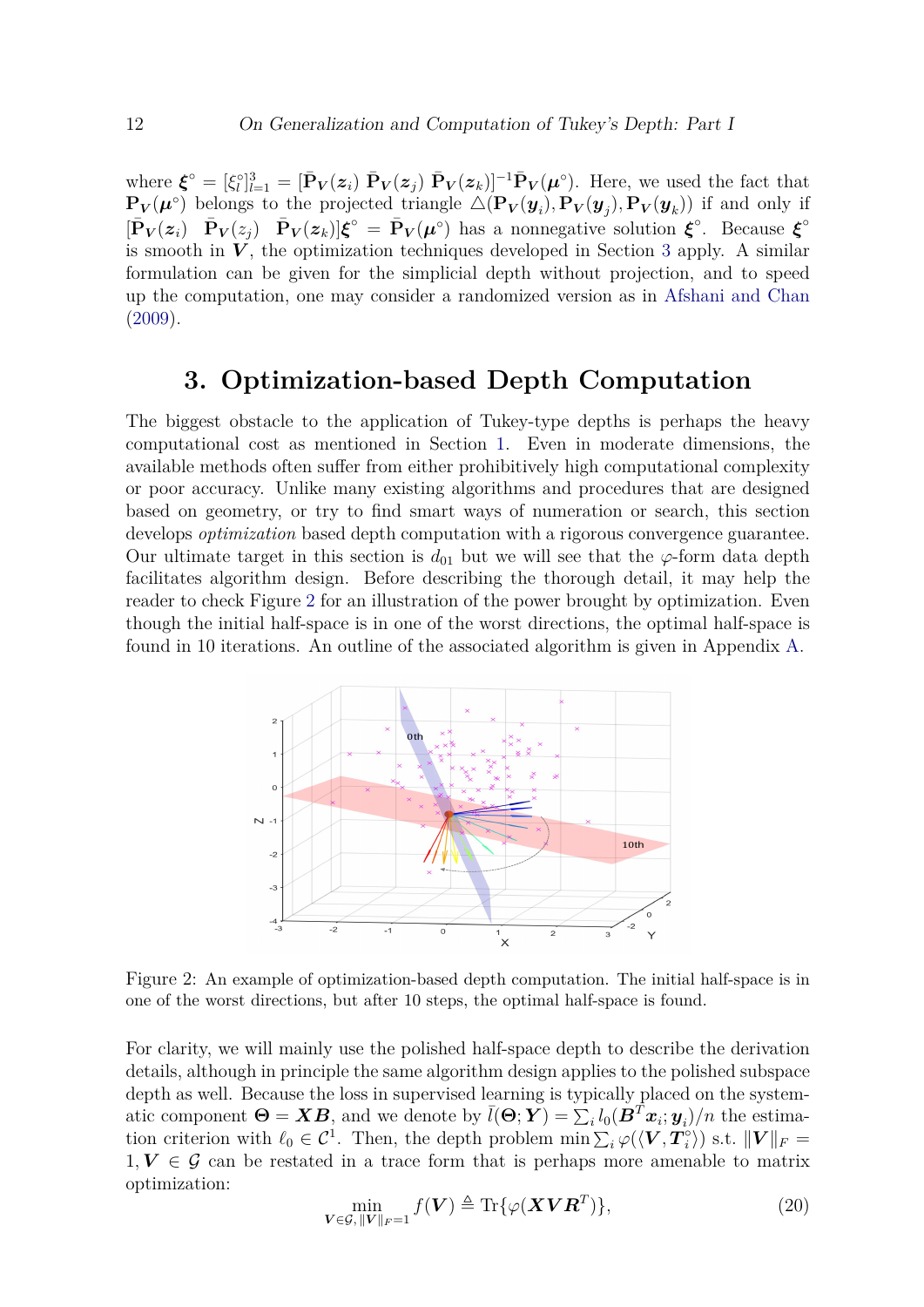where  $\varphi$  is applied elementwise, i.e.,  $\varphi(\boldsymbol{X})_{ij} = \varphi(x_{ij})$ , and

$$
\boldsymbol{R}=\nabla_{\boldsymbol{\Theta}}\bar{l}\,|_{\boldsymbol{\Theta}=\boldsymbol{X}\boldsymbol{B}^{\circ}}.
$$

A particular instance is the GLM depth defined in [\(16\)](#page-9-0), where  $\mathbf{R} = b'(\mathbf{X}\mathbf{B}^{\circ}) - \mathbf{Y}$ . We can also write  $\mathbf{R} = [\mathbf{r}_1, \dots, \mathbf{r}_n]^T$  with  $\mathbf{r}_i = \nabla l_0(\text{vec}(\mathbf{\Theta}[i,]); \mathbf{y}_i)$ , and then  $f(\mathbf{V}) =$  $\sum_i \varphi(\langle \boldsymbol{V}, \boldsymbol{T}^{\circ}_i$  $\mathbf{F}_i^{\circ}$ ) and  $\mathbf{T}_i^{\circ} = \mathbf{x}_i \mathbf{r}_i^T$ . Formally, given  $\mathbf{X}^T \mathbf{R} = \mathbf{0}$ , where the *i*th row of  $\mathbf{R}$ depends on the *i*<sup>th</sup> sample  $(x_i, y_i)$  only (thereby sample-additive), the associated depth objective is  $\text{Tr}\{\varphi(\boldsymbol{X}\boldsymbol{V}\boldsymbol{R}^T)\}.$ 

Assume that  $\varphi$  is continuously differentiable for now. We can develop a prototype algorithm following the principle of majorization-minimization (MM) [\(Hunter and Lange](#page-20-14) [2004\)](#page-20-14), where a surrogate function needs to be created to majorize the objective so that minimizing this surrogate function drives it downhill. We use a quadratic surrogate function:

$$
g_{\rho}(\boldsymbol{V}, \boldsymbol{V}^{-}) = f(\boldsymbol{V}^{-}) + \langle \boldsymbol{X}^{T}(\text{diag}(\varphi'(\boldsymbol{X}\boldsymbol{V}^{-}\boldsymbol{R}^{T}))\boldsymbol{R}, \boldsymbol{V} - \boldsymbol{V}^{-}\rangle + \frac{\rho}{2}\|\boldsymbol{V} - \boldsymbol{V}^{-}\|_{F}^{2}, \quad (21)
$$

where  $\rho > 0$  and diag( $\vec{A}$ ) is a diagonal matrix formed by the diagonal entries of  $\vec{A}$ . Here,  $\boldsymbol{X}^T$ (diag( $\varphi'(\boldsymbol{X}\boldsymbol{V}^-\boldsymbol{R}^T)$ ) $\boldsymbol{R}$  is the gradient of  $f$ ; in implementation, the diagonal entries of  $\boldsymbol{X} \boldsymbol{V} \boldsymbol{R}^T$  can be efficiently calculated by the row sums of  $(\boldsymbol{X} \boldsymbol{V}) \circ \boldsymbol{R}$ , where ∘ denotes the elementwise product. Starting with  $V^{(0)}$  :  $||V^{(0)}||_F = 1$ , we define a sequence of *V* -iterates by

<span id="page-12-0"></span>
$$
V^{(t+1)} \in \mathop{\rm argmin}_{V \in \mathcal{G}, ||V||_F = 1} g_{\rho_t}(V, V^{(t)}),
$$
\n(22)

for any  $t \geq 0$ . We prove a convergence result for the resulting algorithm assuming  $\varphi'$  is Lipschitz continuous:  $|\varphi'(x) - \varphi'(y)| \leq L|x - y|, \forall x, y \in \mathbb{R}$ . Recall that  $|| \cdot ||_2$  denotes the spectral norm of the enclosed matrix.

**Theorem 3.1.** *If*  $\rho_t$  *is chosen large enough, e.g.,*  $\rho_t \geq L ||\boldsymbol{X}||_2^2 ||\boldsymbol{R}||_2^2$ , *then* [\(22\)](#page-12-0) *satisfies* 

$$
f(\mathbf{V}^{(t+1)}) \le g_{\rho_t}(\mathbf{V}^{(t+1)}, \mathbf{V}^{(t)}) \le g_{\rho_t}(\mathbf{V}^{(t)}, \mathbf{V}^{(t)}) = f(\mathbf{V}^{(t)}), \ \forall t \ge 0 \tag{23}
$$

*That is, the objective function value is guaranteed non-increasing throughout the iteration.*

The convergence of the algorithm holds more generally. The Lipschitz parameter is used to derive a universal step-size; in implementation, we recommend performing a line search. Specifically, we can decrease  $1/\rho_t$  until  $f(\mathbf{V}^{(t+1)}(\rho_t)) \leq g_{\rho_t}(\mathbf{V}^{(t+1)}(\rho_t), \mathbf{V}^{(t)})$ is satisfied (and so  $f(\mathbf{V}^{(t+1)}) \leq f(\mathbf{V}^{(t)})$  still holds for any *t*). The decrease in function value in the pursuit of projection direction offers more stability than geometry or search based algorithms. The surrogate via linearization applies to polished subspace depth as well.

Because  $g_{\rho}(\bm{V},\bm{V}^-) = \rho ||\bm{V} - (\bm{V}^- - (1/\rho)\bm{X}^T(\text{diag}(\varphi'(\bm{X}\bm{V}^-\bm{R}^T))\bm{R})||_F^2/2 + f(\bm{V}^-) (1/2\rho)$ || $\mathbf{X}^T$ (diag( $\varphi'(\mathbf{X}\mathbf{V}^-\mathbf{R}^T)$ ) $\mathbf{R}$ ||<sup>2</sup><sub>*F*</sub>, the problem at each iteration boils down to

<span id="page-12-1"></span>
$$
\min \| \boldsymbol{V} - (\boldsymbol{V}^{(t)} - \frac{1}{\rho_t} \boldsymbol{G}^{(t)}) \|_F^2 \quad \text{s.t.} \quad \|\boldsymbol{V}\|_F = 1, \boldsymbol{V} \in \mathcal{G} \tag{24}
$$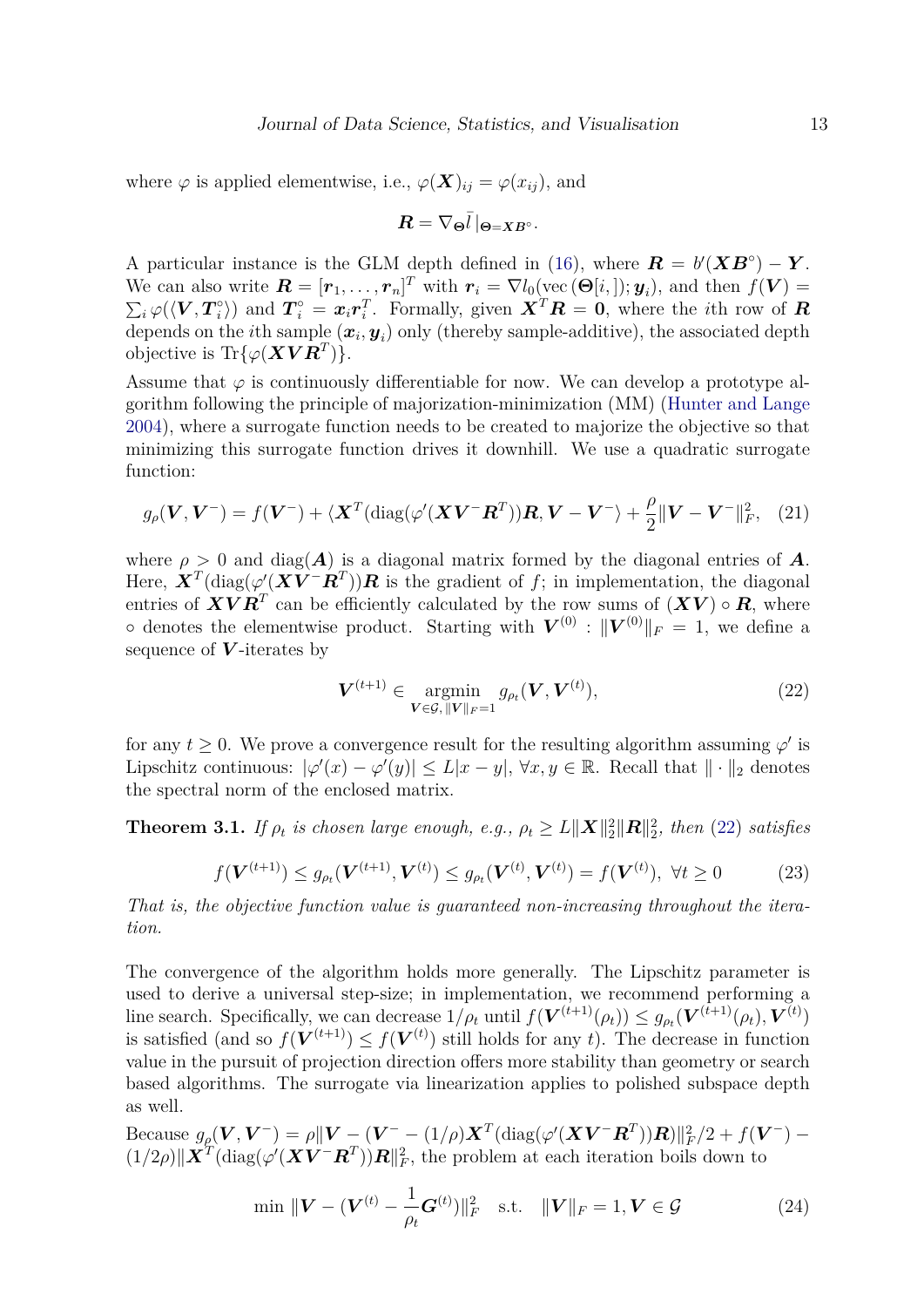where  $G^{(t)} = X^T(\text{diag}(\varphi'(\boldsymbol{X}\boldsymbol{V}^{(t)}\boldsymbol{R}^T))\boldsymbol{R}$ . Eqn. [\(24\)](#page-12-1) has many variants depending on the projection space constraint. For instance, when solving [\(8\)](#page-6-1) or [\(19\)](#page-10-0), the problem after linearization projects to a Stiefel manifold instead of a sphere. Some more examples are given in Appendix [B.](#page-24-1)

We assume that  $\mathcal G$  is a linear subspace in the rest of the section (which includes the class of Riemannian depth in our companion paper). Then [\(24\)](#page-12-1) can be converted to a case of Procrustes rotation. Define a linear mapping  $B = \mathcal{G}(A)$  such that vec  $(B)$  $\mathcal{P}_{\mathcal{G}}$  vec  $(\mathcal{A})$ , where  $\mathcal{P}_{\mathcal{G}}$  is the orthogonal projection matrix onto subspace  $\mathcal{G}$ . By writing  $\text{vec}(\boldsymbol{V}^{(t)} - \boldsymbol{G}^{(t)}/\rho_t) = \mathcal{P}_{\mathcal{G}} \text{vec}(\boldsymbol{V}^{(t)} - \boldsymbol{G}^{(t)}/\rho_t) + \mathcal{P}_{\mathcal{G}}^{\perp} \text{vec}(\boldsymbol{V}^{(t)} - \boldsymbol{G}^{(t)}/\rho_t), \text{ we obtain}$ 

$$
\bm{V}^{(t+1)} = \mathcal{G}(\bm{V}^{(t)} - \bm{G}^{(t)} / \rho_t) / \|\mathcal{G}(\bm{V}^{(t)} - \bm{G}^{(t)} / \rho_t)\|_F.
$$

Though not a proximity operator due to nonconvexity, the projection guarantees global optimality in solving [\(24\)](#page-12-1) (cf. Lemma [D.1\)](#page-26-0).

Furthermore, we find that Nesterov's *second acceleration* for convex programming [\(Nes](#page-22-15)[terov](#page-22-15) [2004\)](#page-22-15), which attains the optimal convergence rate of  $\mathcal{O}(1/t^2)$  among first-order methods, can be modified to speed the convergence of the prototype algorithm. (Empirically, Nesterov's first acceleration appears to be also effective, but we cannot provide its theoretical support.) To aid the presentation of the acceleration scheme, we define the *generalized Bregman function* [\(She et al.](#page-23-11) [2021\)](#page-23-11) for any continuously differentiable *ψ*

$$
\Delta_{\psi}(\boldsymbol{\beta}, \boldsymbol{\gamma}) := \psi(\boldsymbol{\beta}) - \psi(\boldsymbol{\gamma}) - \langle \nabla \psi(\boldsymbol{\gamma}), \boldsymbol{\beta} - \boldsymbol{\gamma} \rangle. \tag{25}
$$

When  $\psi$  is strictly convex,  $\Delta_{\psi}$  becomes the standard Bregman divergence  $\mathbf{D}_{\psi}(\beta, \gamma)$ [\(Bregman](#page-19-7) [1967\)](#page-19-7). A simple example is  $D_2(\beta, \gamma) := ||\beta - \gamma||_2^2/2$ , where  $D_2$  denotes the Bregman associated with the half-squared-error-loss function, and its matrix version is  $\mathbf{D}_2(\mathbf{A}, \mathbf{B}) = || \text{ vec } (\mathbf{A}) - \text{ vec } (\mathbf{B}) ||_2^2 / 2 = ||\mathbf{A} - \mathbf{B}||_F^2 / 2$ . In general,  $\boldsymbol{\Delta}_{\psi}$  or  $\mathbf{D}_{\psi}$  may not be symmetric.

Consider the following momentum-based update which involves three major sequences  $\bm{U}^{(t)}$ ,  $\bm{W}^{(t)}$ ,  $\bm{V}^{(t)}$ ,  $t = 0, 1, \ldots$  (starting with  $\theta_0 = 1$  and any  $\bm{W}^{(0)} \in \mathbb{R}^{p \times m}$ ):

<span id="page-13-1"></span>
$$
\bm{U}^{(t)} = (1 - \theta_t) \bm{V}^{(t)} + \theta_t \bm{W}^{(t)}, \qquad (26)
$$

$$
\boldsymbol{G}^{(t)} = \boldsymbol{X}^T (\text{diag}(\varphi'(\boldsymbol{X}\boldsymbol{U}^{(t)}\boldsymbol{R}^T))\boldsymbol{R},\tag{27}
$$

<span id="page-13-2"></span>
$$
\mathbf{\Xi}^{(t)} = \mathcal{G}(\mathbf{W}^{(t)} - \mathbf{G}^{(t)} / \{\theta_t \rho_t\}),
$$
\n(28)

$$
\mathbf{W}^{(t+1)} = \mathbf{\Xi}^{(t)} / \|\mathbf{\Xi}^{(t)}\|_{F},\tag{29}
$$

<span id="page-13-3"></span><span id="page-13-0"></span>
$$
\mathbf{V}^{(t+1)} = (1 - \theta_t)\mathbf{V}^{(t)} + \theta_t \mathbf{W}^{(t+1)}.
$$
\n(30)

The design of the relaxation parameters  $\theta_t$  and inverse stepsize parameters  $\rho_t$  holds the key to acceleration. We propose the following line search criterion

$$
R_t \triangleq \theta_t^2 \rho_t \mathbf{D}_2(\mathbf{W}^{(t+1)}, \mathbf{W}^{(t)}) - \Delta_f(\mathbf{V}^{(t+1)}, \mathbf{U}^{(t)}) + (1 - \theta_t) \Delta_f(\mathbf{V}^{(t)}, \mathbf{U}^{(t)}) \ge 0,
$$
\n(31)

$$
\frac{\theta_t^2}{1 - \theta_t} = \frac{\rho_{t-1}\theta_{t-1}^2}{\rho_t}, \ \theta_t \ge 0, \rho_t > 0, t \ge 1.
$$
\n(32)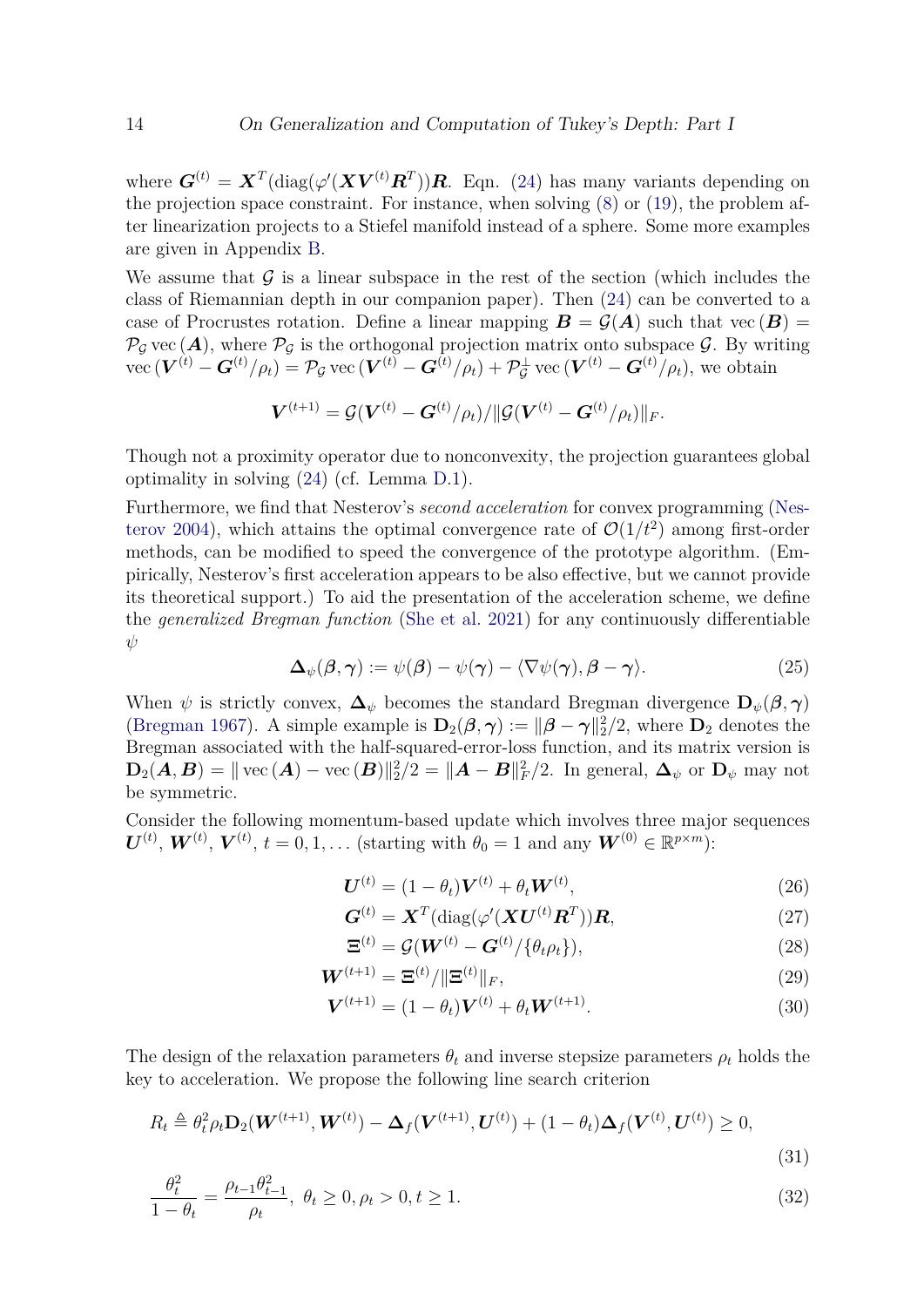and  $\theta_0 = 1$ . Some implementation details are given in Algorithm [1.](#page-24-2) When f has *L*-Lipschitz continuity in its gradient, [\(31\)](#page-13-0) is implied by

$$
\theta_t^2(\rho_t - L) \mathbf{D}_2(\mathbf{W}^{(t+1)}, \mathbf{W}^{(t)}) + (1 - \theta_t) \Delta_f(\mathbf{V}^{(t)}, \mathbf{U}^{(t)}) \ge 0.
$$
 (33)

If, further, *f* is convex, taking  $\rho_t = L$  and  $\theta_{t+1} = (\sqrt{\theta_t^4 + 4\theta_t^2} - \theta_t^2)/2$  gives the standard convex second acceleration [\(Tseng](#page-23-12) [2010\)](#page-23-12). The reasonability of [\(31\)](#page-13-0) in our nonconvex setup can be seen from the following theorem, where the convergence is shown under a proper discrepancy measure.

<span id="page-14-1"></span>**Theorem 3.2.** *Given any*  $\rho_t > 0$  ( $t \ge 0$ ), *consider the algorithm defined by* [\(26\)](#page-13-1)–[\(30\)](#page-13-2) *and* [\(32\)](#page-13-3)*. Then for* any  $V \in \mathcal{G} : ||V||_F = 1$  *and*  $T \geq 0$ *,* 

<span id="page-14-0"></span>
$$
\frac{f(\mathbf{V}^{(T+1)}) - f(\mathbf{V})}{\theta_T^2 \rho_T} + T \cdot \underset{0 \le t \le T}{\text{avg}} \frac{\mathcal{E}_t(\mathbf{V})}{\theta_t \rho_t} + T \cdot \underset{0 \le t \le T}{\text{avg}} \frac{R_t}{\theta_t^2 \rho_t}
$$
\n
$$
\le \mathbf{D}_2(\mathbf{V}, \mathbf{W}^{(0)}) - \mathbf{D}_2(\mathbf{V}, \mathbf{W}^{(T+1)}),
$$
\n(34)

 $where \ \mathcal{E}_t(\mathbf{V}) = \Delta_f(\mathbf{V}, \mathbf{U}^{(t)}) + \theta_t \rho_t(\|\mathbf{\Xi}^{(t)}\|_F - 1) \mathbf{D}_2(\mathbf{V}, \mathbf{W}^{(t+1)})$ .

Typically, [\(31\)](#page-13-0) involves a line search. If the condition fails for the current value of *ρ*<sub>*t*</sub>, one can set  $ρ$ <sub>*t*</sub> =  $βρ$ <sub>*t*</sub></sub> for some  $β > 1$  (say 2) and recalculate  $θ$ <sub>*t*</sub> according to [\(32\)](#page-13-3) and other quantities defined in [\(26\)](#page-13-1)–[\(30\)](#page-13-2) to verify [\(31\)](#page-13-0) again. Moreover, if  $\rho_t/\rho_{t-1} \ge$  $1-(at+ab+1)/(t+b-1)^2$  for some constants *a*, *b*: *a* ≥ 0, *b* ≥ *a*+1, say,  $\rho_t/\rho_{t-1}$  ≥ 1−1/*t*<sup>2</sup>, then by induction, it is easy to show  $\theta_t \leq (a+2)/(t+b) = \mathcal{O}(1/t)$ , and so

$$
\theta_T^2 = \mathcal{O}(1/T^2)
$$
 and  $\sum_{0 \le t \le T} 1/(\rho_t \theta_t) \ge \mathcal{O}(T^2/\rho_T).$ 

Hence with  $\sum_{t=0}^{T} R_t/(\theta_t^2 \rho_t) \ge 0$  which is guaranteed by  $R_t \ge 0$ , [\(34\)](#page-14-0) implies  $f(\mathbf{V}^{(T+1)})$  $f(V^*) + \min_{0 \le t \le T} \mathcal{E}_t(V^*) \le \mathcal{O}(\rho_T/T^2)$  for any optimal solution  $V^*$ . If  $R_t \ge 0$  does not hold after a prescribed number *M* of searches, we can pick the  $(\rho_t, \theta_t)$  giving the largest  $R_t/(\theta_t^2 \rho_t)$  in view of Theorem [3.2.](#page-14-1) Experience shows that the momentum-based update always speeds the convergence.

To initialize the algorithm, we adopt a simple but effective multi-start strategy by [Rousseeuw and Struyf](#page-22-9) [\(1998\)](#page-22-9): select  $n_0$  observations at random, and for each observation calculate  $-x_i r_i^T$  as a candidate direction. We suggest adding the direction from spherical PCA [\(Locantore et al.](#page-21-13) [1999\)](#page-21-13). Section [4](#page-15-0) uses  $n_0 = 10$ . Compared with other methods, our algorithm is much less demanding on the initial value (cf. Figure [2](#page-11-1) and Table [4\)](#page-18-0).

The efficient algorithm for polished depth can be used to obtain  $d_{01}$ . A simple means is by successive optimization as in interior point methods [\(Boyd and Vandenberghe](#page-19-5) [2004\)](#page-19-5). Concretely, use a series of functions to approximate  $1_{\geq 0}(t)$  or sgn $(t)$  (such as  $\varphi_{\zeta}(x) =$  $\Phi(\zeta x)$  with  $\Phi$  the standard normal distribution,  $\tanh(\zeta x) = (e^{\zeta x} - e^{-\zeta x})/(e^{\zeta x} + e^{-\zeta x})$ , or  $(2/\pi)\arctan(\zeta x)$  and solve  $\min_{\|\mathbf{V}\|_F=1} \text{Tr}\{\varphi_{\zeta}(\mathbf{X}\mathbf{V}\mathbf{R}^T)\}\$  with  $\zeta \to \infty$ . Fortunately, the finite number of data points often means a finitely large *ζ* suffices in implementation. The resultant algorithm, referred to as the successive accelerated projection (**SAP**), is summarized in Appendix [A.](#page-24-0) It has implementation ease, and shows remarkable improvement over existing algorithms in accuracy and computational time (especially when  $m \geq 20$ ).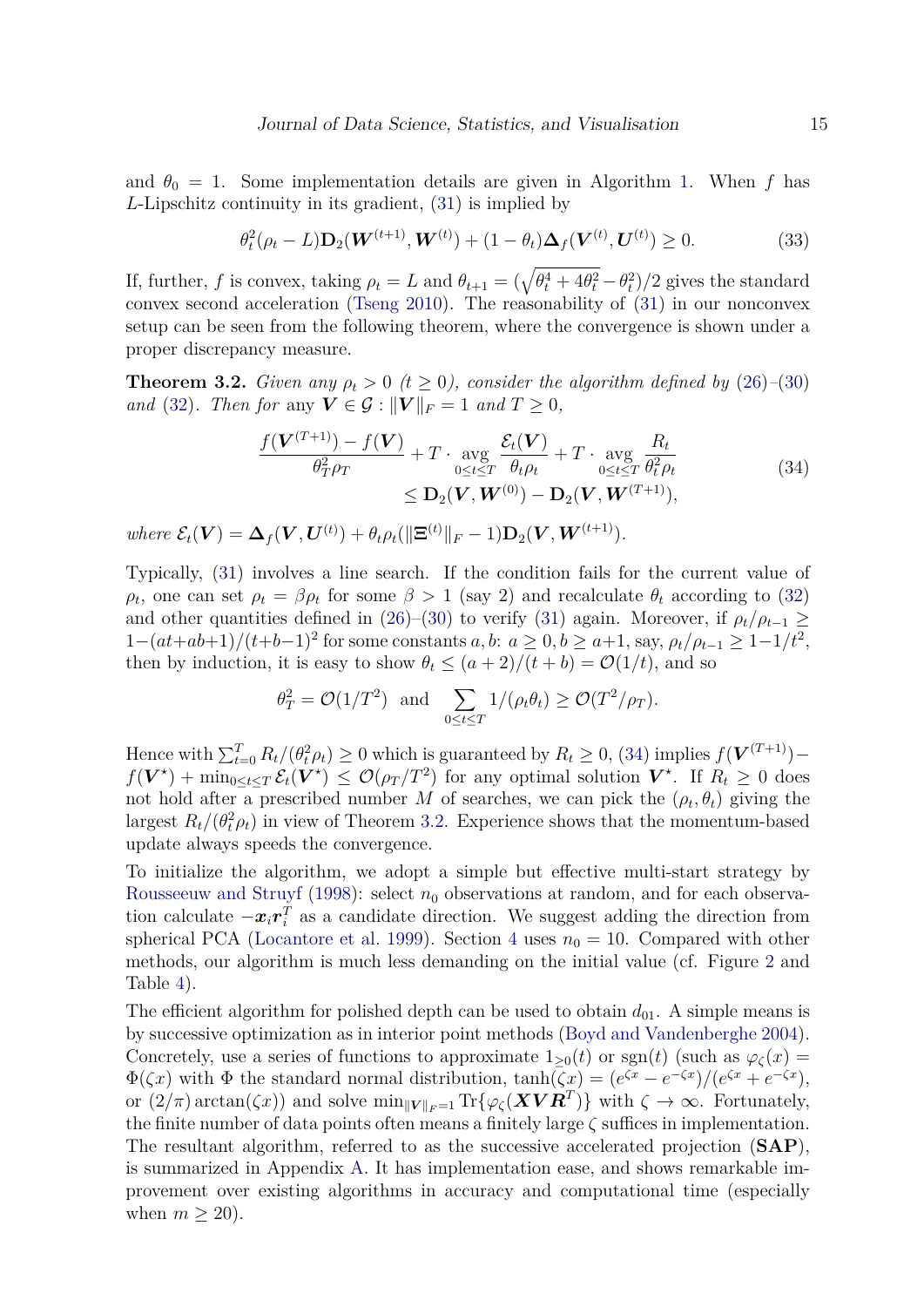<span id="page-15-2"></span>**Remark 1** (Nested algorithm design for computing composite depth)**.** *Suppose that an event of interest is given by*  $\Omega_0$  *as a subset of*  $\Omega$ *, and the goal is to assess its reliability. The previous algorithms studying a simple hypothesis (assuming*  $\Omega_0$  *is a singleton) can be possibly adapted to the general case.*

*Concretely, for testing*  $H_0: \mathbf{B} \in \Omega_0$ *, we define the* "composite depth" *of*  $\Omega_0$  *by* 

<span id="page-15-1"></span>
$$
d_{01}(\Omega_0) = \max_{\mathbf{B}\in\Omega_0} d_{01}(\mathbf{B}).
$$
\n(35)

*In the extreme case*  $\Omega_0 = \mathbb{R}^{p \times m}$ , [\(35\)](#page-15-1) *amounts to finding the deepest estimate. Hou to estimate the deepest point is a challenging topic beyond the scope of the current paper, but motivated by Danskin's theorem [\(Bertsekas](#page-19-8) [1999\)](#page-19-8), the algorithms in this section can be incorporated into a* nested *algorithm for solving the nonconvex "maxmin*" *optimization problem*  $\max_{\mathbf{B}\in\mathbb{R}^{p\times m}} d_{\varphi}(\mathbf{B})$  *or* 

$$
\max_{\boldsymbol{B}\in\mathbb{R}^{p\times m}}\min_{\|\boldsymbol{V}\|_F=1}f(\boldsymbol{B},\boldsymbol{V})\triangleq Tr[\varphi(\boldsymbol{X}\boldsymbol{V}\{\boldsymbol{R}(\boldsymbol{X}\boldsymbol{B})\}^T)].
$$

*Specifically, assuming that φ is smooth (otherwise employ a successive optimization scheme as before) and*  $\mathbf{R}(\Theta) = [R_{ik}(\theta_{ik})]$ *, apply the chain rule:*  $\nabla_{\mathbf{B}}f(\mathbf{B}, \mathbf{V}) = \mathbf{X}^T$  $\{\nabla_{\mathbf{\Theta}}\mathbf{R}(\mathbf{\Theta})\circ [diag(\varphi'(\boldsymbol{X}\boldsymbol{V}\boldsymbol{R}^T))\boldsymbol{X}\boldsymbol{V}]\}\$  where  $\nabla_{\mathbf{\Theta}}\mathbf{R}(\mathbf{\Theta}) = [R'_{ik}(\theta_{ik})] \in \mathbb{R}^{n \times m}$ . Then, given  $\bm{V}(\bm{B}^{(t)})$  as a solution to  $\min_{\bm{V}: \|\bm{V}\|_F=1} f(\bm{B}^{(t)}, \bm{V}),$  the  $\bm{B}$ -update is  $\bm{B}^{(t+1)} = \bm{B}^{(t)} + \bm{V}$  $\alpha_t \nabla_B f(\boldsymbol{B}^{(t)}, \boldsymbol{V}(\boldsymbol{B}^{(t)}))$ , where  $\alpha_t$  is the step-size that can be determined by say Armijo *line search. Although it is difficult to provide any provable guarantee due to the lack of convexity for our max-min problem, the above algorithm appears to work in practice. For*  $\max_{\mathbf{B}\in\Omega_0} \min_{\|\mathbf{V}\|_F=1} f(\mathbf{B}, \mathbf{V})$ , one just needs to replace the gradient descent by projected *gradient descent. In this way, we can use composite depth to evaluate the data centrality of an event. The influence-driven nonasymptotic index can serve as a surrogate for the p-value, without making any distributional or large-sample assumptions.*

#### **4. Experiments**

<span id="page-15-0"></span>This part generates synthetic data to compare some popular methods and SAP in location and regression depth computation. To meet the challenges of modern data applications, our setups have higher dimensions than most existing works (where a dimension lower than 10 is often used). The evaluation metrics are, naturally, the value of depth (the objective function value of the associated minimization problem with  $\varphi = 1_{\geq 0}$  and computation time (in CPU seconds), both averaged over 50 runs. An excellent algorithm should show reasonably low depth and computational complexity. Since scalability is a major concern, we will vary the problem dimensions in most experiments. In running SAP, the termination criterion is met if the change in objective is less than 1e-2, the max-norm of the gradient is less than 1 or the number of iterations exceeds 5000. As aforementioned, in all the SAP experiments, we just used 10 random starting points. All simulation experiments were performed with Matlab 2018a on a machine with Intel Core I5-4460S and 16GB RAM.

**Location depth** In the first setting, the observations are generated by  $z_{ij} \stackrel{\text{i.i.d.}}{\sim} \mathcal{N}(0, 1)$ with  $n = 100, m = 10, 20, 30, 40$ , and the target point is  $\mu^{\circ} = [0.1, \ldots, 0.1]^T$ . Due to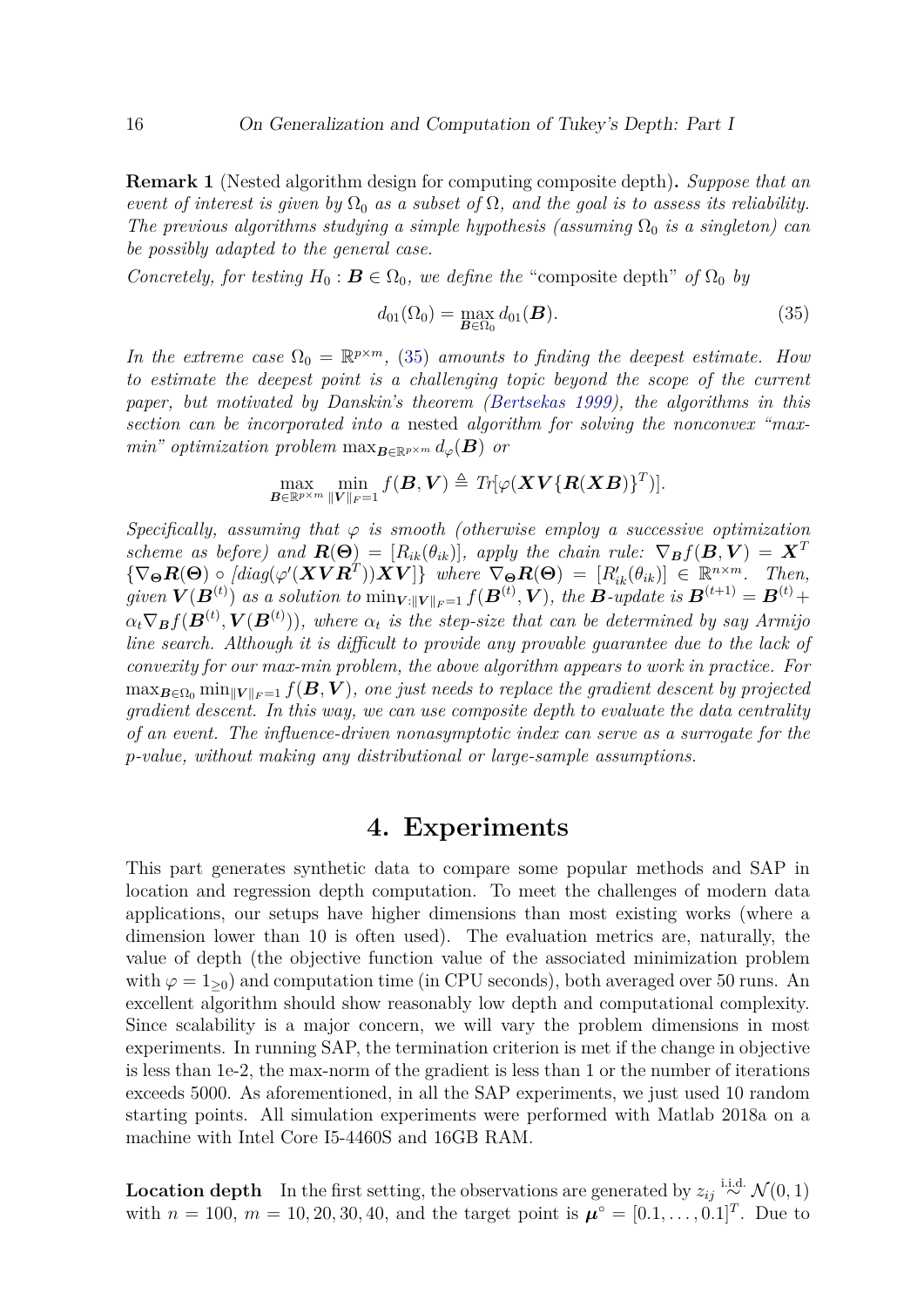the *curse of dimensionality*,  $\mu^{\circ}$  should behave more and more like a boundary point as *m* increases. Table [1](#page-16-0) shows a performance comparison between SAP and some methods implemented in R packages ddalpha [\(Pokotylo et al.](#page-22-16) [2016\)](#page-22-16), depth [\(Genest et al.](#page-20-15) [2017\)](#page-20-15), and DepthProc [\(Kosiorowski and Zawadzki](#page-21-14) [2017\)](#page-21-14) and MTMSA [\(Shao and Zuo](#page-23-8) [2020\)](#page-23-8). In calling the first three packages, we used the "approximate" option (since no algorithm can compute the exact depth when  $m > 6$ ) and increased the number of initial random directions from the default 1000 to 20,000 to boost their accuracy; the other parameters are taken their default values. The implementation of the continuous MTMSA has four recommended configurations. We reported the results of scheme II in their paper since it consistently gave lower depth values than the other three in our experiments.

When  $m = 10$ , all methods gave similar depth values. But when  $m = 40$ , SAP showed a significantly lower depth than the other methods. Our algorithm is also the winner in terms of computational scalability.

<span id="page-16-0"></span>Table 1: Location depth comparison between ddalpha, depth, DepthProc, and SAP in setting 1 ( $n = 100$ ).

|            | $m=10$ |       | $m=20$  |       | $m=30$ |       | $m=40$ |       |
|------------|--------|-------|---------|-------|--------|-------|--------|-------|
|            | Time   | Depth | Time    | Depth | Time   | Depth | Time   | Depth |
| ddalpha    | 0.04   | 0.28  | 0.05    | 0.27  | 0.07   | 0.25  | 0.11   | 0.25  |
| depth      | 0.27   | 0.27  | $1.1\,$ | 0.22  | 2.7    | 0.18  | 5.6    | 0.15  |
| DepthProc  | 3.3    | 0.27  | 3.4     | 0.27  | 3.4    | 0.24  | 3.4    | 0.24  |
| MTMSA      | 0.25   | 0.24  | 0.31    | 0.18  | 0.37   | 0.14  | 0.43   | 0.13  |
| <b>SAP</b> | 0.02   | 0.22  | 0.02    | 0.14  | 0.02   | 0.09  | 0.02   | 0.06  |

In setting 2, the number of observations is increased to  $n = 1,000$ , the other parameters remaining the same. We also performed a scalability experiment with increasing values of *n*, in terms of computational time. In setting 3,  $z_{ij} \stackrel{\text{i.i.d.}}{\sim} U(-3,3)$ ,  $n = 500$ ,  $m = 50$ , and the target point  $\mu^{\circ}$  varies. In these experiments, the package DepthProc was unstable and prone to crashing. The results are summarized in Table [2,](#page-17-0) Figure [3,](#page-17-1) and Table [3,](#page-17-2) and similar conclusions can be drawn. It is worth mentioning that getting very similar depth values is not necessarily a sign of accuracy. In fact, because these different methods solve the same *V* -minimization problem with depth as the objective function value, we favor the half-space direction  $\dot{V}$  that gives the lowest depth. Overall, our optimization-assisted half-space depth computation brings substantial improvements in accuracy, complexity and initialization.

**Regression depth** Here, we compute regression depth with SAP and a popular package mrfDepth [\(Segaert et al.](#page-23-13) [2017\)](#page-23-13), denoted by MD below. The data are generated according to  $y_i = \sum_j x_{ij}\beta_j^* + \beta_0^* + \epsilon_i$  where  $x_{ij} \stackrel{\text{i.i.d.}}{\sim} \mathcal{N}(0,1)$ ,  $\epsilon_i \stackrel{\text{i.i.d.}}{\sim} \mathcal{N}(0,1)$ ,  $\boldsymbol{\beta}^* = [\beta_0^*, \beta_1^*, \dots, \beta_p^*]^T = [1, 1, \dots, 1]^T$ ,  $n = 1000$  and  $p = 10, 20, 30, 40$ . We set  $\beta^{\circ} = [0, 0, \ldots, 0]^T$  and anticipate it to be further away from the center of the data as *p* grows.

By default, MD uses  $n_0 = 250p$  starting points by random sampling. But it showed poor performance in Table [4](#page-18-0) (say when  $p = 40$ ). In order to see the true potential of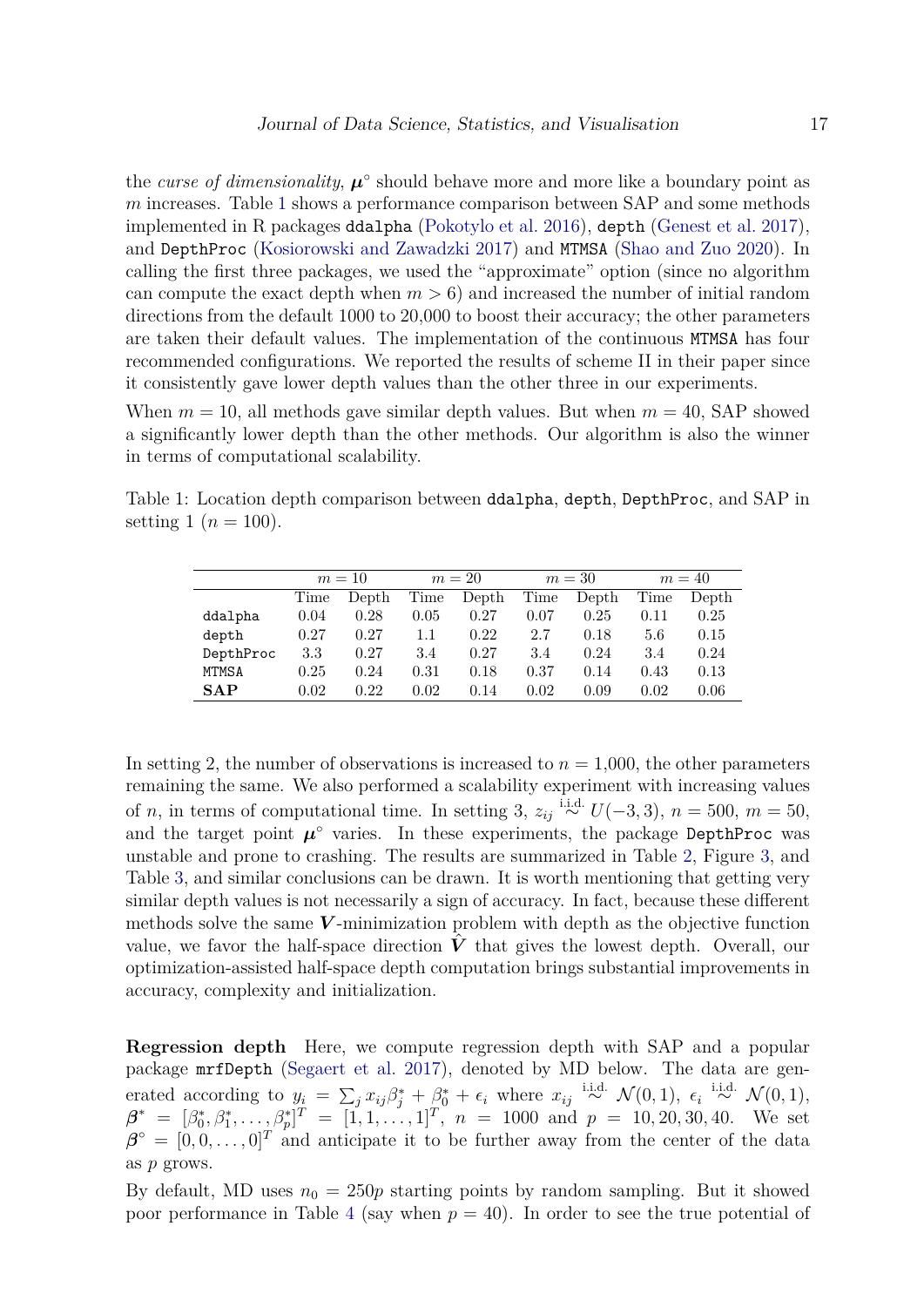<span id="page-17-0"></span>Table 2: Location depth comparison between ddalpha, depth, DepthProc, and SAP in setting 2 ( $n = 1000$ ).

|            | $m=10$ |       | $m=20$ |       | $m=30$  |       | $m=40$ |       |
|------------|--------|-------|--------|-------|---------|-------|--------|-------|
|            | Time   | Depth | Time   | Depth | Time    | Depth | Time   | Depth |
| ddalpha    | 0.41   | 0.37  | 0.55   | 0.35  | 0.69    | 0.34  | 0.98   | 0.34  |
| depth      | 0.50   | 0.37  | 1.4    | 0.35  | 3.1     | 0.34  | 6.3    | 0.34  |
| DepthProc  | 6.4    | 0.37  | 6.5    | 0.35  | 6.6     | 0.34  | 6.7    | 0.34  |
| MTMSA      | 1.0    | 0.35  | 1.3    | 0.31  | $1.6\,$ | 0.28  | 2.0    | 0.26  |
| <b>SAP</b> | 0.03   | 0.34  | 0.05   | 0.28  | 0.06    | 0.23  | 0.08   | 0.20  |

<span id="page-17-2"></span>Table 3: Location depth comparison between ddalpha, depth, DepthProc, and SAP in setting 3 with different locations of interest  $(n = 500, m = 50)$ .

|              |      | $\mu_i^{\circ} = 0$ |      | $\mu_i^{\circ} \sim \mathcal{N}(0, 0.\overline{1^2})$ | $\mu_i^{\circ} \sim U(-.5,.5)$ |       |  |
|--------------|------|---------------------|------|-------------------------------------------------------|--------------------------------|-------|--|
|              | Time | Depth               | Time | Depth                                                 | Time                           | Depth |  |
| ddalpha      | 0.47 | 0.41                | 0.39 | 0.35                                                  | 0.39                           | 0.23  |  |
| depth        | 8.2  | 0.38                | 8.2  | 0.34                                                  | 8.1                            | 0.23  |  |
| DepthProc    | 7.7  | 0.41                | 5.4  | 0.35                                                  | 5.4                            | 0.23  |  |
| <b>MTMSA</b> | 1.2  | 0.37                | 1.3  | 0.28                                                  | $1.5\,$                        | 0.10  |  |
| <b>SAP</b>   | 0.15 | 0.25                | 0.10 | 0.17                                                  | 0.06                           | 0.04  |  |

<span id="page-17-1"></span>

Figure 3: Computational time comparison between ddalpha, depth, MTMSA and SAP, averaged over 50 runs, as a function of *n*. (DepthProc is not included due to its high cost.)

MD, we enlarged  $n_0$  to 50000*p*. The extensive sampling took much longer time but led to only a minor improvement. In fact, the depth computed by MD is monotonically increasing in *p* (from 0.16 to 0.29 when  $n_0 = 250p$ , and 0.11 to 0.24 when  $n_0 = 50000p$ ), suggesting the inherent difficulty of searching in higher dimensions.

In comparison, our SAP algorithm showed a correct decreasing trend, and gave consistently lower depths by use of only 10 random starts. What is particularly impressive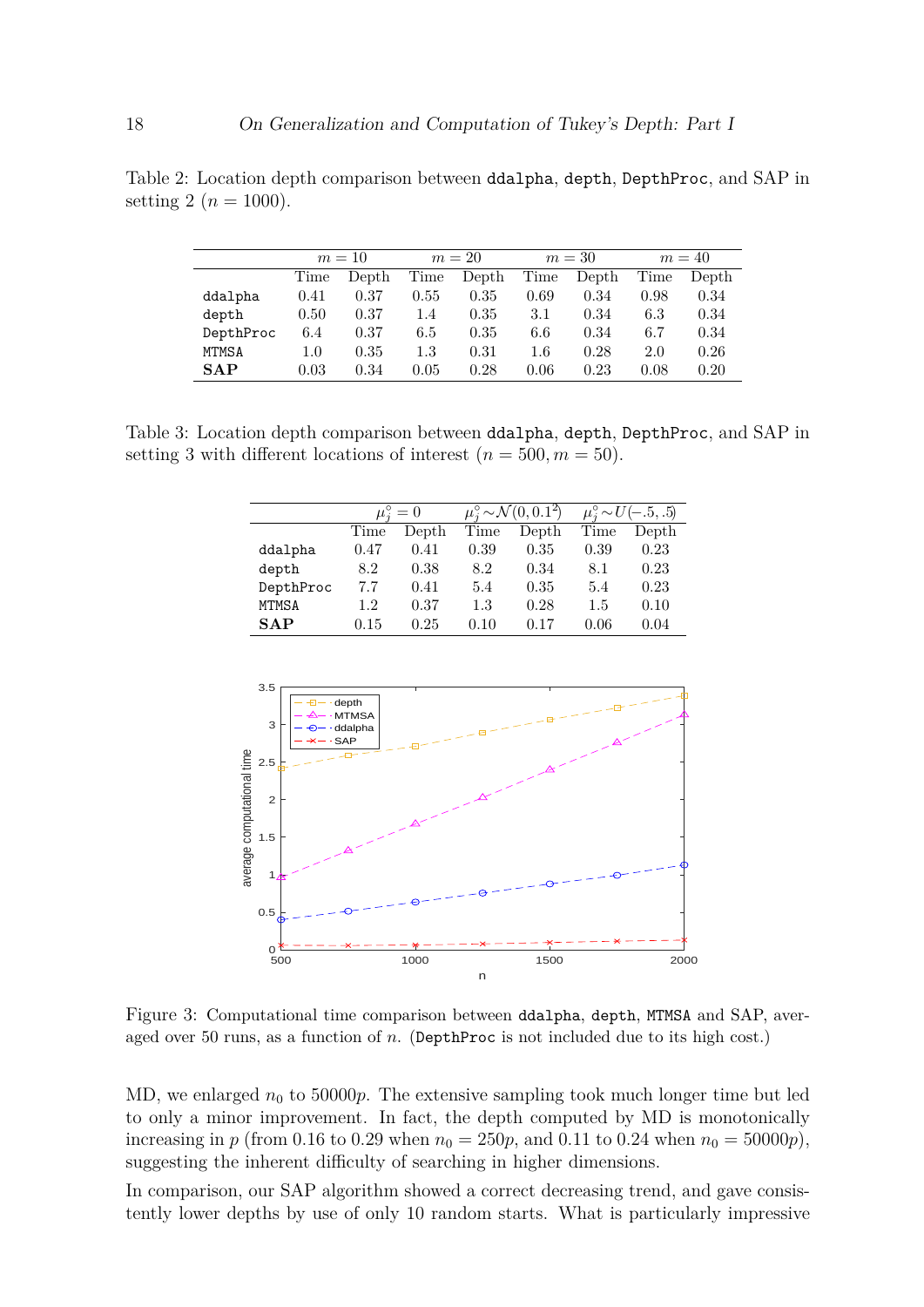<span id="page-18-0"></span>Table 4: Regression depth: comparison between mrfDepth (MD) and SAP with Gaussian noise. Here,  $n_0$  is the number of starting points for each algorithm.

|            | $n_0$  | $p=10$ |            | $p=20$ |                       | $p=30$ |      | $p = 40$   |      |
|------------|--------|--------|------------|--------|-----------------------|--------|------|------------|------|
|            |        |        | Time Depth |        | Time Depth Time Depth |        |      | Time Depth |      |
| MD         | 250p   | 0.24   | 0.16       | 0.7    | 0.22                  | 1.73   | 0.27 | 4.14       | 0.29 |
| MD         | 50000p | 40.4   | 0.11       | 127.7  | 0.17                  | 329.4  | 0.21 | 774.3      | 0.24 |
| <b>SAP</b> | 10     | 0.06   | 0.09       | 0.06   | 0.06                  | 0.07   | 0.04 | 0.07       | 0.03 |

is its computational cost—all SAP computations were done within 1 second.

A similar experiment with Cauchy noise  $\epsilon_i \stackrel{\text{i.i.d.}}{\sim} C(0,1)$  was carried out in Table [5](#page-18-1) and our findings are the same.

<span id="page-18-1"></span>Table 5: Regression depth comparison between mrfDepth and SAP under Cauchy noise.

|            |        | $p=10$   |                                  | $p=20$ |      | $p=30$ |      | $p = 40$   |      |
|------------|--------|----------|----------------------------------|--------|------|--------|------|------------|------|
|            | $n_0$  |          | Time Depth Time Depth Time Depth |        |      |        |      | Time Depth |      |
| МD         | 250p   | 0.24     | 0.22                             | 0.74   | 0.27 | 1.89   | 0.29 | 4.41       | 0.31 |
| MD         | 50000p | 35.0     | 0.19                             | 106.7  | 0.22 | 271.6  | 0.25 | 616.2      | 0.27 |
| <b>SAP</b> | 10     | $0.22\,$ | 0.17                             | 0.46   | 0.13 | 0.50   | 0.12 | 0.69       | 0.10 |

# **5. Summary**

Tukey's half-space depth considers all half-spaces that contain  $\mu^{\circ}$  in their boundaries *or* in their interiors. A candidate half-space with normal direction  $\boldsymbol{v}$  can be characterized by  $\langle v, \mu^{\circ} \rangle \geq 0$ , and Tukey minimizes the number of observations belonging to the "positive class"  $\langle v, z_i \rangle \geq 0$  to get an optimal half-space. In the location setup, the minimization implies that one only needs to focus on  $v : \langle v, \mu^{\circ} \rangle = 0$ , the half-spaces containing  $\mu^{\circ}$  in the boundaries, so  $\langle v, z_i \rangle \geq 0$  becomes  $\langle v, z_i - \mu^{\circ} \rangle \geq 0$ , and the  $\text{objective equivalent to the "contrast" } \#\{\boldsymbol{z}_i: \langle \boldsymbol{v}, \boldsymbol{z}_i - \boldsymbol{\mu}^\circ\rangle \geq 0\} - \#\{\boldsymbol{z}_i: \langle \boldsymbol{v}, \boldsymbol{z}_i - \boldsymbol{\mu}^\circ\rangle < 0\}$ as a relaxed, robust measure of how the underlying normal equation of  $\sum(z_i - \mu) = 0$ is obeyed. Polished subspace depth generalizes  $z_i - \mu^\circ$  to an influence, confines *v* in the associated influence space, explores some possibilities of "soft" classification and redescending measures, generalizes the straight-line projection to an *r*-dimensional subspace projection, and discusses how to maintain invariance in the new general setup. The resulting **Tukeyfication** process applies broadly. The boundary restriction is often without any loss of generality (especially when  $G$  is the full Euclidean space); yet there are cases where one wants to include the interiors. See Remark [1](#page-15-2) in [She et al.](#page-23-9) [\(2022\)](#page-23-9), as well as an "order-2" Tukeyfication when the loss is nonconvex or the constraint region is compact.

Our new matrix formulation of the problem facilitates optimization algorithm design. We utilized linearization, iterative Procrustes rotations, and Nesterov's momentumbased acceleration to develop efficient algorithms with a convergence guarantee. The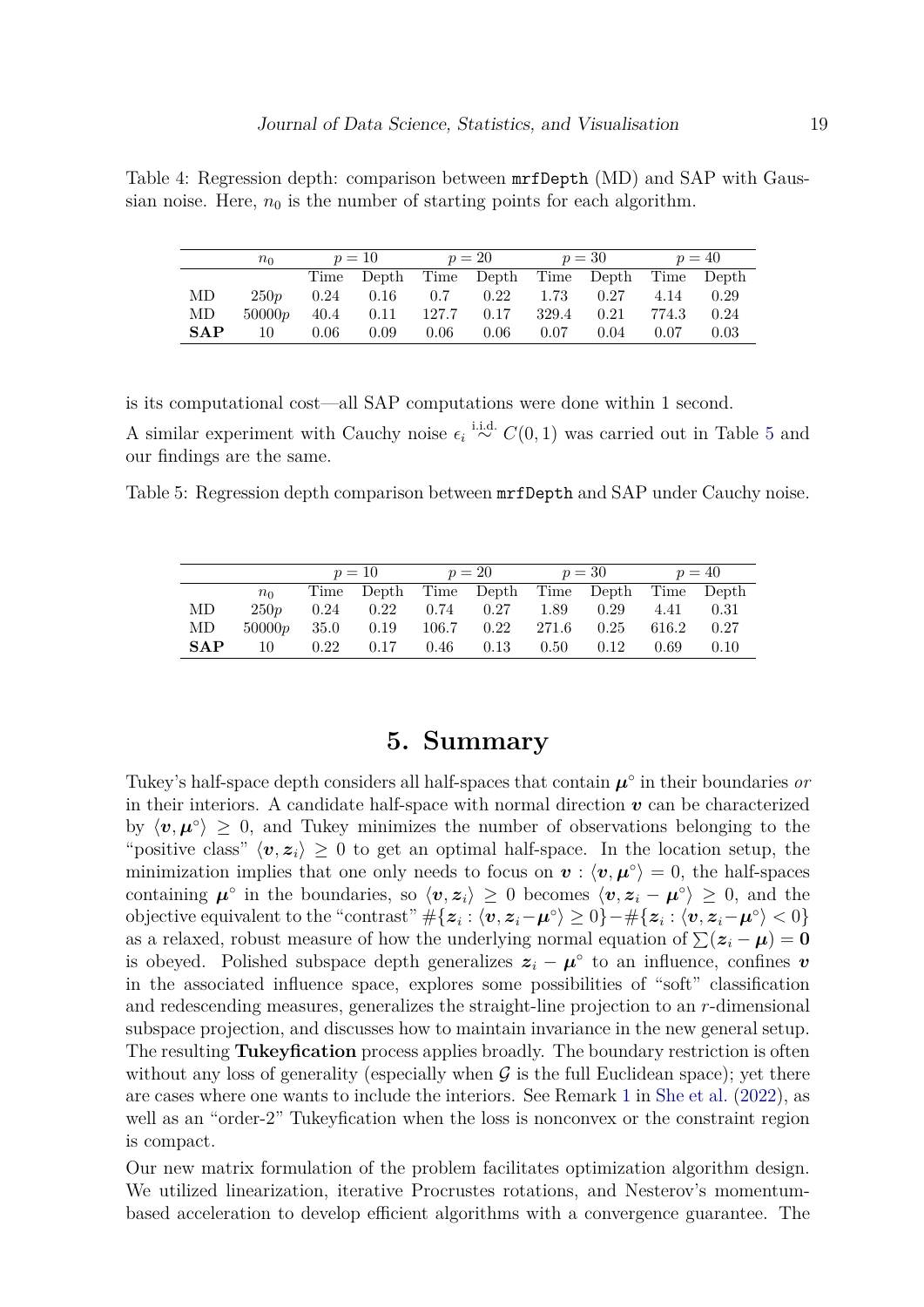experiments demonstrated the impressive performance of optimization-based depth computation in accuracy, complexity and initialization.

Data depth can be used for nonparametric inference by exploiting data centrality with no rigid model or presumed distribution assumptions. Tukeyfication can also upgrade an ordinary method of estimation to a distribution-free, robust deepest estimation that can tolerate gross outliers. On the other hand, modern applications in high dimensional statistics and machine learning often involve problems that are defined in a restricted space or have nondifferentiability issues, for which the notion of depth needs to be carefully calibrated and examined [\(She et al.](#page-23-9) [2022\)](#page-23-9).

### **Acknowledgments**

We would like to thank the editor, the associate editor and three anonymous referees for their careful comments and useful suggestions that significantly improved the quality of the paper. The first author would also like to thank Peter Rousseeuw for his inspiration and encouragement, as well as his valuable comments on an earlier version of the manuscript. The work is supported by the National Science Foundation.

# **References**

- <span id="page-19-3"></span>Afshani, P. and Chan, T. M. (2009). On approximate range counting and depth. *Discrete & Computational Geometry*, 42(1):3–21.
- <span id="page-19-4"></span>Agostinelli, C. and Romanazzi, M. (2011). Local depth. *Journal of Statistical Planning and Inference*, 141(2):817 – 830, ISSN: 0378-3758.
- <span id="page-19-2"></span>Aloupis, G., Cortés, C., Gómez, F., Soss, M., and Toussaint, G. (2002). Lower bounds for computing statistical depth. *Computational Statistics & Data Analysis*, 40(2):223  $-229$ , ISSN: 0167-9473.
- <span id="page-19-1"></span>Bai, Z.-D. and He, X. (1999). Asymptotic distributions of the maximal depth estimators for regression and multivariate location. *The Annals of Statistics*, 27(5):1616–1637.
- <span id="page-19-0"></span>Becker, C. and Gather, U. (1999). The masking breakdown point of multivariate outlier identification rules. *Journal of the American Statistical Association*, 94(447):947–955.
- <span id="page-19-6"></span>Bern and Eppstein (2002). Multivariate regression depth. *Discrete & Computational Geometry*, 28(1):1–17, ISSN: 1432-0444.
- <span id="page-19-8"></span>Bertsekas, D. (1999). *Nonlinear Programming*. Athena Scientific, Belmont, Massachusetts.
- <span id="page-19-5"></span>Boyd, S. and Vandenberghe, L. (2004). *Convex optimization*. Cambridge University Press, New York, NY, ISBN: [0-521-83378-7](https://openlibrary.org/search?isbn=0-521-83378-7).
- <span id="page-19-7"></span>Bregman, L. M. (1967). The relaxation method of finding the common point of convex sets and its application to the solution of problems in convex programming. *USSR Computational Mathematics and Mathematical Physics*, 7:200–217.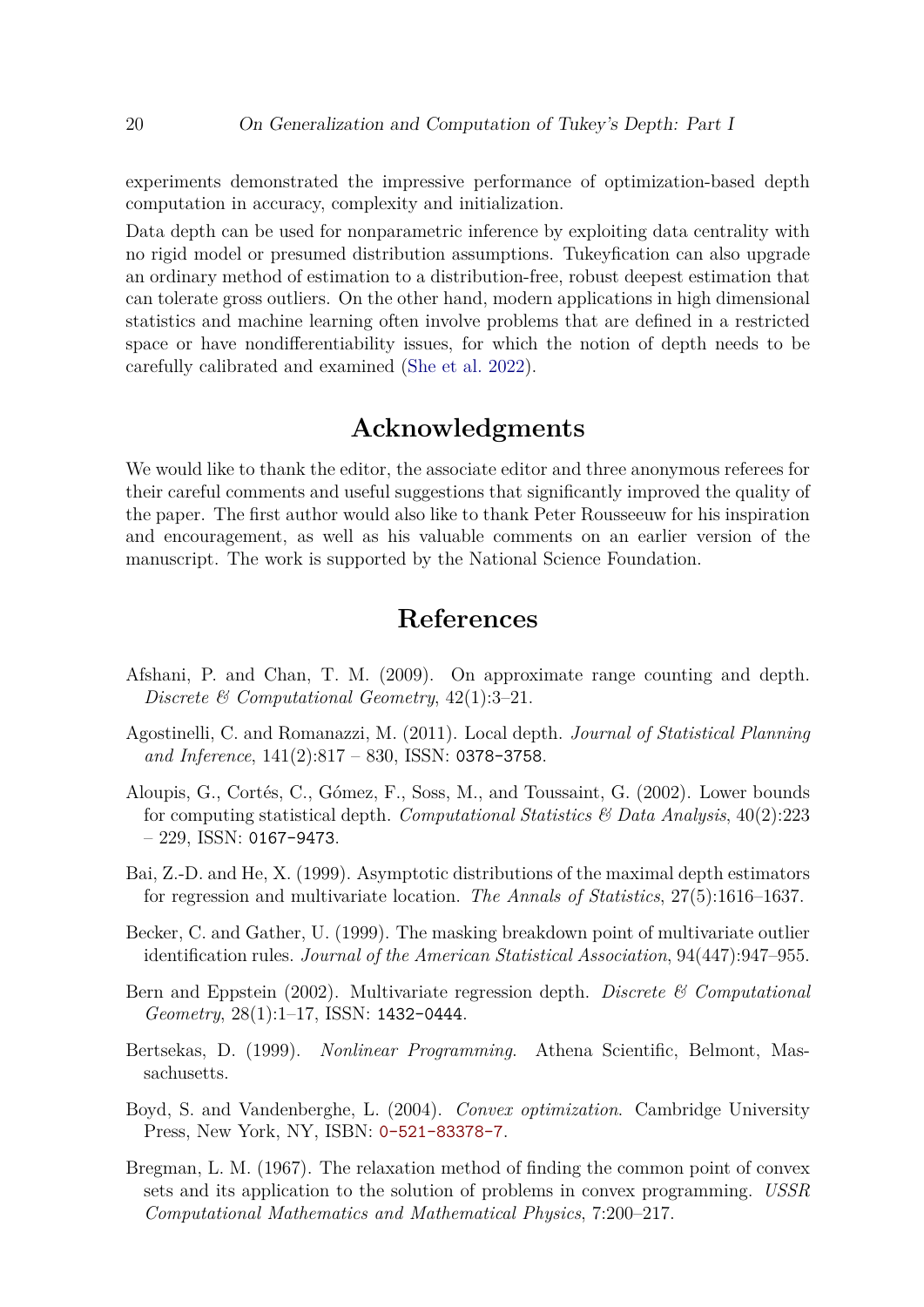- <span id="page-20-0"></span>Buttarazzi, D., Pandolfo, G., and Porzio, G. C. (2018). A boxplot for circular data. *Biometrics*, 74(4):1492–1501.
- <span id="page-20-9"></span>Chan, T. M. (2004). An optimal randomized algorithm for maximum Tukey depth. In *Proceedings of the Fifteenth Annual ACM-SIAM Symposium on Discrete Algorithms*, pages 430–436, New Orleans, Louisiana. ISBN: [0-89871-558-X](https://openlibrary.org/search?isbn=0-89871-558-X).
- <span id="page-20-11"></span>Chen, D., Morin, P., and Wagner, U. (2013). Absolute approximation of Tukey depth: Theory and experiments. *Computational Geometry*, 46(5):566 – 573.
- <span id="page-20-3"></span>Chen, M., Gao, C., and Ren, Z. (2018). Robust covariance and scatter matrix estimation under huber's contamination model. *The Annals of Statistics*, 46(5):1932–1960.
- <span id="page-20-1"></span>Dutta, S., Sarkar, S., and Ghosh, A. K. (2016). Multi-scale classification using localized spatial depth. *Journal of Machine Learning Research*, 17(218):1–30.
- <span id="page-20-10"></span>Dyckerhoff, R. (2004). Data depths satisfying the projection property. *Allgemeines Statistisches Archiv*, 88(2):163–190.
- <span id="page-20-6"></span>Dyckerhoff, R. and Mozharovskyi, P. (2016). Exact computation of the halfspace depth. *Computational Statistics & Data Analysis*, 98:19 – 30, ISSN: 0167-9473.
- <span id="page-20-13"></span>Eddy, W. (1999). Discussion of "Multivariate analysis by data depth: descriptive statistics, graphics and inference," by R.Y. Liu, J.M. Parelius, and K. Singh. *The Annals of Statistics*, 27(3):841–843.
- <span id="page-20-4"></span>Gao, C. (2020). Robust regression via mutivariate regression depth. *Bernoulli*,  $26(2):1139 - 1170.$
- <span id="page-20-15"></span>Genest, M., Masse, J.-C., and Plante., J.-F. (2017). *depth: Nonparametric Depth Functions for Multivariate Analysis*.
- <span id="page-20-7"></span>Hallin, M., Paindaveine, D., and Šiman, M. (2010). Multivariate quantiles and multipleoutput regression quantiles: From L<sup>1</sup> optimization to halfspace depth. *The Annals of Statistics*, 38(2):635–669.
- <span id="page-20-12"></span>Hampel, F. R., Ronchetti, E. M., Rousseeuw, P. J., and Stahel, W. A. (2005). *Robust statistics*. John Wiley & Sons, New York, NY.
- <span id="page-20-2"></span>He, X. and Wang, G. (1997). Convergence of depth contours for multivariate datasets. *The Annals of Statistics*, 25(2):495–504.
- <span id="page-20-14"></span>Hunter, D. R. and Lange, K. (2004). A tutorial on MM algorithms. *The American Statistician*, pages 30–37.
- <span id="page-20-5"></span>Johnson, D. and Preparata, F. (1978). The densest hemisphere problem. *Theoretical Computer Science*, 6(1):93 – 107, ISSN: 0304-3975.
- <span id="page-20-8"></span>Kong, L. and Mizera, I. (2012). Quantile tomography: using quantiles with multivariate data. *Statistica Sinica*, 22(4):1589–1610, ISSN: 10170405, 19968507.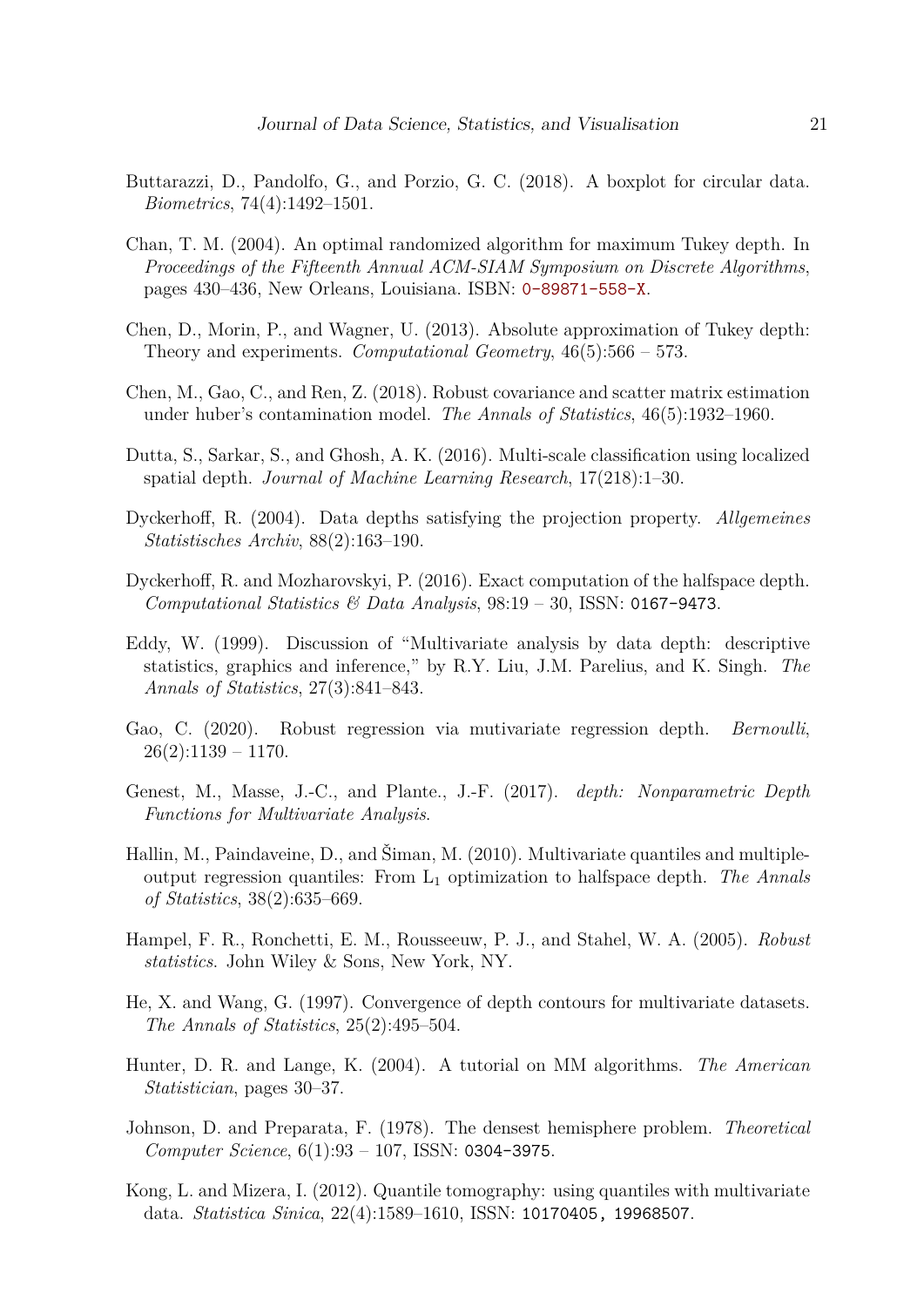- <span id="page-21-2"></span>Koshevoy, G. and Mosler, K. (1997). Zonoid trimming for multivariate distributions. *The Annals of Statistics*, 25(5):1998–2017.
- <span id="page-21-14"></span>Kosiorowski, D. and Zawadzki, Z. (2017). *DepthProc An R Package for Robust Exploration of Multidimensional Economic Phenomena*, [http://cran.fhcrc.org/web/](http://cran.fhcrc.org/web/packages/DepthProc/) [packages/DepthProc/](http://cran.fhcrc.org/web/packages/DepthProc/).
- <span id="page-21-7"></span>Lange, T., Mosler, K., and Mozharovskyi, P. (2014). Fast nonparametric classification based on data depth. *Statistical Papers*, 55(1):49–69.
- <span id="page-21-10"></span>Langerman, S. and Steiger, W. (2003a). The complexity of hyperplane depth in the plane. *Discrete & Computational Geometry*, 30(2):299–309.
- <span id="page-21-9"></span>Langerman, S. and Steiger, W. (2003b). Optimization in arrangements. In *Annual Symposium on Theoretical Aspects of Computer Science*, pages 50–61, Berlin, Heidelberg. Springer Berlin Heidelberg.
- <span id="page-21-6"></span>Li, J., Cuesta-Albertos, J. A., and Liu, R. Y. (2012). DD-classifier: Nonparametric classification procedure based on DD-plot. *Journal of the American Statistical Association*, 107(498):737–753.
- <span id="page-21-5"></span>Li, J. and Liu, R. Y. (2004). New nonparametric tests of multivariate locations and scales using data depth. *Statistical Science*, 19(4):686–696, ISSN: 08834237.
- <span id="page-21-12"></span>Liang, K.-Y. and Zeger, S. L. (1986). Longitudinal data analysis using generalized linear models. *Biometrika*, 73(1):13–22.
- <span id="page-21-0"></span>Liu, R. Y. (1990). On a notion of data depth based on random simplices. *The Annals of Statistics*, 18(1):405–414.
- <span id="page-21-4"></span>Liu, R. Y., Parelius, J. M., and Singh, K. (1999). Multivariate analysis by data depth: descriptive statistics, graphics and inference. *The Annals of Statistics*, 27(3):783–858.
- <span id="page-21-1"></span>Liu, R. Y. and Singh, K. (1992). Ordering directional data: concepts of data depth on circles and spheres. *The Annals of Statistics*, 20(3):1468–1484.
- <span id="page-21-3"></span>Liu, R. Y. and Singh, K. (1993). A quality index based on data depth and multivariate rank tests. *Journal of the American Statistical Association*, 88(421):252–260, ISSN: 01621459.
- <span id="page-21-8"></span>Liu, X. and Zuo, Y. (2014). Computing halfspace depth and regression depth. *Communications in Statistics - Simulation and Computation*, 43(5):969–985.
- <span id="page-21-13"></span>Locantore, N., Marron, J. S., Simpson, D. G., Tripoli, N., Zhang, J. T., and Cohen, K. L. (1999). Robust principal component analysis for functional data. *Test*, 8(1):1– 73, ISSN: 1863-8260.
- <span id="page-21-11"></span>Masnadi-shirazi, H. and Vasconcelos, N. (2009). On the design of loss functions for classification: theory, robustness to outliers, and savageboost. In *Advances in Neural Information Processing Systems 21*, pages 1049–1056.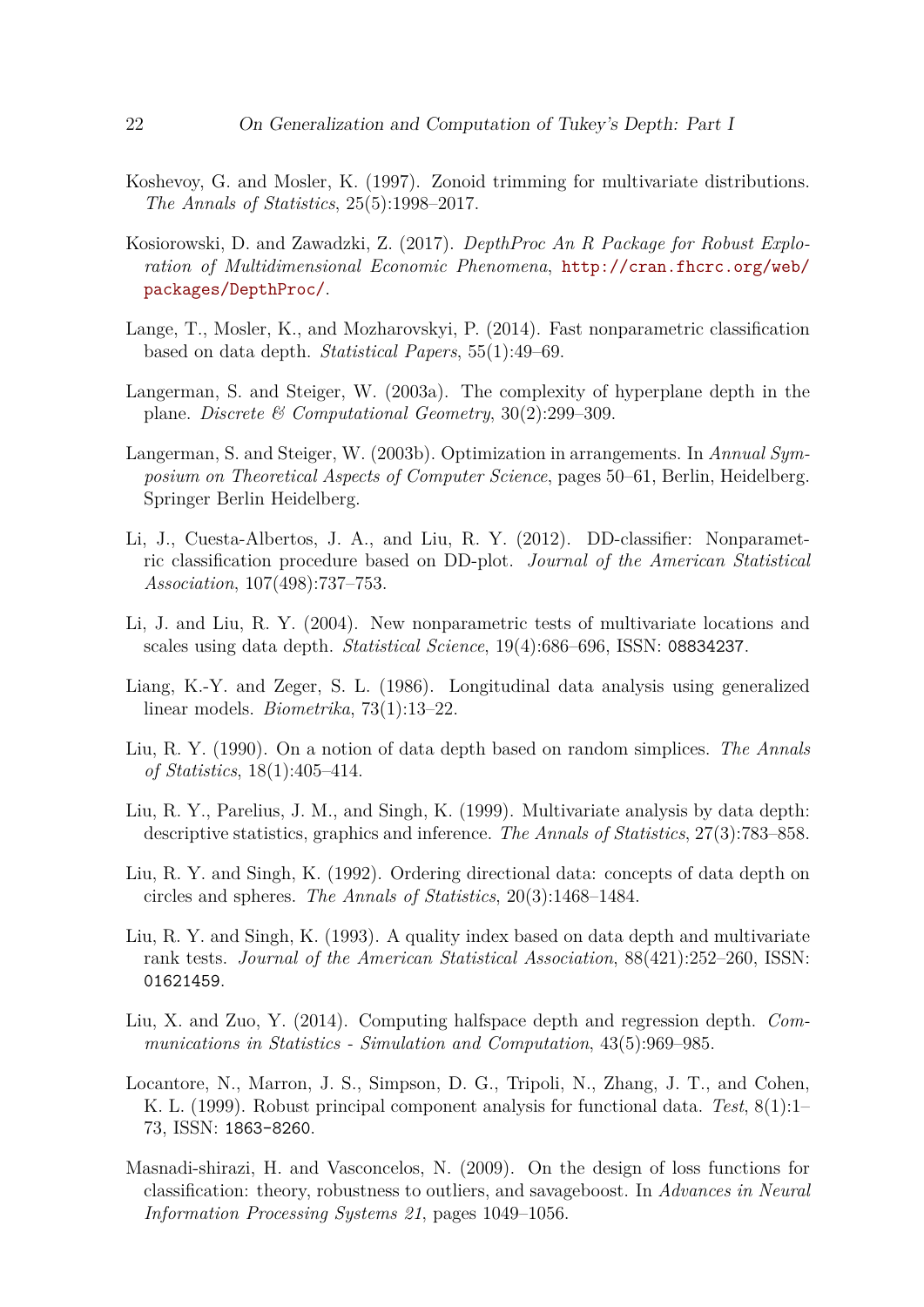- <span id="page-22-10"></span>Miller, K., Ramaswami, S., Rousseeuw, P., Sellarès, J. A., Souvaine, D., Streinu, I., and Struyf, A. (2003). Efficient computation of location depth contours by methods of computational geometry. *Statistics and Computing*, 13(2):153–162.
- <span id="page-22-1"></span>Mizera, I. (2002). On depth and deep points: a calculus. *The Annals of Statistics*, 30(6):1681–1736.
- <span id="page-22-2"></span>Mizera, I. and Müller, C. H. (2004). Location-scale depth. *Journal of the American Statistical Association*, 99(468):949–966.
- <span id="page-22-3"></span>Müller, C. H. (2005). Depth estimators and tests based on the likelihood principle with application to regression. *Journal of Multivariate Analysis*, 95(1):153 – 181.
- <span id="page-22-15"></span>Nesterov, Y. (2004). *Introductory Lectures on Convex Optimization: A Basic Course*. Kluwer Academic Publ., Boston, Dordrecht, London.
- <span id="page-22-6"></span>Nolan, D. (1992). Asymptotics for multivariate trimming. *Stochastic Processes and their Applications*, 42(1):157 – 169, ISSN: 0304-4149.
- <span id="page-22-7"></span>Nolan, D. (1999). On min-max majority and deepest points. *Statistics & Probability Letters*, 43(4):325 – 333, ISSN: 0167-7152.
- <span id="page-22-14"></span>Owen, A. B. (2001). *Empirical likelihood*. CRC press, Boca Raton, FL.
- <span id="page-22-11"></span>Paindaveine, D. and Šiman, M. (2012). Computing multiple-output regression quantile regions. *Computational Statistics & Data Analysis*, 56(4):840 – 853, ISSN: 0167-9473.
- <span id="page-22-13"></span>Paindaveine, D. and Van Bever, G. (2013). From depth to local depth: A focus on centrality. *Journal of the American Statistical Association*, 108(503):1105–1119.
- <span id="page-22-5"></span>Paindaveine, D. and Van Bever, G. (2015). Nonparametrically consistent depth-based classifiers. *Bernoulli*, 21(1):62–82.
- <span id="page-22-16"></span>Pokotylo, O., Mozharovskyi, P., and Dyckerhoff, R. (2016). Depth and depthbased classification with R-package ddalpha. *arXiv:1608.04109*, [https://cran.](https://cran.r-project.org/web/packages/ddalpha/) [r-project.org/web/packages/ddalpha/](https://cran.r-project.org/web/packages/ddalpha/).
- <span id="page-22-0"></span>Rousseeuw, P. J. and Hubert, M. (1999). Regression depth. *Journal of the American Statistical Association*, 94(446):388–402.
- <span id="page-22-12"></span>Rousseeuw, P. J. and Ruts, I. (1998). Constructing the bivariate Tukey median. *Statistica Sinica*, 8(3):827–839, ISSN: 10170405, 19968507.
- <span id="page-22-4"></span>Rousseeuw, P. J., Ruts, I., and Tukey, J. W. (1999). The bagplot: A bivariate boxplot. *The American Statistician*, 53(4):382–387.
- <span id="page-22-9"></span>Rousseeuw, P. J. and Struyf, A. (1998). Computing location depth and regression depth in higher dimensions. *Statistics and Computing*, 8(3):193–203, ISSN: 1573-1375.
- <span id="page-22-8"></span>Ruts, I. and Rousseeuw, P. J. (1996). Computing depth contours of bivariate point clouds. *Computational Statistics & Data Analysis*, 23(1):153 – 168, ISSN: 0167-9473.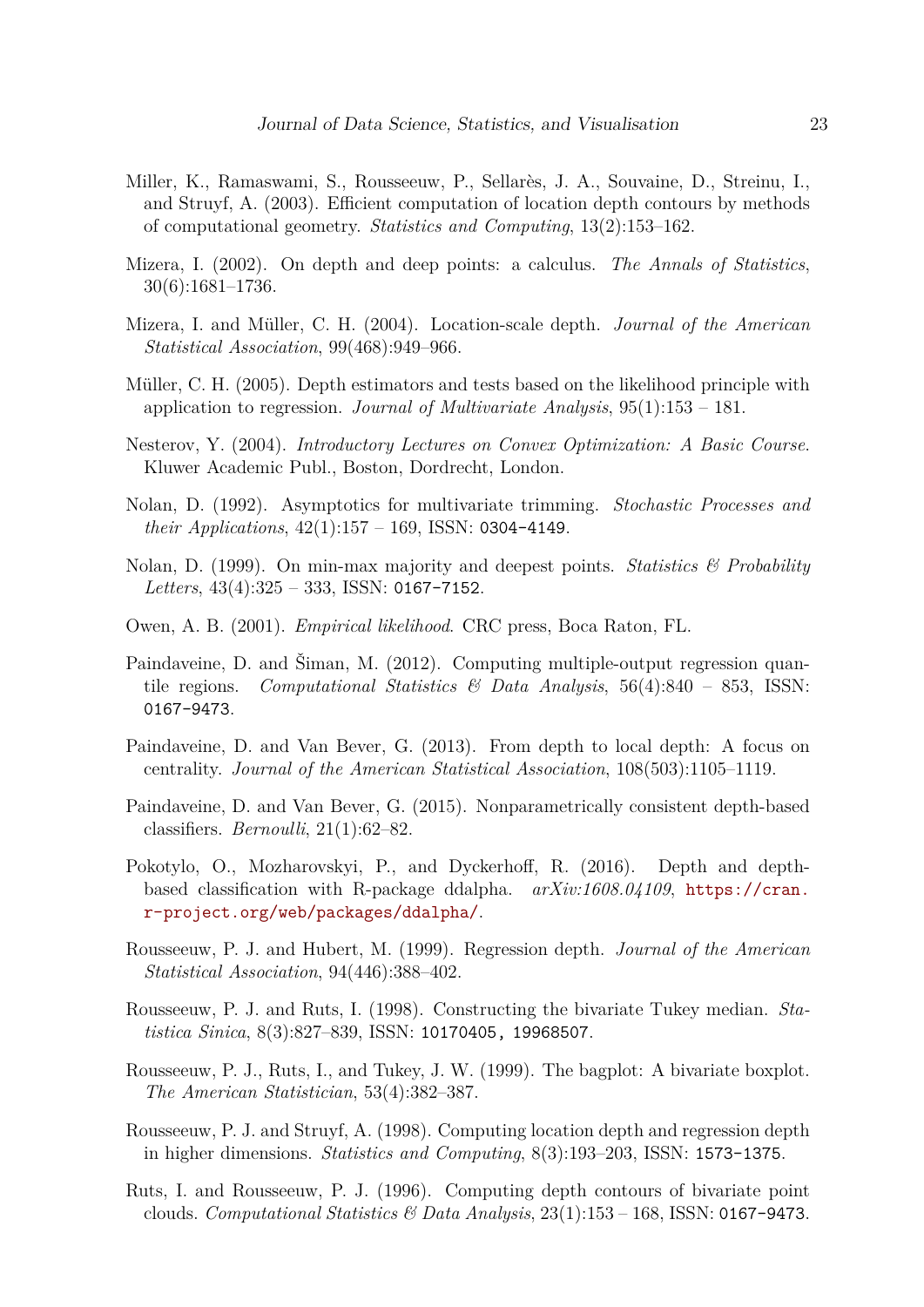- <span id="page-23-13"></span>Segaert, P., Hubert, M., Rousseeuw, P., and Raymaekers, J. (2017). *mrfDepth: Depth Measures in Multivariate, Regression and Functional Settings*, [https://CRAN.](https://CRAN.R-project.org/package=mrfDepth) [R-project.org/package=mrfDepth](https://CRAN.R-project.org/package=mrfDepth).
- <span id="page-23-8"></span>Shao, W. and Zuo, Y. (2020). Computing the halfspace depth with multiple try algorithm and simulated annealing algorithm. *Computational Statistics*, 35(1):203–226.
- <span id="page-23-14"></span>She, Y. (2017). Selective factor extraction in high dimensions. *Biometrika*, 104(1):97– 110.
- <span id="page-23-9"></span>She, Y., Tang, S., and Liu, L. (2022). On Generalization and Computation of Tukey's Depth: Part II. *Journal of Data Science, Statistics, and Visualisation*, 2(2), DOI: 10.52933/jdssv.v2i2.61.
- <span id="page-23-11"></span>She, Y., Wang, Z., and Jin, J. (2021). Analysis of Generalized Bregman Surrogate Algorithms for Nonsmooth Nonconvex Statistical Learning. *The Annals of Statistics*, 49(6):3434–3459.
- <span id="page-23-12"></span>Tseng, P. (2010). Approximation accuracy, gradient methods, and error bound for structured convex optimization. *Mathematical Programming*, 125(2):263–295, ISSN: 1436-4646.
- <span id="page-23-0"></span>Tukey, J. W. (1975). Mathematics and the picturing of data. In *Proceedings of the international congress of mathematicians*, volume 2.
- <span id="page-23-10"></span>Van Aelst, S., Rousseeuw, P. J., Hubert, M., and Struyf, A. (2002). The deepest regression method. *Journal of Multivariate Analysis*, 81(1):138 – 166, ISSN: 0047-259X.
- <span id="page-23-3"></span>Vardi, Y. and Zhang, C.-H. (2000). The multivariate *ℓ*1-median and associated data depth. *Proceedings of the National Academy of Sciences*, 97(4):1423–1426.
- <span id="page-23-5"></span>Yeh, A. B. and Singh, K. (1997). Balanced confidence regions based on Tukey's depth and the bootstrap. *Journal of the Royal Statistical Society. Series B (Methodological)*, 59(3):639–652, ISSN: 00359246.
- <span id="page-23-1"></span>Zhang, J. (2002). Some extensions of Tukey's depth function. *Journal of Multivariate Analysis*, 82(1):134 – 165.
- <span id="page-23-4"></span>Zuo, Y. (2003). Projection-based depth functions and associated medians. *The Annals of Statistics*, 31(5):1460–1490.
- <span id="page-23-7"></span>Zuo, Y. (2019). A new approach for the computation of halfspace depth in high dimensions. *Communications in Statistics-Simulation and Computation*, 48(3):900–921.
- <span id="page-23-2"></span>Zuo, Y. (2021). On general notions of depth for regression. *Statistical Science*, 36(1):142–157.
- <span id="page-23-6"></span>Zuo, Y. and Serfling, R. (2000). General notions of statistical depth function. *The Annals of Statistics*, 28(2):461–482.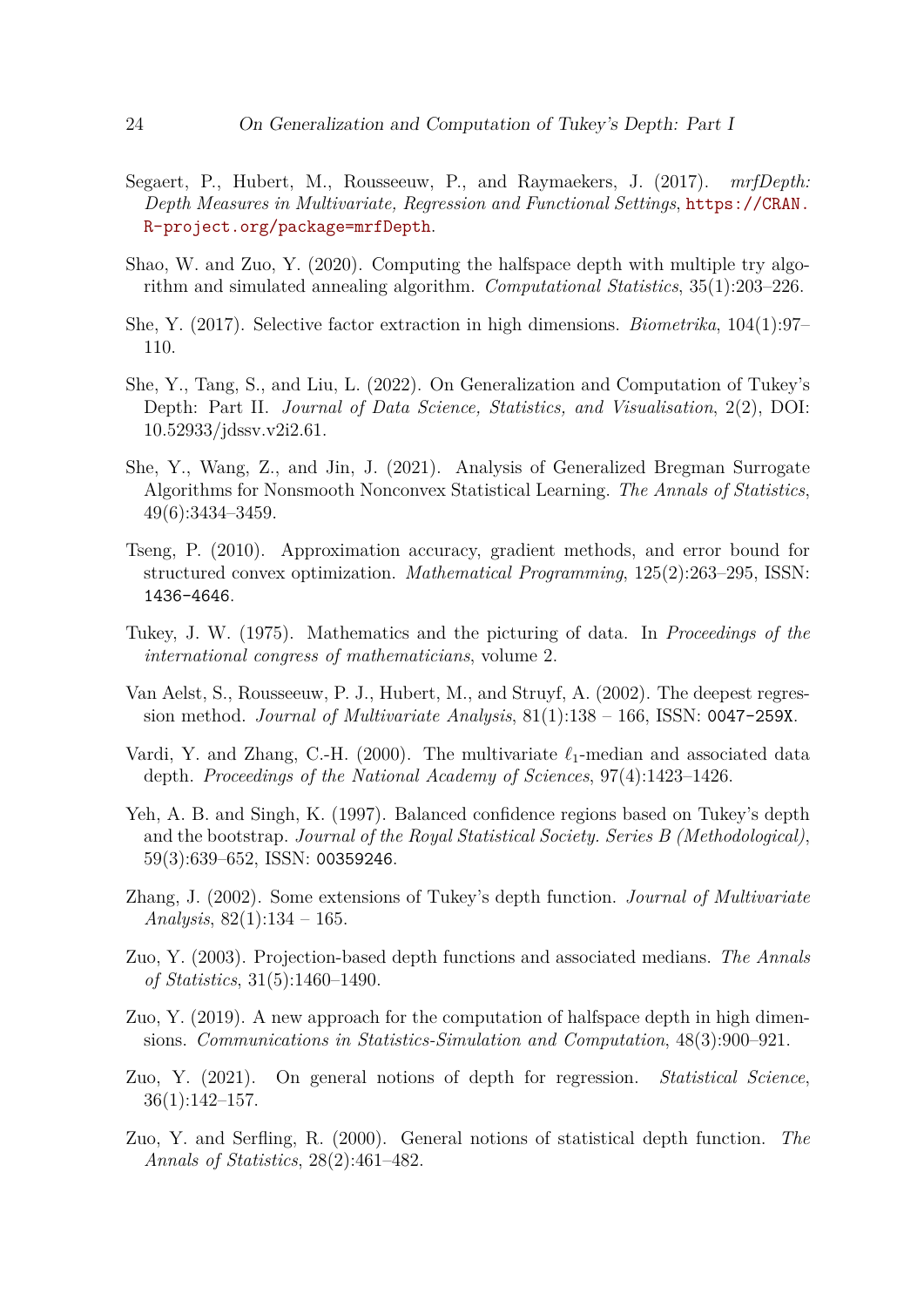### **A. Algorithm summary**

<span id="page-24-0"></span>The following algorithm is for computing polished half-space depth.

#### <span id="page-24-2"></span>**Algorithm 1** Accelerated projection for computing [\(20\)](#page-11-2) with a  $\varphi \in C^1$

**Input**  $\varphi, \mathcal{G}, \mathbf{X}, \mathbf{R}$  (cf. [\(20\)](#page-11-2)) and  $\mathbf{W}^{(0)}$ , an initial direction. (Other parameters for line search:  $\rho_{\min} > 0$ ,  $\beta > 1$ ,  $M \in \mathbb{N}$ , e.g.,  $\rho_{\min} = 1$ ,  $\beta = 2$ ,  $M = 3$ ) 1:  $\theta_0 \leftarrow 1, t \leftarrow 0;$ 2: **while** not converged **do** 3:  $\rho_t \leftarrow \rho_{\min}/\beta, s \leftarrow 0$ 4: **repeat** 5:  $s \leftarrow s + 1$ 6:  $\rho_t \leftarrow \beta \rho_t$ 7: if  $t \geq 1$ , then  $\theta_t = (\theta_{t-1}\sqrt{\rho_{t-1}^2 \theta_{t-1}^2 + 4\rho_t \rho_{t-1}} - \rho_{t-1} \theta_{t-1}^2)/2\rho_t$ 8:  $\boldsymbol{U}^{(t)} \leftarrow (1 - \theta_t) \boldsymbol{V}^{(t)} + \theta_t \boldsymbol{W}^{(t)}$ 9:  $\boldsymbol{G}^{(t)} \leftarrow \boldsymbol{X}^T(\text{diag}(\varphi'(\boldsymbol{X}\boldsymbol{U}^{(t)}\boldsymbol{R}^T))\boldsymbol{R}$ 10:  $\mathbf{E}^{(t)} \leftarrow \mathcal{G}(\boldsymbol{W}^{(t)} - \boldsymbol{G}^{(t)} / \{\theta_t \rho_t\})$  $\boldsymbol{W}^{(t+1)} \leftarrow \boldsymbol{\Xi}^{(t)} / \| \boldsymbol{\Xi}^{(t)} \|_F$  $12:$  $\boldsymbol{v}^{(t+1)} \leftarrow (1-\theta_t) \boldsymbol{V}^{(t)} + \theta_t \boldsymbol{W}^{(t+1)}$ 13:  $R_t \leftarrow \theta_t^2 \rho_t \mathbf{D}_2(\bm{W}^{(t+1)}, \bm{W}^{(t)}) - \bm{\Delta}_f(\bm{V}^{(t+1)}, \bm{U}^{(t)}) + (1-\theta_t)\bm{\Delta}_f(\bm{V}^{(t)}, \bm{U}^{(t)})$ 14: **until**  $R_t > 0$  or  $s > M$ 15:  $t \leftarrow t + 1$ 16: **end while** 17:  $\mathbf{return} \; \boldsymbol{V}^{(t)}.$ 

The algorithm of successive accelerated projection  $(SAP)$  for computing  $d_{01}$  (cf. [\(20\)](#page-11-2) with  $\varphi = 1_{\geq 0}$  $\varphi = 1_{\geq 0}$  $\varphi = 1_{\geq 0}$ ) runs as follows: start with  $\zeta \leftarrow 1$ ,  $V \leftarrow V^{(0)}$ ; repeat  $V \leftarrow$  Algorithm 1 with  $\varphi_{\zeta}, \mathcal{G}, \mathbf{X}, \mathbf{R}, \mathbf{V}$  as the input, and update  $\zeta \leftarrow \alpha \zeta$ , until  $\zeta \leq \zeta_{\text{max}}$ . Here,  $\mathbf{V}^{(0)}$  is an initial direction and  $\zeta_{\text{max}}$ ,  $\alpha$  are annealing parameters, e.g.,  $\zeta_{\text{max}} = 10$ ,  $\alpha = 1.25$ .

# **B. Structured projections**

<span id="page-24-1"></span>Given a general matrix  $\bm{A}$ , with  $\bm{U}_A\bm{D}_A\bm{V}_A^T$  as its reduced SVD, define  $\bm{A}^+=\bm{V}_A\bm{D}_A^{-1}\bm{U}_A^T$ ,  $\mathcal{P}_A = \boldsymbol{U}_A \boldsymbol{U}_A^T$  and  $\mathcal{P}_A^{\perp} = \boldsymbol{I} - P_A$ . Define  $0/0 := 0$ .

 $\textbf{Lemma B.1.}$  *For*  $\min_{\mathbf{V} \in \mathbb{R}^{p \times r}} \|\mathbf{Y} - \mathbf{V}\|_2^2$  s.t.  $\mathbf{V}^T \mathbf{V} = \mathbf{I}_{r \times r}, \ \mathbf{V} \in \mathcal{G}$  where  $\mathcal{G}$  is a subspace *given by*  $\{ \boldsymbol{ACB}^T : \forall \boldsymbol{C} \}$ , a globally optimal solution is  $\mathcal{G}(\boldsymbol{Y}) \{ \mathcal{G}(\boldsymbol{Y})^T \mathcal{G}(\boldsymbol{Y}) \}^{-1/2}$ , where  $\mathcal{G}(\boldsymbol{Y}) = \mathcal{P}_A \boldsymbol{Y} \mathcal{P}_B$ .

The proof is omitted. This subspace constrained Procrustes rotation is often useful in computing polished subspace depth.

**Lemma B.2.** For min<sub>v∈ℝ</sub>*p*  $||y - v||_2^2$  *s.t.*  $||v||_2^2 = 1$ ,  $Av_\Omega = a$  *with*  $a ∈ P_A$  *and*  $||\mathbf{A}^+\mathbf{a}||_2 \leq 1$ , the globally optimal solution is  $\mathbf{A}^+\mathbf{a} + \mathcal{P}_{\mathbf{A}^T}^{\perp} \mathbf{y}(1 - ||\mathbf{A}^+\mathbf{a}||_2^2)^{1/2}/||\mathcal{P}_{\mathbf{A}^T}^{\perp} \mathbf{y}||_2$ .  $\text{Im} \text{ particular, for } \min_{\mathbf{v} \in \mathbb{R}^p} \|\mathbf{y} - \mathbf{v}\|_2^2 \text{ s.t. } \|\mathbf{v}\|_2^2 = 1, \mathbf{v}_\Omega = \mathbf{0}, \text{ where } \Omega \subset \{1, \ldots, p\}, \text{ the } \Omega$ *optimal solution*  $v^*$  *satisfies*  $v^*_{\Omega} = 0$  *and*  $v^*_{\Omega^c} = y_{\Omega^c}/||y_{\Omega^c}||_2$ .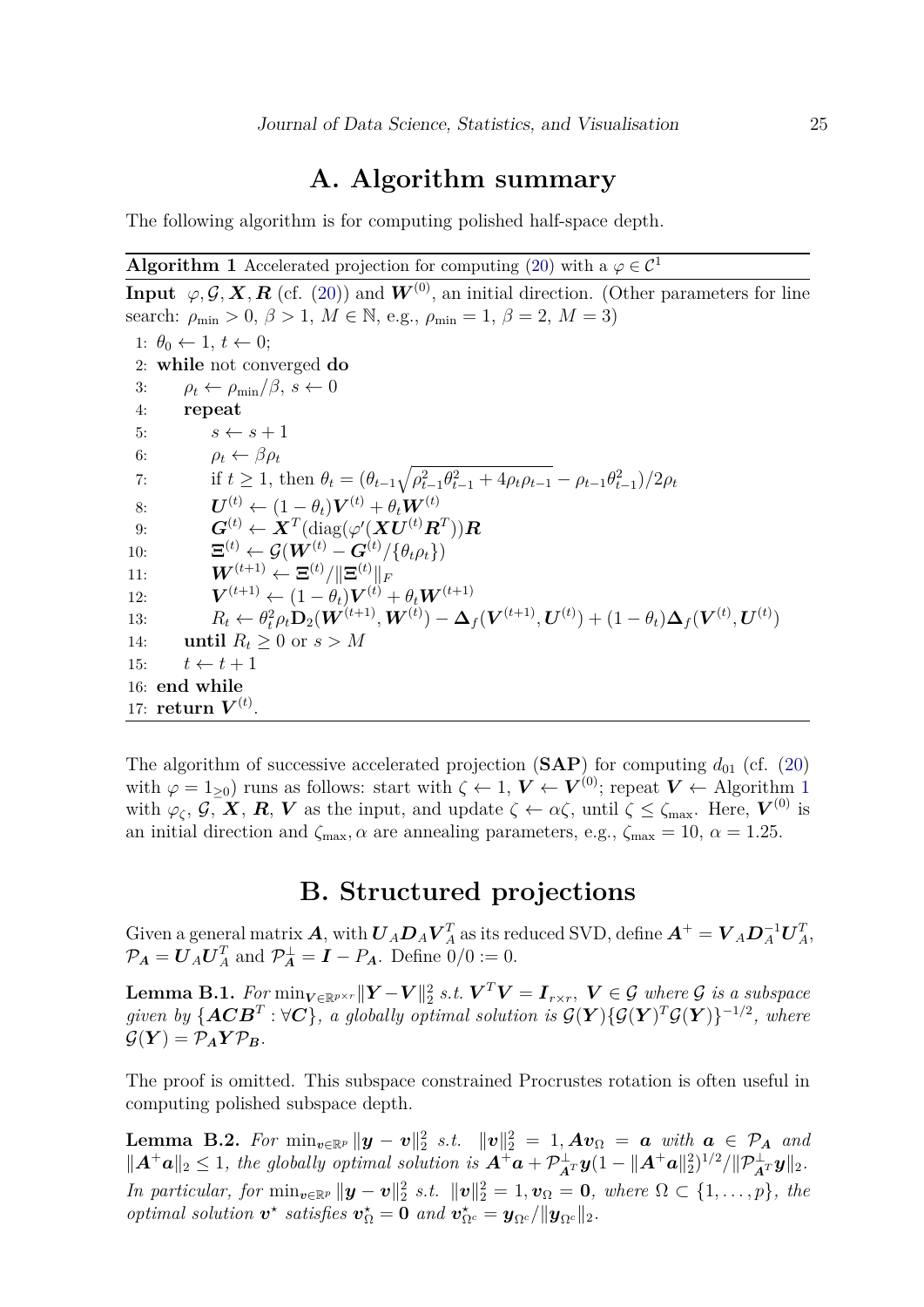The proof is omitted.

**Lemma B.3.** For  $\min_{v \in \mathbb{R}^p} ||y - v||_2^2$  *s.t.*  $||v||_2 = 1$ ,  $||v||_0 \leq s$  where  $1 \leq s \leq p$ , the *optimal solution is*  $v^* = \Theta^{\#}(y; s) / ||\Theta^{\#}(y; s)||_2$ .

Here,  $\Theta^{\#}$  is the quantile thresholding [\(She](#page-23-14) [2017\)](#page-23-14). The lemma can be used to calculate the sparse regression depth in [Chen et al.](#page-20-3) [\(2018\)](#page-20-3).

*Proof.* Let  $\mathcal{J} = \{j : v_j \neq 0\}$ ,  $\mathcal{J}^c = \{j : v_j = 0\}$  and  $\mathcal{V}(\mathcal{J}) = \{\mathbf{v} \in \mathbb{R}^p : v_j = 0 \text{ for } j \in \mathbb{R}^p\}$  $\mathcal{J}^c$ . Given  $\mathcal{J}$ , the optimal solution of

$$
\min_{\boldsymbol{v}\in\mathcal{V}(\mathcal{J})} \|\boldsymbol{y}-\boldsymbol{v}\|_2^2 \text{ s.t. } \|\boldsymbol{v}\|_2 = 1
$$

is  $\mathbf{v}_{\mathcal{J}}^{\star} = \mathbf{y}_{\mathcal{J}} / ||\mathbf{y}_{\mathcal{J}}||_2$  and  $\mathbf{v}_{\mathcal{J}^c} = \mathbf{0}$ . The problem thus reduces to

$$
\min_{\mathcal{J}: \vert \mathcal{J}\vert \leq s} \lVert \boldsymbol{y}_{\mathcal{J}^c}\rVert_2^2 + \lVert \boldsymbol{y}_{\mathcal{J}} - \boldsymbol{v}^{\star}_{\mathcal{J}}\rVert_2^2,
$$

or

$$
\min_{|\mathcal{J}| \leq s} \lVert \bm{y}_{\mathcal{J}^c} \rVert_2^2 + (\lVert \bm{y}_{\mathcal{J}} \rVert_2 - 1)^2.
$$

Noticing that

$$
\|\boldsymbol{y}_{\mathcal{J}^c}\|_2^2 + (\|\boldsymbol{y}_{\mathcal{J}}\|_2 - 1)^2 \n= \|\boldsymbol{y}_{\mathcal{J}^c}\|_2^2 + \|\boldsymbol{y}_{\mathcal{J}}\|_2^2 - 2\|\boldsymbol{y}_{\mathcal{J}}\|_2 + 1 \n= \|\boldsymbol{y}\|_2^2 + 1 - 2\|\boldsymbol{y}_{\mathcal{J}}\|_2,
$$

the conclusion follows.

#### **C. Proof of Theorem 3.1**

By the construction of *g* and the definition of  $V^{(t+1)}$ , we have

$$
g_{\rho_t}(\mathbf{V}^{(t+1)}, \mathbf{V}^{(t)}) \le g_{\rho_t}(\mathbf{V}^{(t)}, \mathbf{V}^{(t)}) = f(\mathbf{V}^{(t)}).
$$

It remains to show  $f(\mathbf{V}^{(t+1)}) \leq g_{\rho_t}(\mathbf{V}^{(t+1)}, \mathbf{V}^{(t)})$ . We prove a stronger result: for any  $V, V^- \in \mathbb{R}^{p \times m}$ ,

$$
f(\boldsymbol{V}) - g_{\rho}(\boldsymbol{V}, \boldsymbol{V}^{-}) = f(\boldsymbol{V}) - f(\boldsymbol{V}^{-}) - \langle \nabla f(\boldsymbol{V}^{-}), \boldsymbol{V} - \boldsymbol{V}^{-} \rangle - \frac{\rho}{2} ||\boldsymbol{V} - \boldsymbol{V}^{-}||_{F}^{2} \leq 0
$$

provided that  $\rho \geq L ||\boldsymbol{X}||_2^2 ||\boldsymbol{R}||_2^2$ . In fact,

$$
f(\mathbf{V}) - f(\mathbf{V}^{-}) - \langle \nabla f(\mathbf{V}^{-}), \mathbf{V} - \mathbf{V}^{-} \rangle
$$
  
\n
$$
= \int_{0}^{1} \langle \nabla f(\mathbf{V}^{-} + t(\mathbf{V} - \mathbf{V}^{-})), \mathbf{V} - \mathbf{V}^{-} \rangle dt - \int_{0}^{1} \langle \nabla f(\mathbf{V}^{-}), \mathbf{V} - \mathbf{V}^{-} \rangle dt
$$
  
\n
$$
= \int_{0}^{1} \langle \nabla f(\mathbf{V}^{-} + t(\mathbf{V} - \mathbf{V}^{-})) - \nabla f(\mathbf{V}^{-}), \mathbf{V} - \mathbf{V}^{-} \rangle dt
$$
  
\n
$$
\leq \int_{0}^{1} ||\nabla f(\mathbf{V}^{-} + t(\mathbf{V} - \mathbf{V}^{-})) - \nabla f(\mathbf{V}^{-})||_{F} ||\mathbf{V} - \mathbf{V}^{-}||_{F} dt.
$$
 (36)

<span id="page-25-0"></span> $\Box$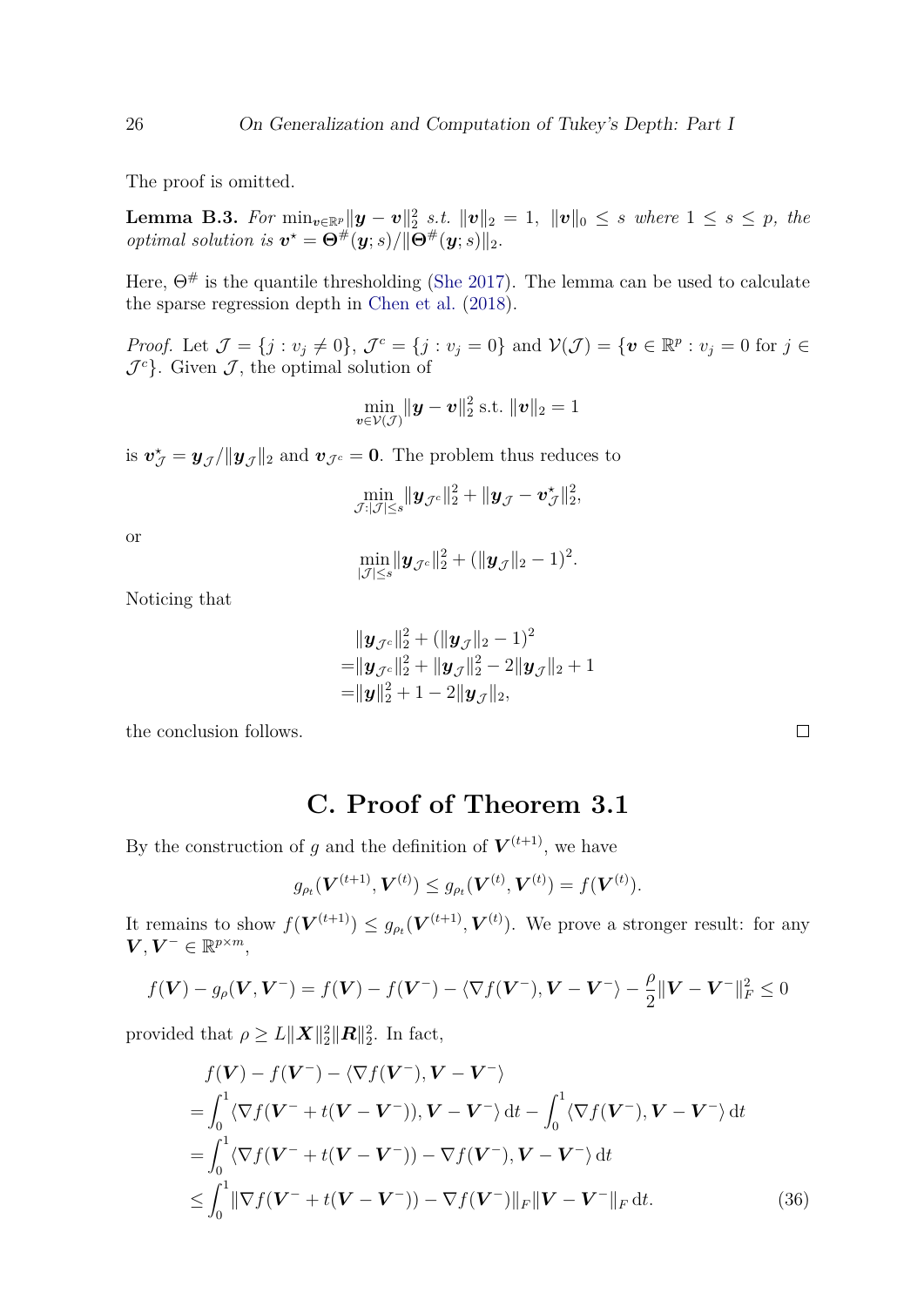It is easy to verify that  $\nabla f(\bm{V}) = \sum_i \bm{x}_i \varphi'(\bm{x}_i^T \bm{V} \bm{r}_i) \bm{r}_i^T = \bm{X}^T \text{diag}(\varphi'(\bm{X} \bm{V} \bm{R}^T)) \bm{R}$ . Given any  $\boldsymbol{V}, \boldsymbol{V}^-,$ 

$$
\|\nabla f(\mathbf{V}) - \nabla f(\mathbf{V}^{-})\|_{F}
$$
\n
$$
= \|\mathbf{X}^{T}\{\text{diag}(\varphi'(\mathbf{X}\mathbf{V}\mathbf{R}^{T})) - \text{diag}(\varphi'(\mathbf{X}\mathbf{V}^{-}\mathbf{R}^{T}))\}\mathbf{R}\|_{F}
$$
\n
$$
= \|(\mathbf{R}^{T} \otimes \mathbf{X}^{T}) \operatorname{vec}(\text{diag}(\varphi'(\mathbf{X}\mathbf{V}\mathbf{R}^{T}) - \varphi'(\mathbf{X}\mathbf{V}^{-}\mathbf{R}^{T}))\|_{2}
$$
\n
$$
\leq \|\mathbf{R}^{T} \otimes \mathbf{X}^{T}\|_{2} \times \|\text{diag}(\varphi'(\mathbf{X}\mathbf{V}\mathbf{R}^{T}) - \varphi'(\mathbf{X}\mathbf{V}^{-}\mathbf{R}^{T}))\|_{F}
$$
\n
$$
\leq L \|\mathbf{X}\|_{2} \|\mathbf{R}\|_{2} \|\text{diag}(\mathbf{X}\mathbf{V}\mathbf{R}^{T} - \mathbf{X}\mathbf{V}^{-}\mathbf{R}^{T})\|_{F}
$$
\n
$$
\leq L \|\mathbf{X}\|_{2} \|\mathbf{R}\|_{2} \|\mathbf{X}\mathbf{V}\mathbf{R}^{T} - \mathbf{X}\mathbf{V}^{-}\mathbf{R}^{T}\|_{F}
$$
\n
$$
\leq L \|\mathbf{X}\|_{2} \|\mathbf{R}\|_{2} \|\mathbf{R} \otimes \mathbf{X}\|_{2} \|\mathbf{V} - \mathbf{V}^{-}\|_{F}
$$
\n
$$
= L \|\mathbf{X}\|_{2}^{2} \|\mathbf{R}\|_{2}^{2} \|\mathbf{V} - \mathbf{V}^{-}\|_{F},
$$

where we used vec  $(AXB) = (B^T \otimes A)$  vec  $(X)$  and  $||A \otimes B||_2 = ||A||_2 ||B||_2$  twice, together with the assumption on  $\varphi$ . (A finer bound can be given:  $\|\nabla f(\mathbf{V}) - \nabla f(\mathbf{V}^-)\|_F \leq$  $L\| \boldsymbol{X} \|_{2} \| \boldsymbol{R} \|_{2} \| \text{diag} (\boldsymbol{X} \boldsymbol{V} \boldsymbol{R}^T - \boldsymbol{X} \boldsymbol{V}^- \boldsymbol{R}^T) \|_{F} \leq L \| \boldsymbol{X} \|_{2} \| \boldsymbol{R} \|_{2} (\sum \| \boldsymbol{x}_i \|_{2}^2 \| \boldsymbol{r}_i \|_{2}^2)^{1/2} \| \boldsymbol{V} - \boldsymbol{V}^- \|_{F}.)$ Plugging this result into [\(36\)](#page-25-0), we get

$$
f(\mathbf{V}) - f(\mathbf{V}^{-}) - \langle \nabla f(\mathbf{V}^{-}), \mathbf{V} - \mathbf{V}^{-} \rangle
$$
  
\n
$$
\leq \int_0^1 L \|\mathbf{X}\|_2^2 \|\mathbf{R}\|_2^2 \|t(\mathbf{V} - \mathbf{V}^{-})\|_F \|\mathbf{V} - \mathbf{V}^{-}\|_F dt.
$$
  
\n
$$
= L \|\mathbf{X}\|_2^2 \|\mathbf{R}\|_2^2 \int_0^1 \|\mathbf{V} - \mathbf{V}^{-}\|_F^2 t dt
$$
  
\n
$$
= \frac{L \|\mathbf{X}\|_2^2 \|\mathbf{R}\|_2^2}{2} \|\mathbf{V} - \mathbf{V}^{-}\|_F^2.
$$

The conclusion follows.

# **D. Proof of Theorem 3.2**

It is not difficult to see that  $W^{(t+1)}$  solves  $\min_{V} \|\mathbf{\Xi}^{(t)} - V\|_{F}$  s.t.  $V \in \mathcal{G}, ||V||_{F} = 1$ , and is thus a globally optimal solution to

$$
\min_{\mathbf{V}} f(\mathbf{V}) - \Delta_f(\mathbf{V}, \mathbf{U}^{(t)}) + \theta_t \rho_t \mathbf{D}_2(\mathbf{V}, \mathbf{W}^{(t)}) \text{ subject to } \mathbf{V} \in \mathcal{G}, ||\mathbf{V}||_F = 1.
$$

<span id="page-26-0"></span>**Lemma D.1.** *Let*  $l(v) = (1/2) ||v - y||_2^2$  and  $v_o$  be  $y/||y||_2$  if  $y \neq 0$  and an arbitrary *unit vector otherwise. Then for any*  $\mathbf{v}: \mathbf{v}^T \mathbf{v} = 1$ ,  $l(\mathbf{v}) - l(\mathbf{v}_o) = ||\mathbf{y}||_2 ||\mathbf{v}_o - \mathbf{v}||_2^2/2$ .

The proof is simple and omitted.

For convenience, we denote  $l_f(V, U) = f(V) - \Delta_f(V, U)$ . According to Lemma [D.1,](#page-26-0) for any  $V \in \mathcal{G} : ||V||_F = 1$  we have

<span id="page-26-2"></span><span id="page-26-1"></span>
$$
l_f(\boldsymbol{W}^{(t+1)}, \boldsymbol{U}^{(t)}) - l_f(\boldsymbol{V}, \boldsymbol{U}^{(t)}) + \theta_t \rho_t \mathbf{D}_2(\boldsymbol{W}^{(t+1)}, \boldsymbol{W}^{(t)}) \leq \theta_t \rho_t \mathbf{D}_2(\boldsymbol{V}, \boldsymbol{W}^{(t)}) - \theta_t \rho_t \| \boldsymbol{\Xi}^{(t)} \|_F \mathbf{D}_2(\boldsymbol{V}, \boldsymbol{W}^{(t+1)}).
$$
\n(37)

By the linearity of  $l_f(\cdot, \boldsymbol{U}^{(t)}),$ 

$$
0 = \theta_t l_f(\boldsymbol{W}^{(t+1)}, \boldsymbol{U}^{(t)}) + (1 - \theta_t) l_f(\boldsymbol{V}^{(t)}, \boldsymbol{U}^{(t)}) - l_f(\boldsymbol{V}^{(t+1)}, \boldsymbol{U}^{(t)}).
$$
(38)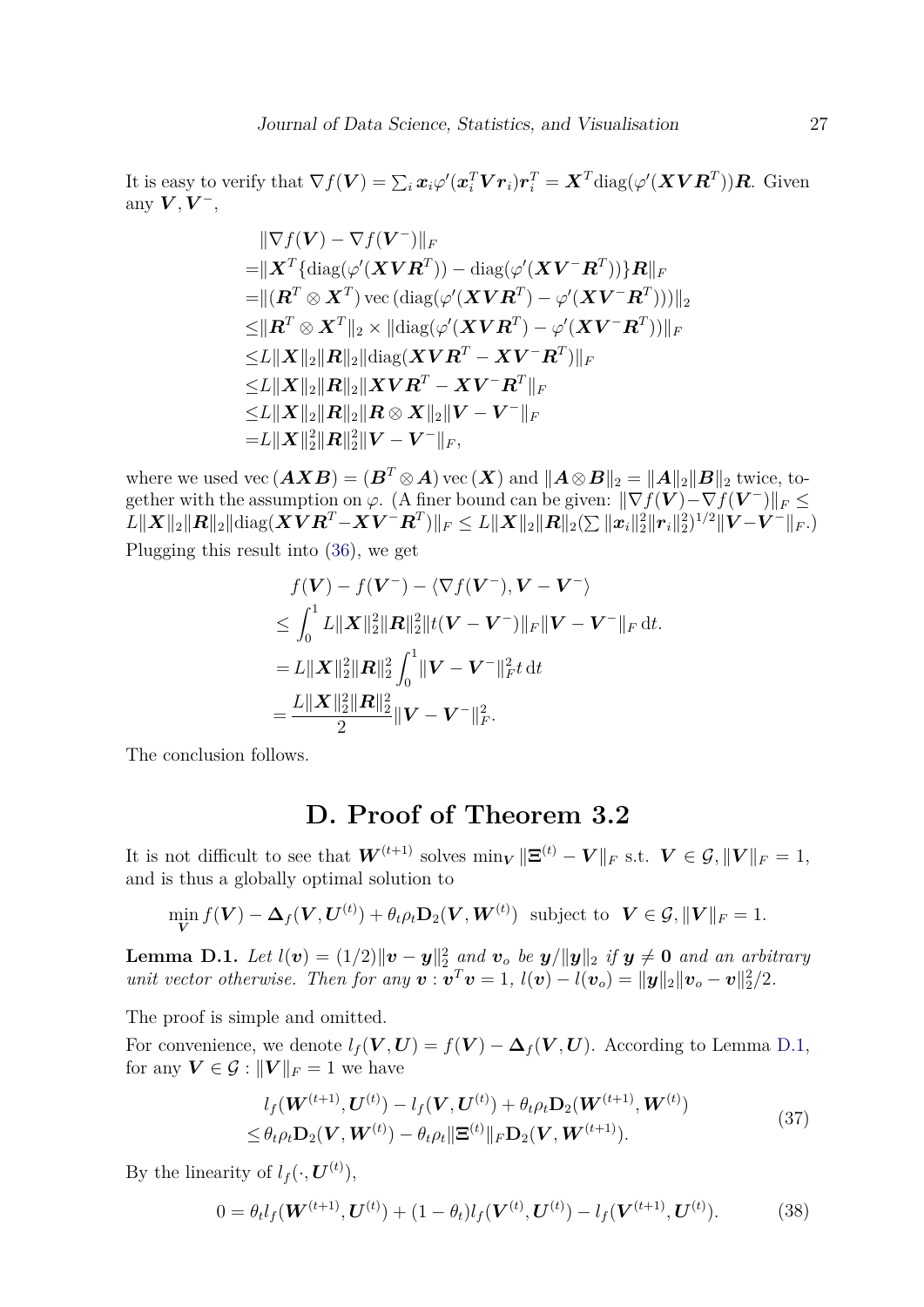Multiplying [\(37\)](#page-26-1) by  $\theta_t$ , and adding the resultant inequality to [\(38\)](#page-26-2), we obtain

<span id="page-27-0"></span>
$$
l_f(\boldsymbol{V}^{(t+1)}, \boldsymbol{U}^{(t)}) - (1 - \theta_t) l_f(\boldsymbol{V}^{(t)}, \boldsymbol{U}^{(t)}) - \theta_t l_f(\boldsymbol{V}, \boldsymbol{U}^{(t)}) + \theta_t^2 \rho_t \mathbf{D}_2(\boldsymbol{W}^{(t+1)}, \boldsymbol{W}^{(t)}) + \theta_t^2 \rho_t (\|\boldsymbol{\Xi}^{(t)}\|_F - 1) \mathbf{D}_2(\boldsymbol{V}, \boldsymbol{W}^{(t+1)}) \leq \theta_t^2 \rho_t \mathbf{D}_2(\boldsymbol{V}, \boldsymbol{W}^{(t)}) - \theta_t^2 \rho_t \mathbf{D}_2(\boldsymbol{V}, \boldsymbol{W}^{(t+1)}),
$$

and so

<span id="page-27-2"></span>
$$
f(\mathbf{V}^{(t+1)}) - f(\mathbf{V}) - (1 - \theta_t)(f(\mathbf{V}^{(t)}) - f(\mathbf{V})) + R_t + \theta_t \{\Delta_f(\mathbf{V}, \mathbf{U}^{(t)}) + \theta_t \rho_t(\|\mathbf{\Xi}^{(t)}\|_F - 1) \mathbf{D}_2(\mathbf{V}, \mathbf{W}^{(t+1)})\} \leq \theta_t^2 \rho_t(\mathbf{D}_2(\mathbf{V}, \mathbf{W}^{(t)}) - \mathbf{D}_2(\mathbf{V}, \mathbf{W}^{(t+1)})),
$$
\n(39)

where  $R_t = \theta_t^2 \rho_t \mathbf{D}_2(\mathbf{W}^{(t+1)}, \mathbf{W}^{(t)}) - \mathbf{\Delta}_f(\mathbf{V}^{(t+1)}, \mathbf{U}^{(t)}) + (1 - \theta_t) \mathbf{\Delta}_f(\mathbf{V}^{(t)}, \mathbf{U}^{(t)})$ . We rewrite [\(39\)](#page-27-0) into the following recursive form

$$
\frac{1}{\theta_t^2 \rho_t} \Big[ f(\mathbf{V}^{(t+1)}) - f(\mathbf{V}) \Big] - \frac{1 - \theta_t}{\theta_t^2 \rho_t} \Big[ f(\mathbf{V}^{(t)}) - f(\mathbf{V}) \Big] + \frac{\mathcal{E}_t(\mathbf{V})}{\theta_t \rho_t} + \frac{R_t}{\theta_t^2 \rho_t} \tag{40}
$$
\n
$$
\leq \mathbf{D}_2(\mathbf{V}, \mathbf{W}^{(t)}) - \mathbf{D}_2(\mathbf{V}, \mathbf{W}^{(t+1)})
$$

<span id="page-27-1"></span>with  $\mathcal{E}_t(\boldsymbol{V}) = \boldsymbol{\Delta}_f(\boldsymbol{V}, \boldsymbol{U}^{(t)}) + \theta_t \rho_t(\|\boldsymbol{\Xi}^{(t)}\|_F - 1) \mathbf{D}_2(\boldsymbol{V}, \boldsymbol{W}^{(t+1)})$ . It follows from [\(32\)](#page-13-3) that

$$
\frac{1}{\theta_t^2 \rho_t} \Big[ f(\mathbf{V}^{(t+1)}) - f(\mathbf{V}) \Big] - \frac{1}{\theta_{t-1}^2 \rho_{t-1}} \Big[ f(\mathbf{V}^{(t)}) - f(\mathbf{V}) \Big] + \frac{\mathcal{E}_t(\mathbf{V})}{\theta_t \rho_t} + \frac{R_t}{\theta_t^2 \rho_t} \tag{41}
$$
\n
$$
\leq \mathbf{D}_2(\mathbf{V}, \mathbf{W}^{(t)}) - \mathbf{D}_2(\mathbf{V}, \mathbf{W}^{(t+1)}).
$$

Applying [\(41\)](#page-27-1) with  $t = T, \ldots, 1$ , and [\(40\)](#page-27-2) with  $t = 0$ , and adding all inequalities together, we have

$$
\frac{1}{\theta_T^2 \rho_T} \Big[ f(\boldsymbol{V}^{(T+1)}) - f(\boldsymbol{V}) \Big] - \frac{1 - \theta_0}{\theta_0^2 \rho_0} \Big[ f(\boldsymbol{V}^{(0)}) - f(\boldsymbol{V}) \Big] + \sum_{t=0}^T \Big( \frac{\mathcal{E}_t(\boldsymbol{V})}{\theta_t \rho_t} + \frac{R_t}{\theta_t^2 \rho_t} \Big) \leq \mathbf{D}_2(\boldsymbol{V}, \boldsymbol{W}^{(0)}) - \mathbf{D}_2(\boldsymbol{V}, \boldsymbol{W}^{(T+1)}).
$$

Noticing that  $\theta_0 = 1$ , we obtain the conclusion from the following result

$$
\frac{1}{\theta_T^2 \rho_T} \Big[ f(\boldsymbol{V}^{(T+1)}) - f(\boldsymbol{V}) \Big] + \sum_{t=0}^T \Big( \frac{\mathcal{E}_t(\boldsymbol{V})}{\theta_t \rho_t} + \frac{R_t}{\theta_t^2 \rho_t} \Big) \leq \mathbf{D}_2(\boldsymbol{V}, \boldsymbol{W}^{(0)}) - \mathbf{D}_2(\boldsymbol{V}, \boldsymbol{W}^{(T+1)}).
$$

which holds for any  $V \in \mathcal{G} : ||V||_F = 1$ .